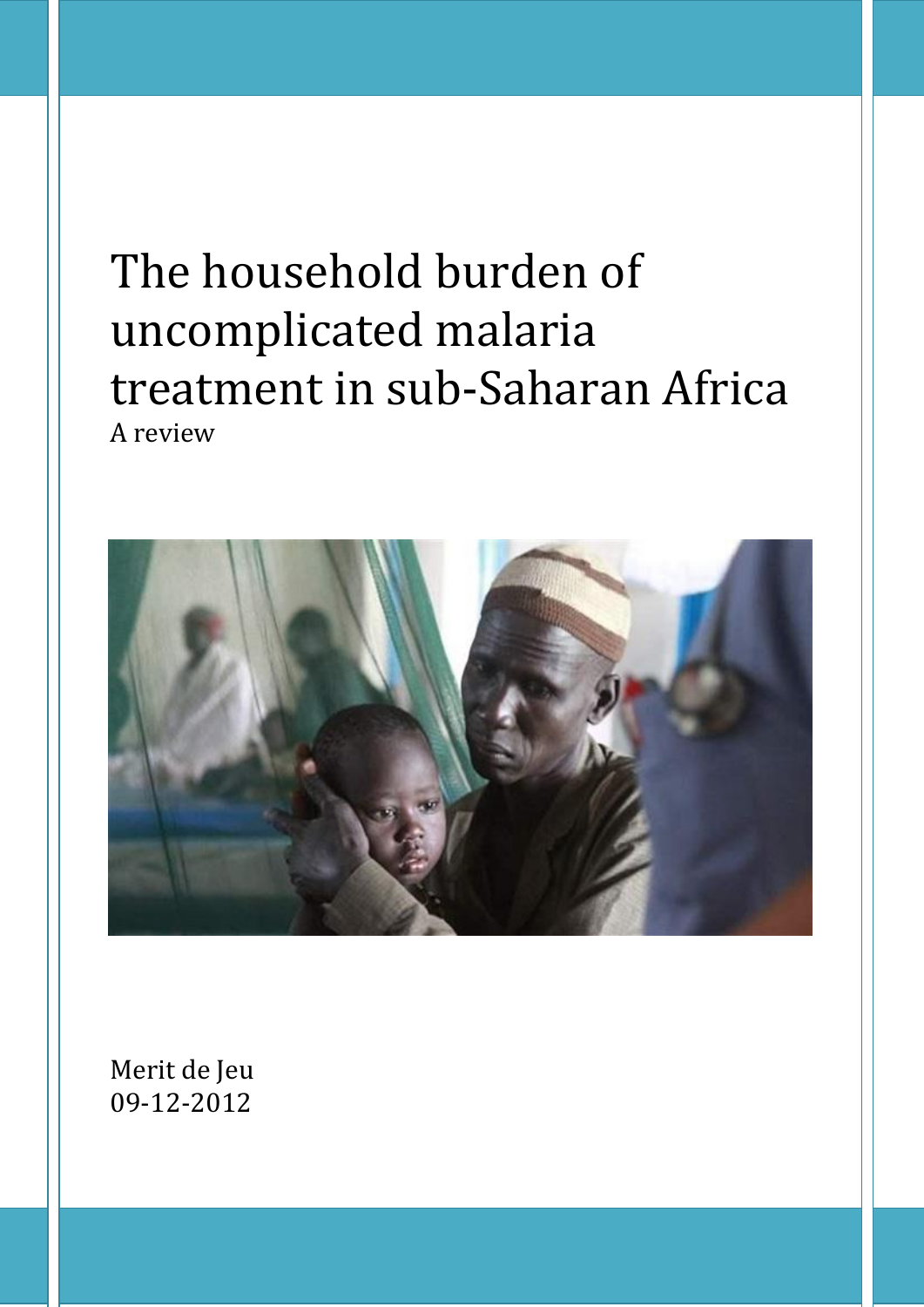# The household burden of uncomplicated malaria treatment in sub-Saharan Africa A review

Master thesis Drug Innovation

Merit de Jeu

December 2012

Cover picture:

Photo of a man carrying his daughter, who is being treated for malaria by International Medical Corps doctors, at Akobo County Hospital in South Sudan.[Brookings, 2012]

Utrecht University

Supervision: Dr. A.K. Mantel-Teeuwisse (Utrecht University)

Dr. J.L.W. van Kippersluis (Erasmus University Rotterdam)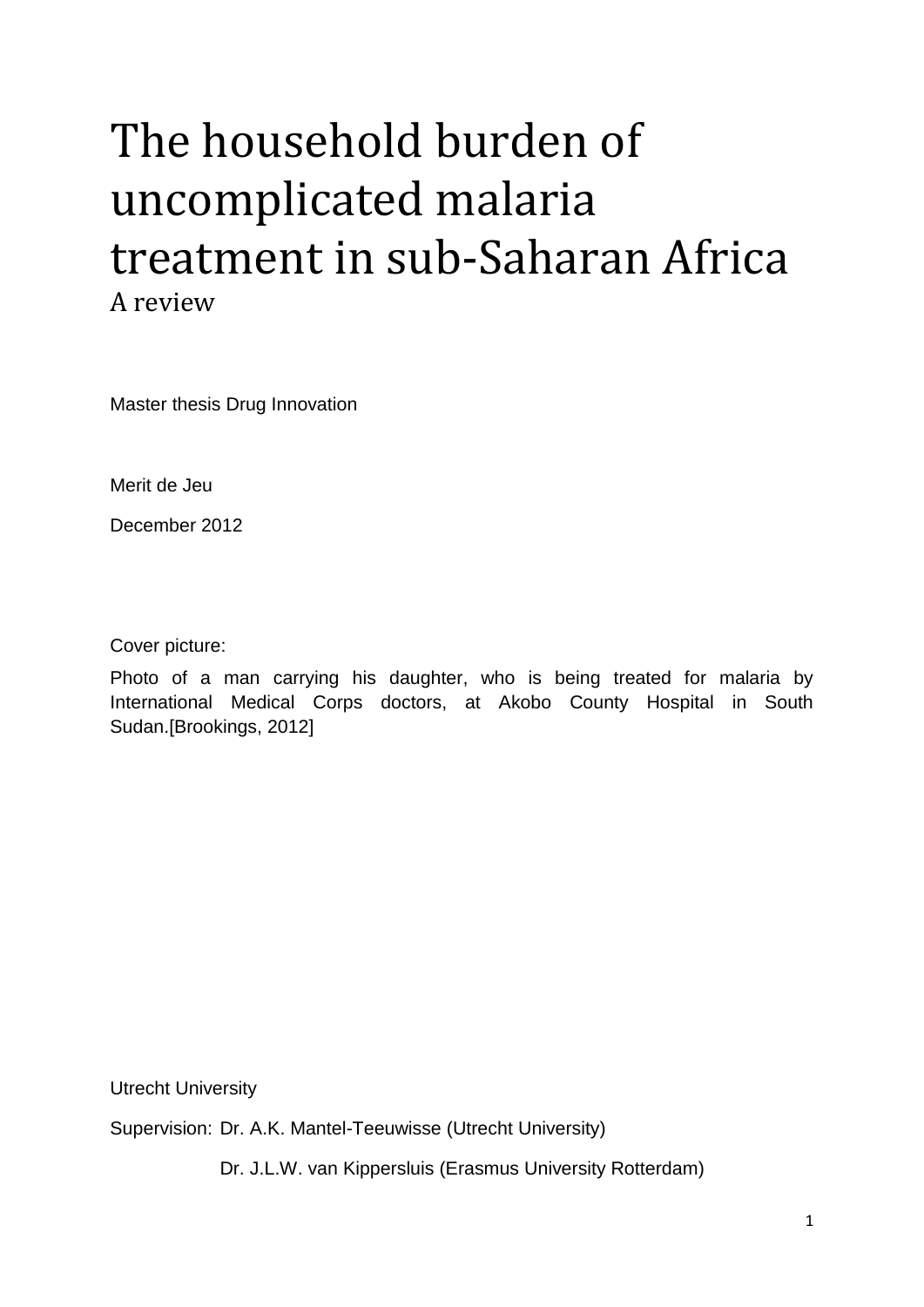## **Abstract**

In 2003 Chima et *al.* published a review on the economic impact of malaria to sub-Saharan African households. Since then several initiatives such as the Roll Back Malaria program and the Affordable Medicines Facility malaria have been initiated. In addition many new studies have been conducted in this field. Now the question has arisen whether these initiatives have led to a decrease in the burden of uncomplicated malaria treatment to sub-Saharan African households. To address this question, this thesis reviews available scientific literature from 2003 to September 2012, related to the household burden of uncomplicated malaria treatment in sub-Saharan Africa, and draws conclusions on future policy making and future research initiatives.

Although many differences exist between areas and countries the results of this thesis suggest that the economic household burden of malaria treatment to sub-Saharan African countries is (still) extensive. For many people in sub-Saharan Africa the costs for the treatment of one case of malaria are such a high percentage of monthly income/expenditure that it leads to (household) catastrophe. Also few countries in sub-Saharan Africa have healthcare insurance or subsidies for malaria treatment available, leading to extra catastrophe. Lastly, not in every healthcare facility appropriate treatment for malaria is available, resulting in many ill people receiving incorrect or less effective treatment.

These issues may be resolved by implementing several different policies. One may be making more public healthcare facilities available to the public. Another, more easily implementable solution, may be allowing at least part of the retail sector to sell anti malarial drugs, and in particular the newest first line treatments. In several sub-Saharan African countries drug shops already have permission to sell these treatments and sometimes buy them at a subsidized price. In terms of future research, this may be directed at the differences in household burden of uncomplicated malaria treatment between rural and urban areas or directed at the differences in household burden of uncomplicated malaria treatment in different socio-economic groups. Lastly, in order to continue long term subsidies and discounts for malaria treatment in sub-Saharan African countries more research needs to be conducted into sustainable subsidy schemes.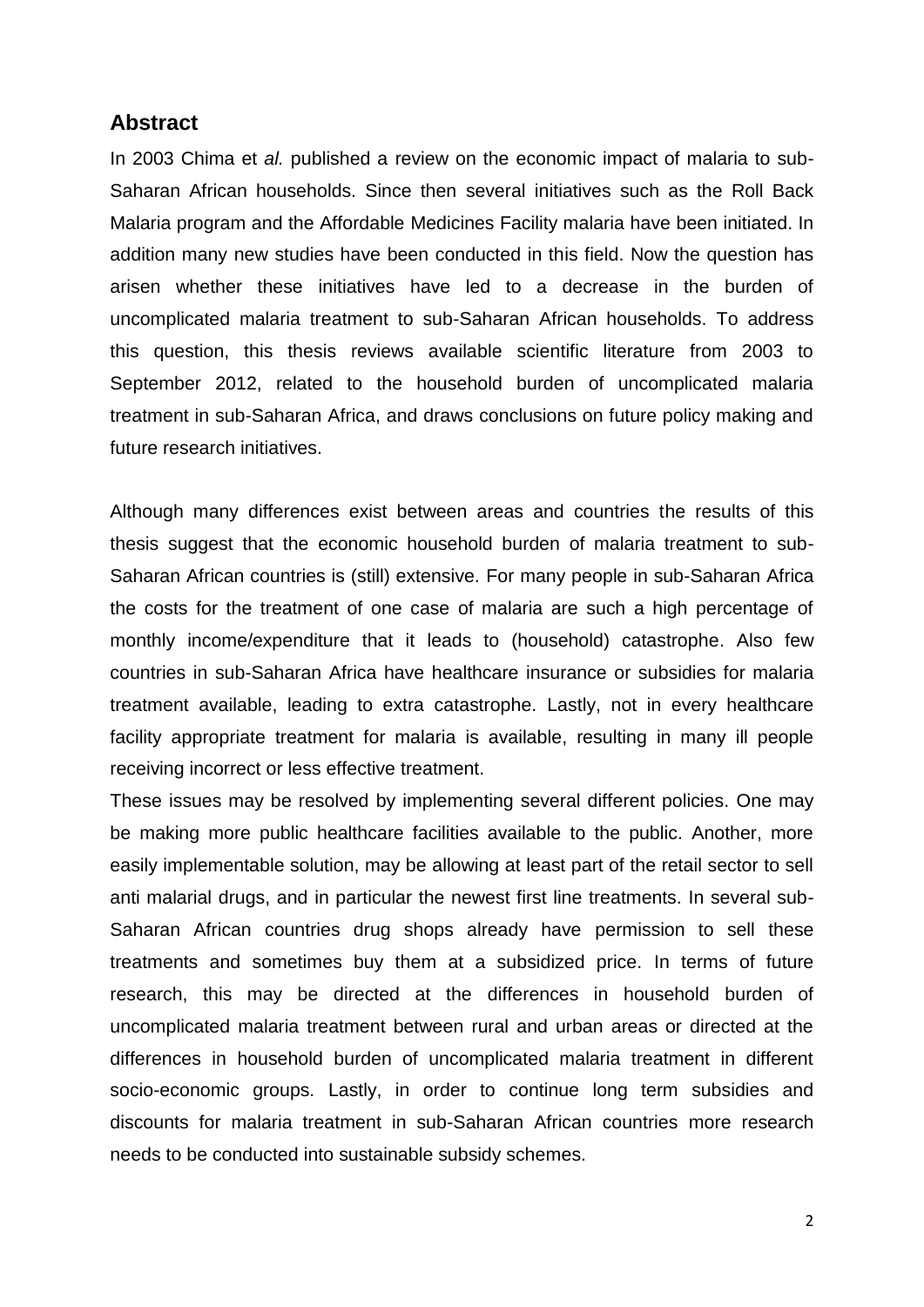## **Table of contents**

| 1. |                                                                                             |  |
|----|---------------------------------------------------------------------------------------------|--|
| 2. |                                                                                             |  |
| 3. |                                                                                             |  |
|    |                                                                                             |  |
|    |                                                                                             |  |
| 4. |                                                                                             |  |
|    |                                                                                             |  |
|    |                                                                                             |  |
|    |                                                                                             |  |
|    |                                                                                             |  |
| 5. |                                                                                             |  |
|    |                                                                                             |  |
|    |                                                                                             |  |
|    |                                                                                             |  |
| 6. |                                                                                             |  |
| 7. |                                                                                             |  |
|    |                                                                                             |  |
|    |                                                                                             |  |
|    |                                                                                             |  |
|    |                                                                                             |  |
| 8. |                                                                                             |  |
|    |                                                                                             |  |
|    |                                                                                             |  |
| 9. |                                                                                             |  |
|    |                                                                                             |  |
|    | 9.2 Limitations of articles on the household burden of malaria treatment in general p. 28   |  |
|    |                                                                                             |  |
|    |                                                                                             |  |
|    |                                                                                             |  |
|    |                                                                                             |  |
|    |                                                                                             |  |
|    | 10.5 What is the household burden of uncomplicated malaria treatment to sub-Saharan         |  |
|    | African households and how does this reflect on current initiatives to fight malaria? p. 32 |  |
|    |                                                                                             |  |
|    |                                                                                             |  |
|    |                                                                                             |  |
|    |                                                                                             |  |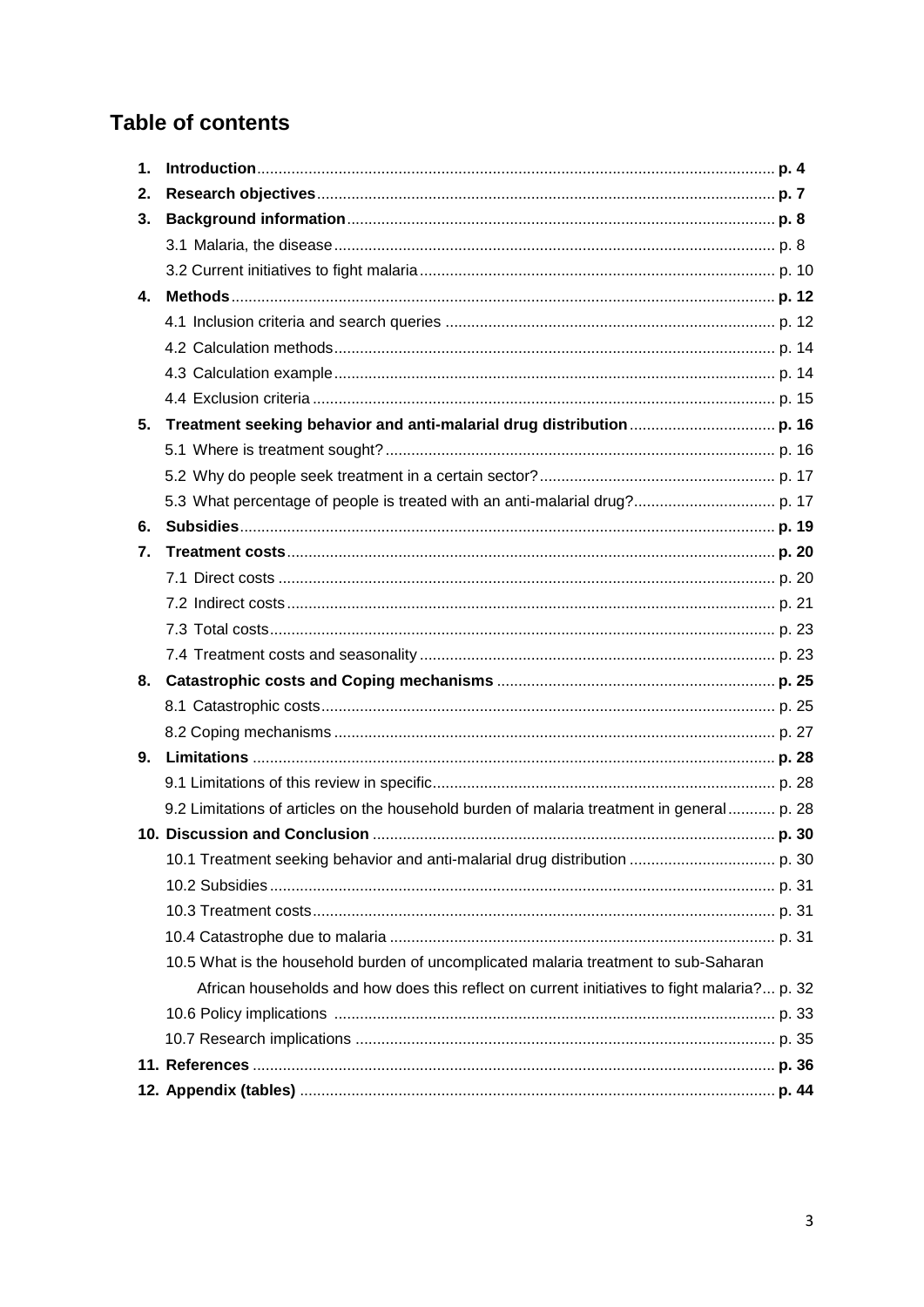## **1. Introduction**

Malaria is a mosquito borne infectious disease which, if not treated properly can be life threatening. In 2010 it was responsible for an estimated 655 000 deaths worldwide, of which over 90% occurred in sub-Saharan Africa<sup>1</sup> [World Health Organization, 2011] Figure 1 shows a map of all sub-Saharan African countries.



initiatives have been started in the last decade. All of these initiatives (Roll Back Malaria program [Roll Back Malaria, 2012], Millennium Development Goals [World Health Organization, 2012(a)] and Affordable Medicines Facility malaria [The Global Fund, 2012]) aim at decreasing the malaria burden for both households and countries as a whole. These initiatives aim to provide better access to malaria prevention and treatment (i.a. new first line treatment), and have led to an enormous

 $\overline{\phantom{a}}$ <sup>1</sup> In fact in the WHO African region which consists of sub-Saharan Africa plus Algeria and xWestern Sahara minus Djibouti and Somalia.[World Health Organization, 2012(c)]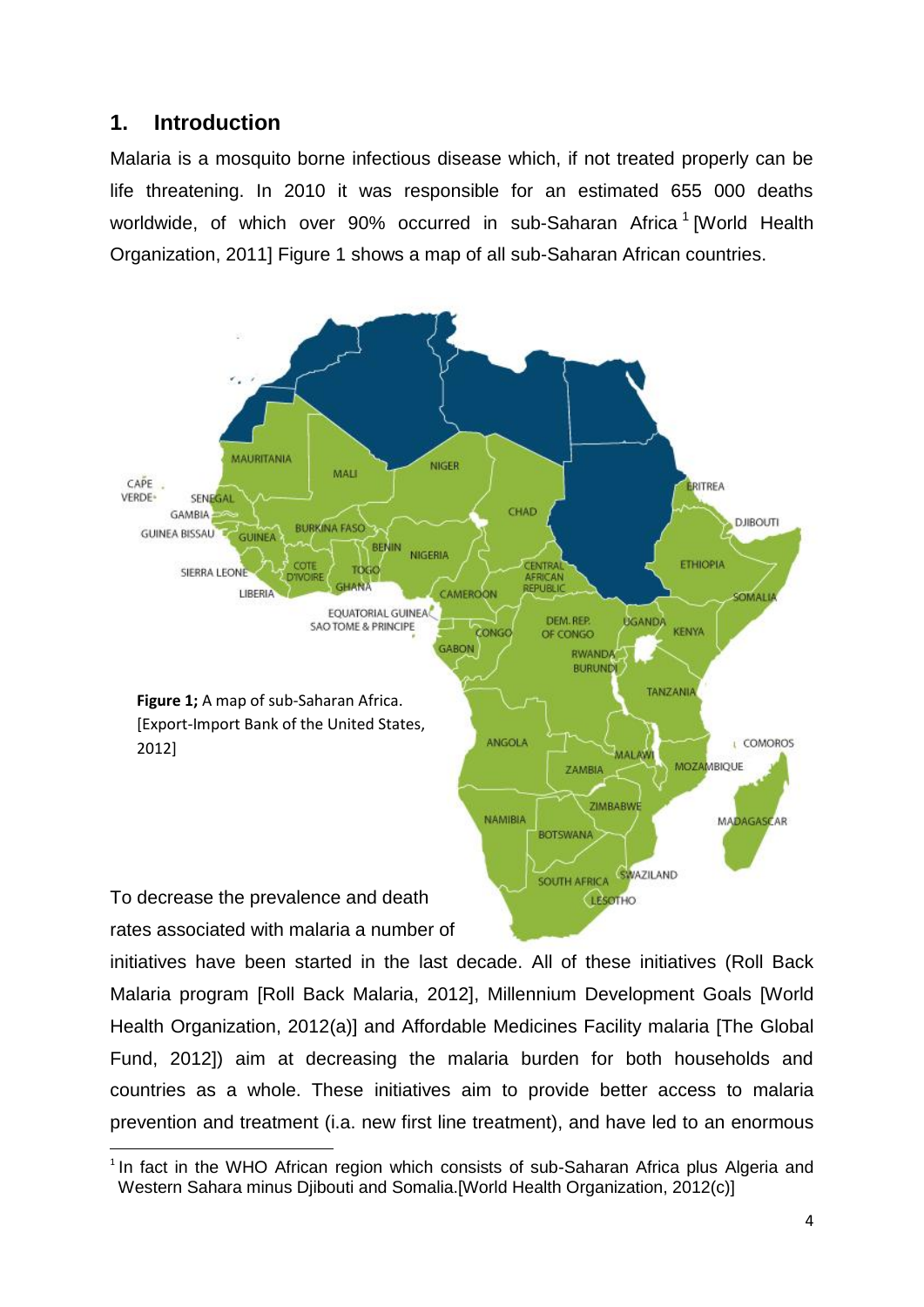increase in information available on these subjects. Implementation of new first line treatments has led to an increase in costs associated with malaria treatment seeking. In 2005 the first World Malaria Report was published, followed by annual reports from 2008 onwards. These reports summarize the current status of malaria in the world, as well as the extent to which malaria is a burden for different countries (meso level) and the world as a whole (macro level). However they do not describe the burden of malaria treatment on a micro level, the extent to which the (increase of) treatment (costs) of malaria is a burden to households (the amount households need to pay in time, money or assets) for many people. This gap was partially filled in 2003 by a review article of Chima et *al*. In this review the authors concluded that although many uncertainties exist surrounding the burden of malaria treatment to households, "this should not be considered a constraint on immediate action to improve control" … and the household burden of malaria treatment "is without doubt enormous in sub-Saharan Africa, and the suffering caused to individuals and their families is undeniably huge".[Chima et *al.*, 2003]. Furthermore, in that review both the direct and indirect costs incurred by households due to malaria were described. The authors described costs both for prevention and treatment of malaria and coping mechanisms. Despite elaborate information on all these subjects they did not look at the treatment costs as percentage of income or as percentage of household expenditures and therefore could not determine to what extent the household burden in sub-Saharan Africa is catastrophic. Since then many new studies have been conducted and in many (sub-Saharan African) countries new (more expensive) first line treatments have been implemented, which may have affected the household burden over the past years.[Morel et al., 2005; Mutabingwa, 2005; Malaria consortium, 2012] This thesis also focuses on the household burden of uncomplicated malaria treatment. Besides just looking at the costs incurred by households it looks at the costs as percentage of household expenditure. It therefore is an update on the state of affairs since 2003, and to some extent an expansion of the review of Chima et *al*.

The household burden, as measured in this thesis consists of direct and indirect costs. Direct costs are medicine costs, fees charged by healthcare professionals, travel costs and any costs incurred during a patients stay at a distant healthcare facility (food etc.). Indirect costs are the costs of productive labor time lost due to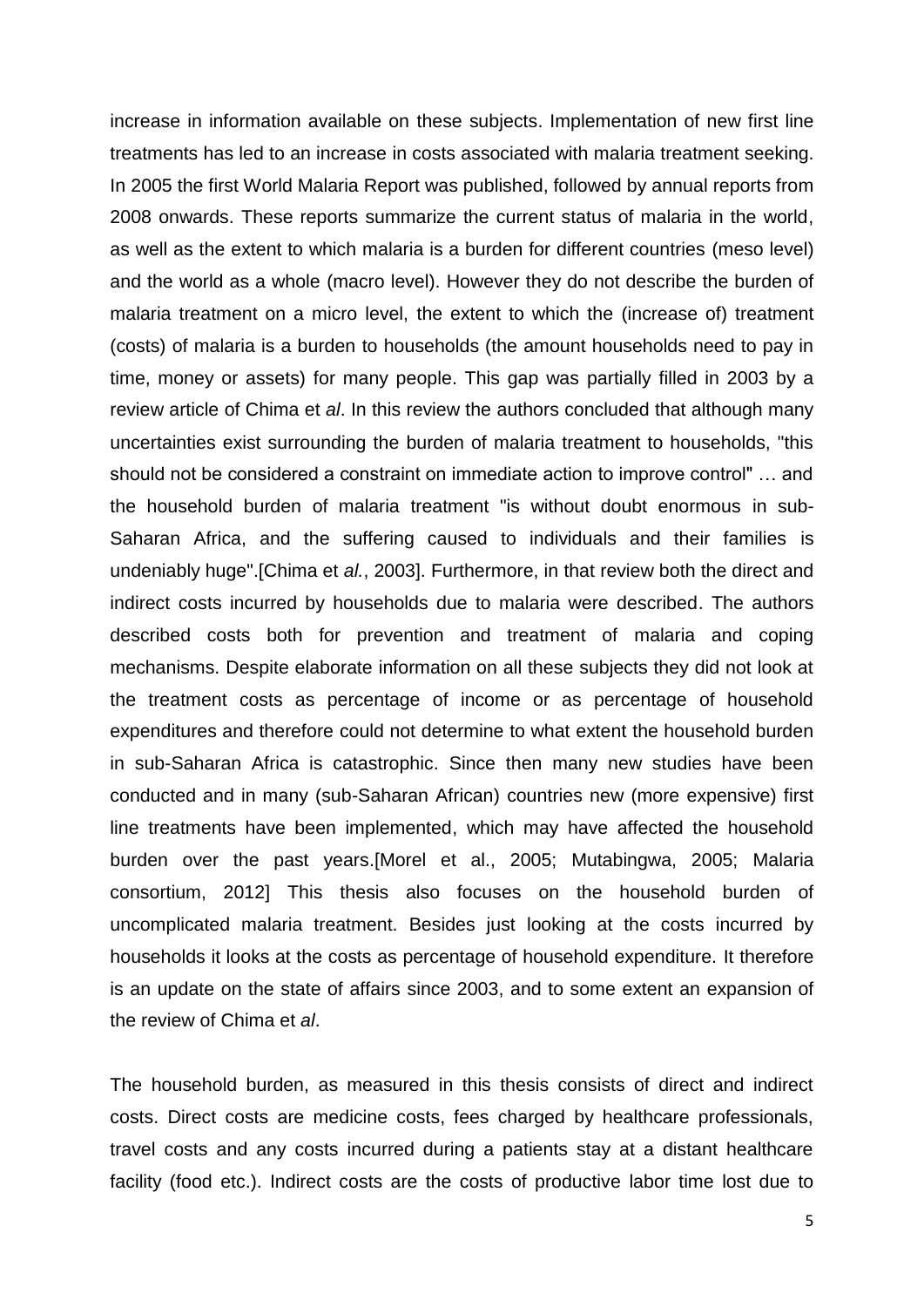either being ill with malaria or taking care of someone with malaria. This thesis also describes costs as percentage of household expenditure, coping mechanisms, places where treatment was sought and future research/policy implications. This thesis differs from current available literature in that it gives an overview of the household burden of malaria treatment, as opposed to the burden of the disease as a whole. Coping mechanisms have been described before (Chima et *al.*, 2003, Leive and Xu, 2008], however this thesis reviews mechanisms described specifically for malaria treatment and in more recent literature. Overall, a review of this sort is relevant for future decision making and policies on how to ensure high rates of (appropriate) treatment seeking in the case of malaria, as well as for evaluating past initiatives to fight the disease.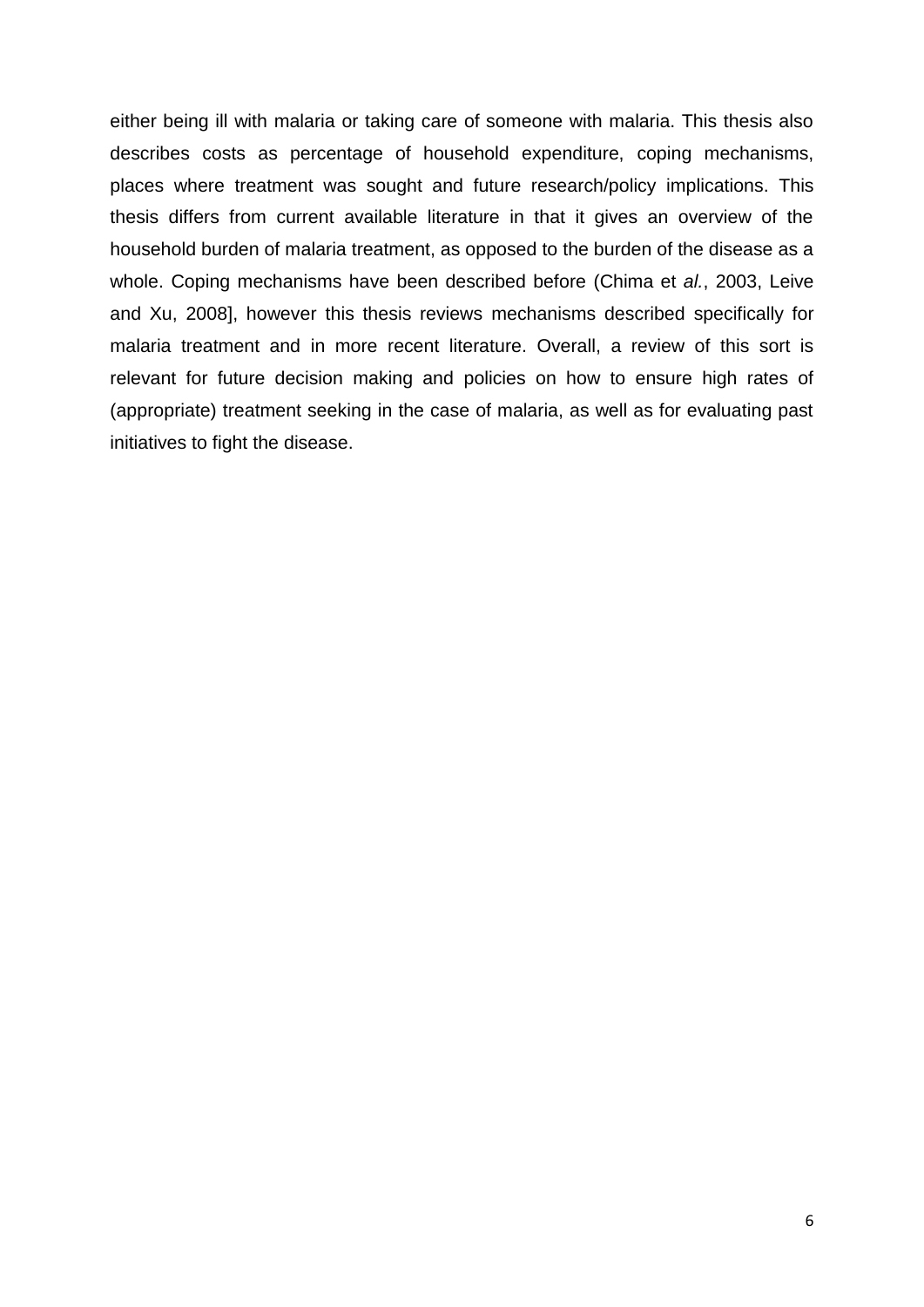## **2. Research objectives**

This thesis aims at giving an overview of the household burden of malaria treatment in sub-Saharan Africa (SSA). For this an overview of malaria as a disease is given, with information on what the disease is, what types of treatment exist and what the prevalence of malaria is in different areas of sub-Saharan Africa. Then an overview is given on the relevance of this thesis in the field of malaria treatment, followed by an explanation of the research methods used, as well as inclusion/exclusion criteria and calculation methods used.

The main question this thesis aims to answer is:

*What is the household burden of uncomplicated malaria treatment to sub-Saharan African households?*

For this the following sub questions are asked and answered:

- **1.** Where do people in sub-Saharan Africa seek treatment for uncomplicated malaria and why?
- **2.** What percentage of malaria infected people in sub-Saharan Africa is treated with an anti-malarial medicine and does it differ per treatment sector?
- **3.** What types of uncomplicated malaria treatment subsidies exist in sub-Saharan Africa?
- **4.** What are treatment costs for uncomplicated malaria in sub-Saharan Africa, including direct-, indirect- and total costs, as well as differences in costs for seasonality?
- **5.** Are the costs for uncomplicated malaria treatment catastrophic to sub-Saharan African households?
- **6.** What types of coping mechanisms do sub-Saharan African households have for dealing with treatment costs of uncomplicated malaria?

The thesis ends with a discussion on limiting factors and finally a combined discussion and conclusion with implications for future policy making and research.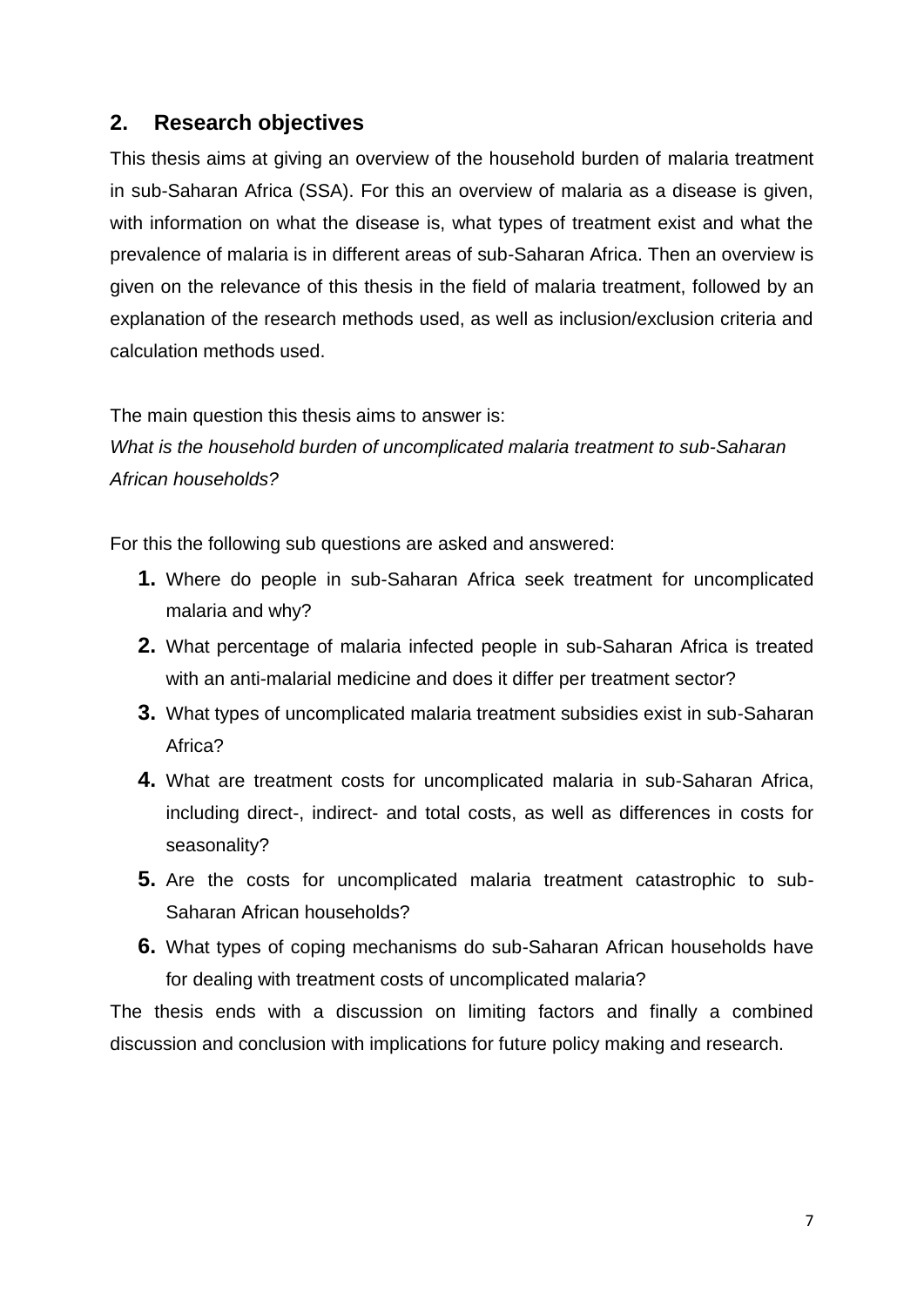#### **3. Background information**

This chapter discusses some background information on malaria. It starts with information on the disease itself; cause, symptoms, types of treatment (including resistance) and information on prevalence of malaria. The following subchapter describes current initiatives to fight malaria.

#### *3.1 Malaria, the disease*

There are five species of Plasmodium which cause malaria. However, the vast majority of (uncomplicated) malaria infections are caused by Plasmodium falciparum (P. falciparum). [World Health Organization, 2012(b); Types of Malaria, 2012] Some of the most common first signs of malaria are flu like symptoms. In many malaria endemic areas diagnostic tests for malaria are not available or too expensive, therefore cases of flu are often mistakenly diagnosed as malaria.[\[Bartoloni](http://www.ncbi.nlm.nih.gov/sites/entrez?cmd=search&db=PubMed&term=%20Bartoloni%20A%5Bauth%5D) and [Zammarchi,](http://www.ncbi.nlm.nih.gov/sites/entrez?cmd=search&db=PubMed&term=%20Zammarchi%20L%5Bauth%5D) 2012] Possible treatments for malaria are chloroquine, amodiaquine, quinine (mostly used for complicated malaria), artemisinins (there are multiple types), chlorproguanil-dapsone and sulfadoxine/pyrimethamine (SP; in most countries up to the introduction of Artemisinin-combination therapy the first line treatment for uncomplicated malaria). However, resistance to all of these drugs has been reported.[Winstanley et *al.*, 2004] Therefore the World Health Organization (WHO) has recommended the use of Artemisinin-combination therapy (ACTs) as first line treatment for uncomplicated malaria (since 2006).[World Health Organization, 2006] ACTs consist of artemisinin in combination with other anti-malarial drugs (like lumefantrine, mefloquine, amodiaquine, sulfadoxine/pyrimethamine).[Malaria consortium, 2012] Because of the combination of two different types of anti-malarial drugs (AMs), resistance can be overcome. Parasites that have become resistant to one of the two anti-malarial drugs are more likely to be susceptible to the other.[Yeung et *al*, 2004] ACTs need to be taken 2 to 3 times a day for 3 days.[\[Bartoloni](http://www.ncbi.nlm.nih.gov/sites/entrez?cmd=search&db=PubMed&term=%20Bartoloni%20A%5Bauth%5D) A. and [Zammarchi](http://www.ncbi.nlm.nih.gov/sites/entrez?cmd=search&db=PubMed&term=%20Zammarchi%20L%5Bauth%5D) L., 2012; MedTV, 2012] Because malaria symptoms tend to fade after 24 to 48 hours of treatment many patients (especially in sub-Saharan Africa) do not finish their treatment, leaving them with medication to use when the malaria infection returns or a new infection occurs.[SciDev Net, 2005] This may cause malaria parasites to become resistant to ACTs. The reason for this is that if not all parasites are killed (which is likely when treatment is halted within 24 to 48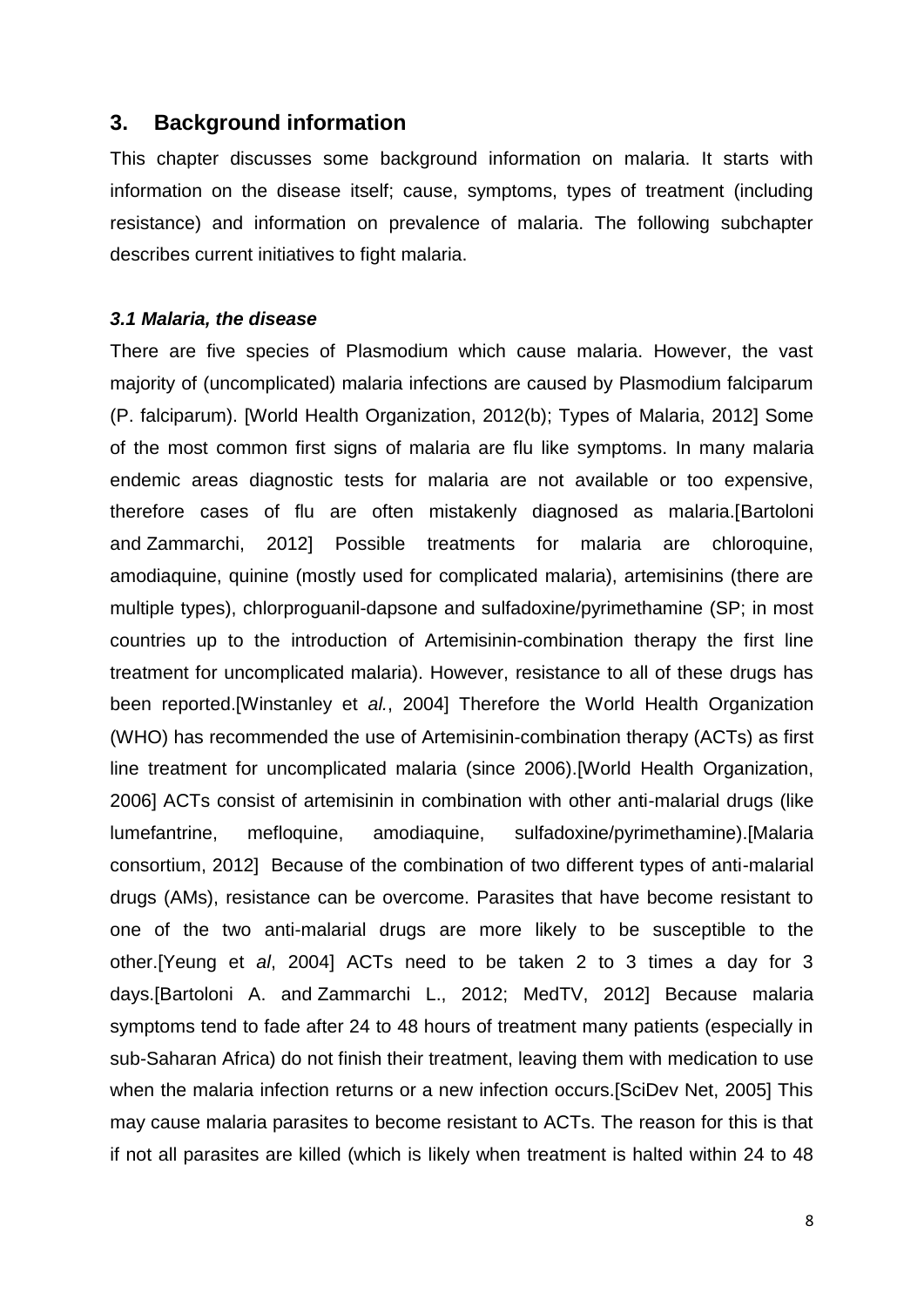hours of initiation), they may attain resistance against the combination of drugs. Most ACTs do not need to be taken with food. [\[Bartoloni](http://www.ncbi.nlm.nih.gov/sites/entrez?cmd=search&db=PubMed&term=%20Bartoloni%20A%5Bauth%5D) A. and [Zammarchi](http://www.ncbi.nlm.nih.gov/sites/entrez?cmd=search&db=PubMed&term=%20Zammarchi%20L%5Bauth%5D) L., 2012] This is an important aspect because many patients in sub-Saharan Africa do not have enough money/resources to consume three meals a day. This therefore is not a constricting factor for malaria treatment, as it is with HIV/AIDS.[Panosaids, 2012] When ill with malaria, many patients receive some form of antipyretic to reduce fever symptoms.[Winstanley et *al.*, 2004] This thesis does not focus on the costs of these additive medicines; however they are important for effective treatment of malaria.



**Figure 2;** A map giving an overview of countries affected by malaria in 2010.[WHO Global Health Observatory Map Gallery, 2012(a)]

Finally the prevalence of malaria differs greatly with location of residence. Some countries in SSA have much higher prevalence of malaria than others (figure 2 and 3). Next to that, in rural areas the prevalence of malaria is about 3.5 times as high as in peri-urban areas and 23.5 times as high as in urban areas.[The World Bank, 2012(a)] Also the poorer population is at greater risk of being infected with malaria owing to worse housing conditions, closer proximity to water sources and lower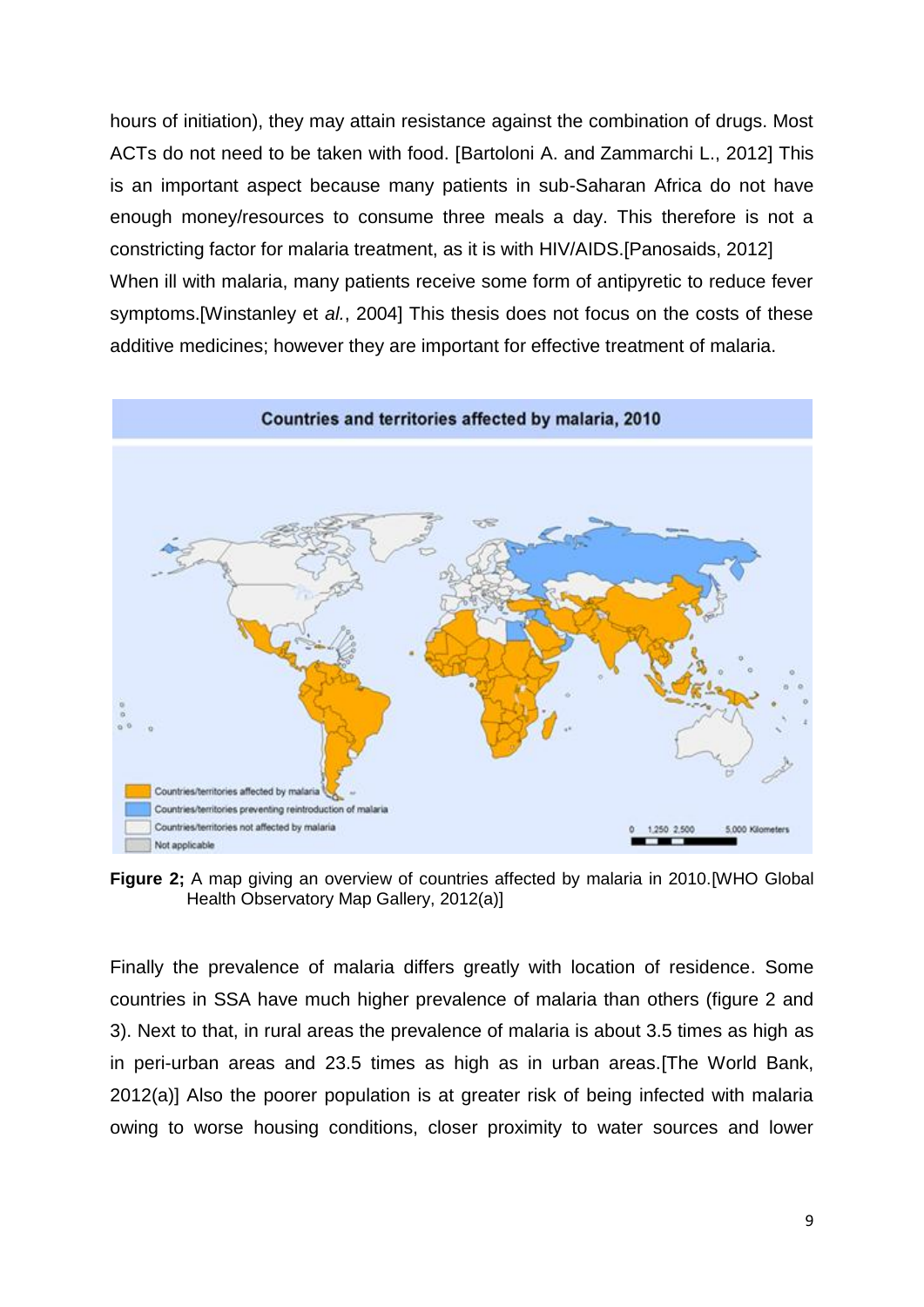capacity (education and recourses) for the use of preventive measures.[Nkuo-Akenji et *al.,* 2006]



**Figure 3;** A map showing an overview of the number of malaria reported confirmed cases in 2010.[WHO Global Health Observatory Map Gallery, 2012(b)]

## *3.2 Current initiatives to fight malaria*

In the last 15 years many initiatives have been started in the fight against malaria. In 1998 the Roll Back Malaria (RBM) partnership was one of the first. It started as a partnership between [the](http://en.wikipedia.org/wiki/WHO) United Nations Children's Fund (UNICEF), the United Nations Development Programme (UNDP), the World Bank and the World Health Organization. Its goal was (and still is) to "reduce the human suffering and economic losses due to one of the world`s most costly diseases (malaria)."[Press Release WHO 1998, 2012] In 2000 the Millennium Development Goals were set. One of these goals (6c) was to "have halted by 2015 and begun to reverse the incidence of malaria and other major diseases."[World Health Organization, 2012(a)]

In April 2009 the Affordable Medicines Facility-malaria (AMFm) was launched. This initiative of the RBM, World Bank and the Bill & Melinda Gates Foundation began pursuing its goals of expanding access to the most effective treatment for malaria, ACTs, in July 2010.[The Global Fund, 2012] So far these initiatives have caused the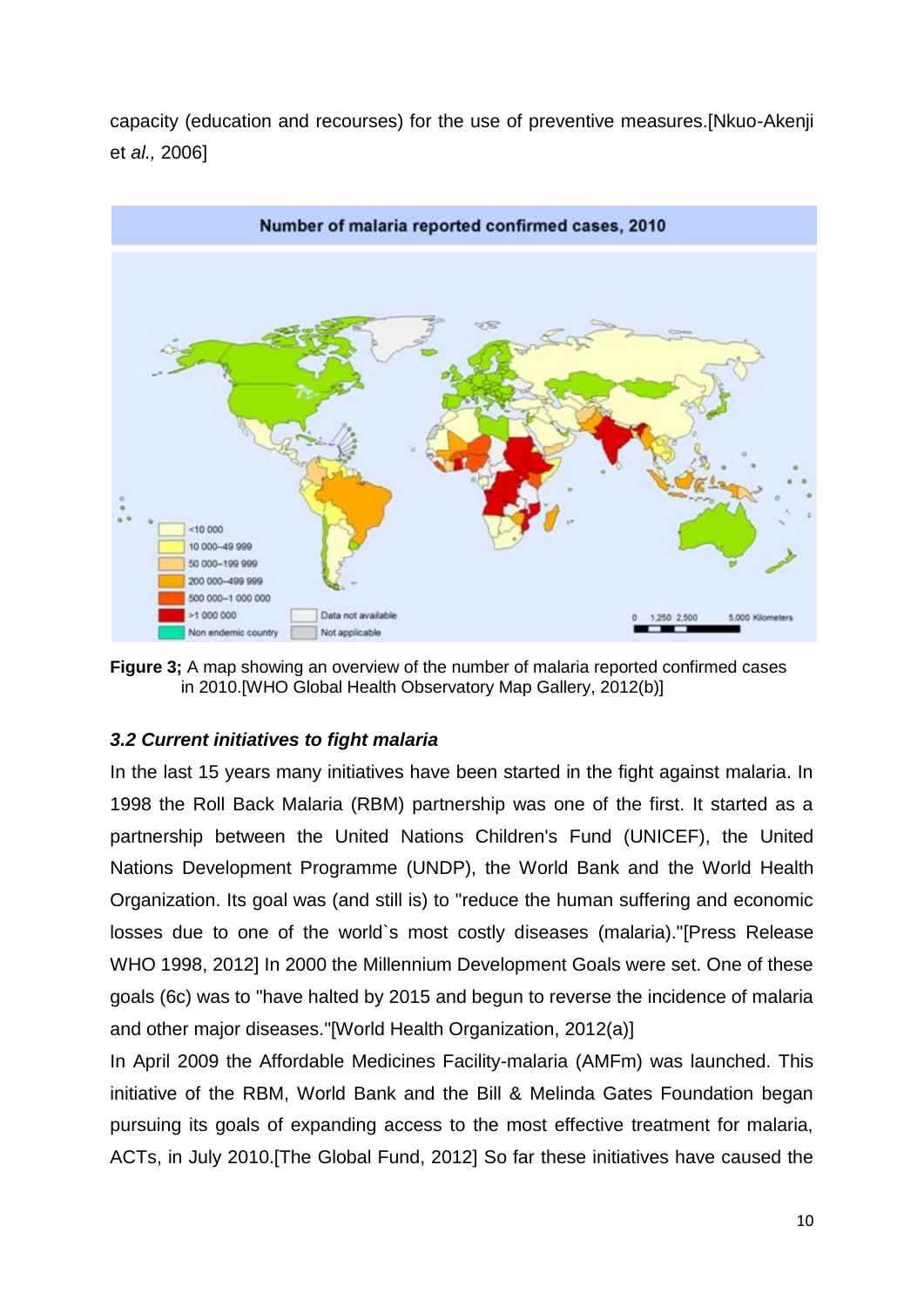incidence of malaria worldwide to decrease with 17% between 2000 and 2010. Also, malaria specific mortality was reduced by 33% in sub-Saharan Africa<sup>2</sup> in this time period.[World Health Organization, 2011] Overall, these initiatives are responsible for better and more accessible malaria prevention and treatment, as well as an enormous increase in information available on malaria prevention and treatment. As stated before, every year a new World Malaria Report is published by the WHO. However there is no current overview or review that addresses the household burden of malaria for sub-Saharan Africa.

In most SSA countries the majority of the population is not covered by healthcare insurance or subsidies for malaria treatment. Types of subsidies and insurances for malaria treatment range from none in Nigeria [Vogel, 1990; Onwujekwe et *al*., 2010(a)]; Onwujekwe et *al*., 2010(b)] to free ACT distribution in government facilities to patients of all ages and more than 11% of the population being insured in Kenya [Vogel, 1990; Kangwana et *al*., 2011],

In some countries (like Tanzania) the government has started new initiatives to raise the quality of the retail sector and at the same time to make it more affordable. In these countries normal drug shops have the opportunity to, with a small effort, become accredited drug dispensing outlets (ADDO's). ADDO's, unlike normal drug shops in the retail sector, have permission to sell anti-malarial drugs and even the newest first line treatments. Next to this, they can often buy the newest first line treatment for a subsidized price.[Alba et *al.,* 2010]

l

 $2$  In fact in the WHO African region which consists of sub-Saharan Africa plus Algeria and xWestern Sahara minus Djibouti and Somalia.[World Health Organization, 2012(c)]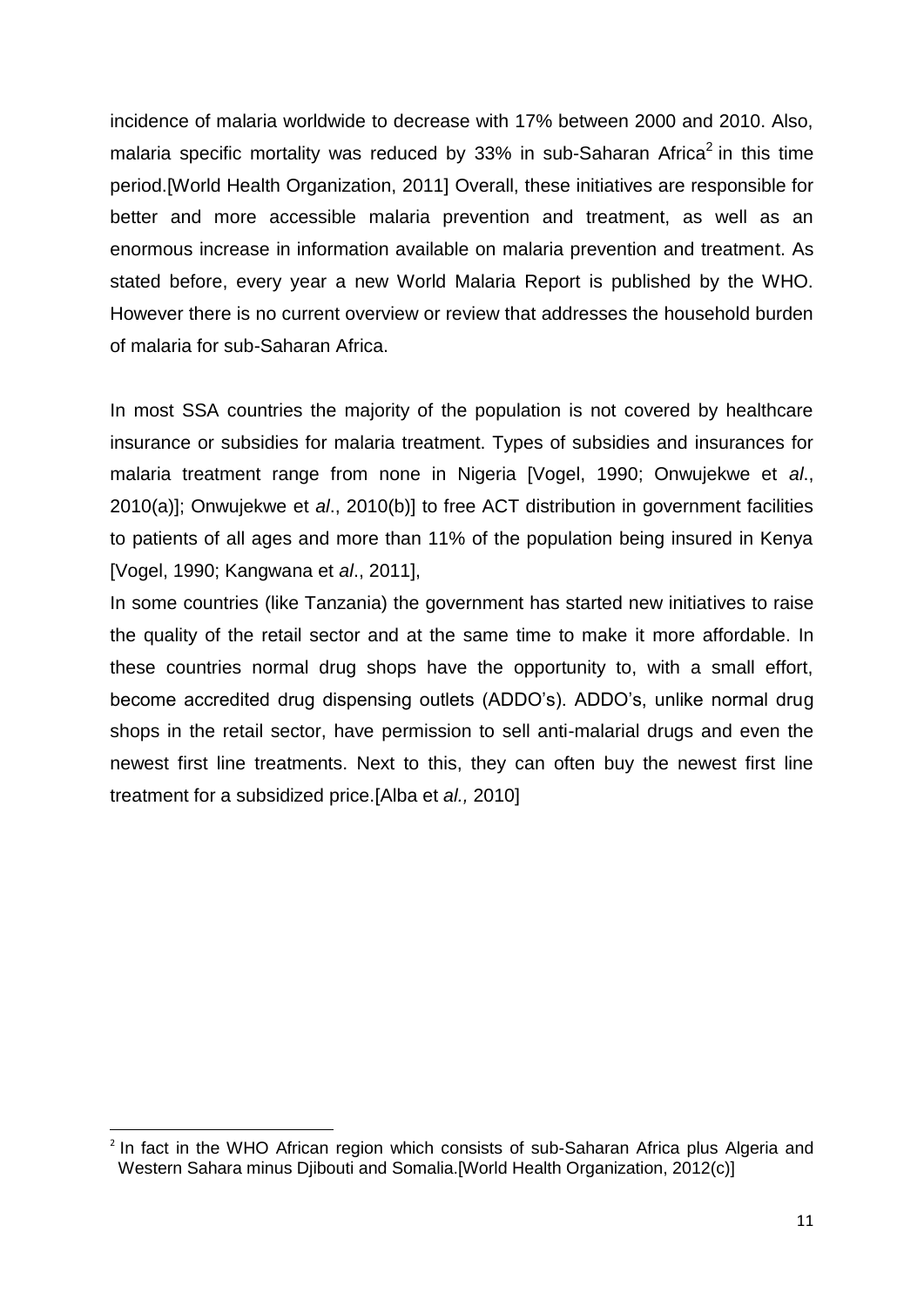## **4. Methods**

For this thesis a search of all available scientific literature was conducted from 2003 onwards. 2003 was used as a base year because in 2003 Chima *et al.* published a review that discussed some of the same issues that are also discussed in this review.[Chima et *al.*, 2003]

## *4.1 Inclusion criteria and search queries*

A first search was conducted in Pubmed. Search queries were used with the following restrictions; that articles had to be in either English or Dutch and published between 01-01-2003 and 09-22-2012. All articles included in this thesis had to have information on the direct costs of uncomplicated malaria treatment in SSA. Table 1 shows the search queries that were used.

| <b>AND/AND*</b>    | OR/OR**                | NOT***                 | <b>Number of hits</b> |
|--------------------|------------------------|------------------------|-----------------------|
| sub-saharan africa | payment*               | Affordability          | 463                   |
| malaria            | cost*                  | impoverishment         |                       |
|                    | financing              | catastrophic           |                       |
|                    |                        | coping                 |                       |
|                    |                        | out-of pocket          |                       |
|                    |                        | economic burden        |                       |
|                    |                        | user fee*              |                       |
|                    |                        | co payment*            |                       |
|                    |                        | copayment*             |                       |
|                    |                        | household expenditure* |                       |
| sub-saharan africa | out-of pocket          |                        | 153                   |
| malaria            | economic burden        |                        |                       |
|                    | user fee*              |                        |                       |
|                    | co payment*            |                        |                       |
|                    | copayment*             |                        |                       |
|                    | household expenditure* |                        |                       |
| sub-saharan africa | affordability          | out-of pocket          | $\overline{22}$       |
| malaria            | impoverishment         | economic burden        |                       |
|                    | catastrophic           | user fee*              |                       |
|                    | coping                 | co payment*            |                       |
|                    |                        | copayment*             |                       |
|                    |                        | household expenditure* |                       |

## **Table 1: Search queries in Pubmed**

**\*** Search queries were entered as "A" AND "B" AND "C"; **\*\***Search queries were Entered as AND("A" OR "B" OR "C"); **\*\*\***Search queries were entered as NOT ("A" OR "B" OR "C").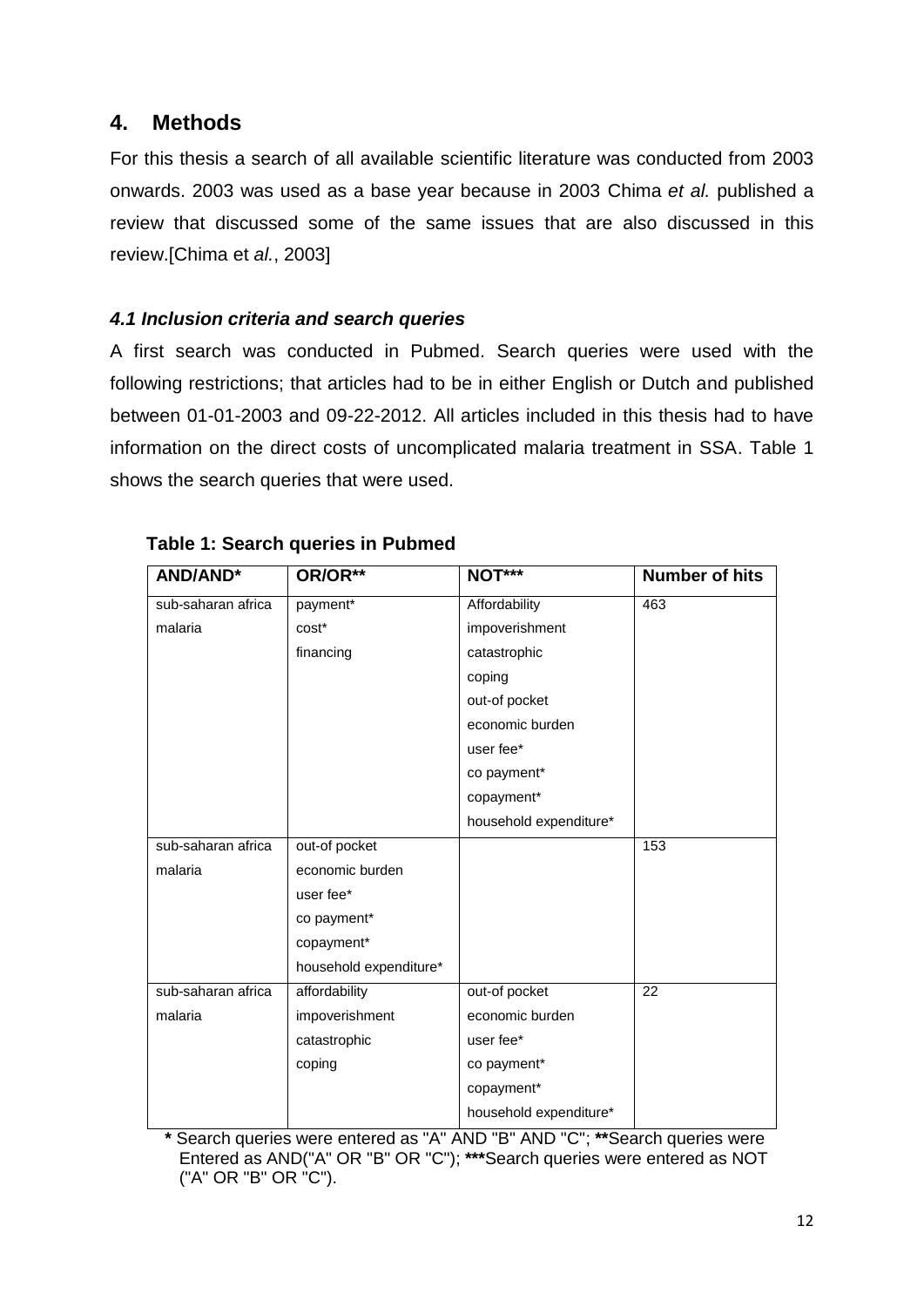The search resulted in 638 hits in total, of which 0 were double and 621 were excluded based on the title<sup>3</sup> or lack of information on direct treatment costs as stated in the abstract and/or the entire article. This resulted in 19 articles that were usable. Snowballing was then conducted to search for more articles. This resulted in 0 articles that were used.

Finally, a search was conducted in Google Scholar to ensure that all relevant articles were found. Google Scholar was used because it is a very non specific search engine. If any relevant articles could be found using this search engine it would mean that not all available scientific articles were included. For this, the following search queries were used (table 2):

| In title | In title (OR/OR)°      | In article         | <b>Number of hits</b> |
|----------|------------------------|--------------------|-----------------------|
| Malaria  | Payment                | sub saharan Africa | 107                   |
|          | payments               |                    |                       |
|          | cost                   |                    |                       |
|          | costs                  |                    |                       |
|          | financing              |                    |                       |
| Malaria  | economic burden        | sub saharan Africa | 8                     |
|          | copayment              |                    |                       |
|          | copayments             |                    |                       |
| Malaria  | user fee               | sub saharan Africa | 3                     |
|          | user fees              |                    |                       |
|          | co payment             |                    |                       |
|          | co payments            |                    |                       |
| Malaria  | Affordability          | sub saharan Africa | 3                     |
|          | impoverishment         |                    |                       |
|          | coping                 |                    |                       |
|          | catastrophic           |                    |                       |
| Malaria  | household expenditure  | sub saharan Africa | $\overline{2}$        |
|          | household expenditures |                    |                       |
|          | out-of pocket          |                    |                       |

 **Table 2: Search queries in Google Scholar**

**˚** Search queries were entered as "A" OR "B" OR "C"

 $\overline{\phantom{a}}$  $3$  If the title clearly stated that the content of the article was about costs for malaria prevention (bed nets, mosquito sprays, etc.), malaria prevention and treatment only for pregnant women, costs for inpatient care (hospitalization) or about an area outside of sub-Saharan Africa the article was excluded.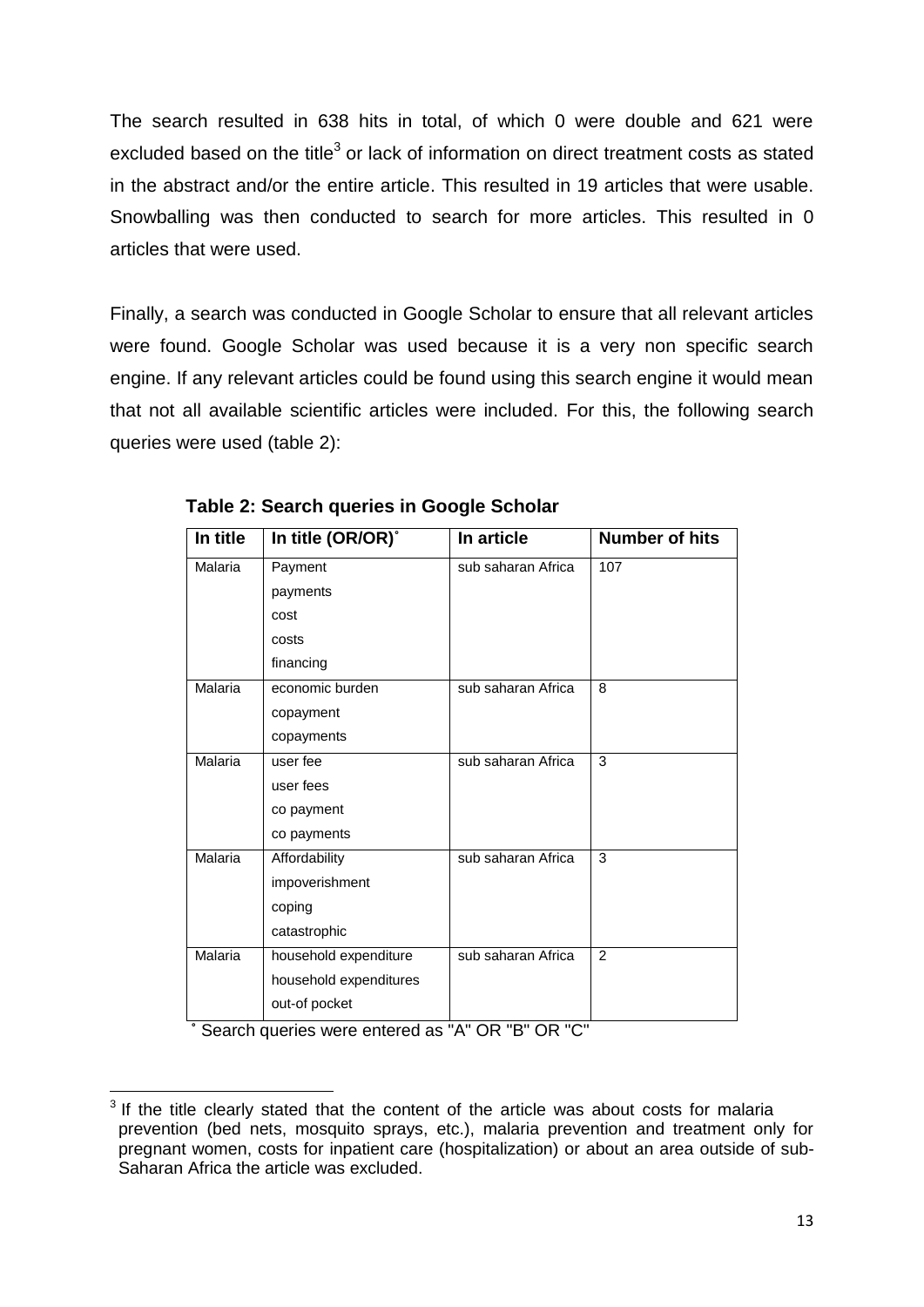This search resulted in 123 hits, of which all were excluded based on the title<sup>4</sup>, lack of information on direct treatment costs as stated in the abstract and/or the entire article or because they were already included using the Pubmed query.

In total 19 articles were used for this literature review. Table A, B and C in the appendix show background information on the used articles.

## *4.2 Calculation methods*

All prices mentioned in this review were recalculated to United States (US) dollars 2011. To achieve this all prices were first changed into US dollars using historical exchange rates.[Historical rates, 2012] For studies where a year of study was mentioned this year was used for the exchange rate. For studies were no year of study was mentioned the year of publication was used for the exchange rate. Next the US dollar was recalculated to US dollar 2011 using an inflation calculator.[Dollar Times, 2012] The expenditure per capita was calculated using the household final consumption expenditure as % of GDP and the GDP per capita in current US dollar as given by the World Bank [The World Bank, 2012(b); The World Bank, 2012(c)] and where not available as given by Nation Master.[Nation Master, 2012]

## *4.3 Calculation example*

 $\overline{a}$ 

Somi et *al.* conducted a study in Tanzania in 2004. They found mean total direct costs of Tsh 643. The direct treatment costs were recalculated to US dollars 2011 as follows:

- This price was recalculated into US dollars using the mean historical exchange rate for 2004 of 1 US dollar which equaled 1087.094722 Tsh.[Historical rates, 2012]  $\rightarrow$  643 TSH /1087.094722 exchange rate  $\approx 0.5915$ US dollars 2004.
- US dollars 2004 were then recalculated to US dollars 2011 using an inflation calculator [Dollar Times, 2012], this resulted in 0.70 US dollars 2011 (both by filling in the inflation calculator, as well as by using the annual inflation as

<sup>4</sup> If the title clearly stated that the content of the article was about costs for malaria prevention (bed nets, mosquito sprays, etc.), malaria prevention and treatment only for xpregnant women, costs for inpatient care (hospitalization) or about an area outside of sub-Saharan Africa the article was excluded.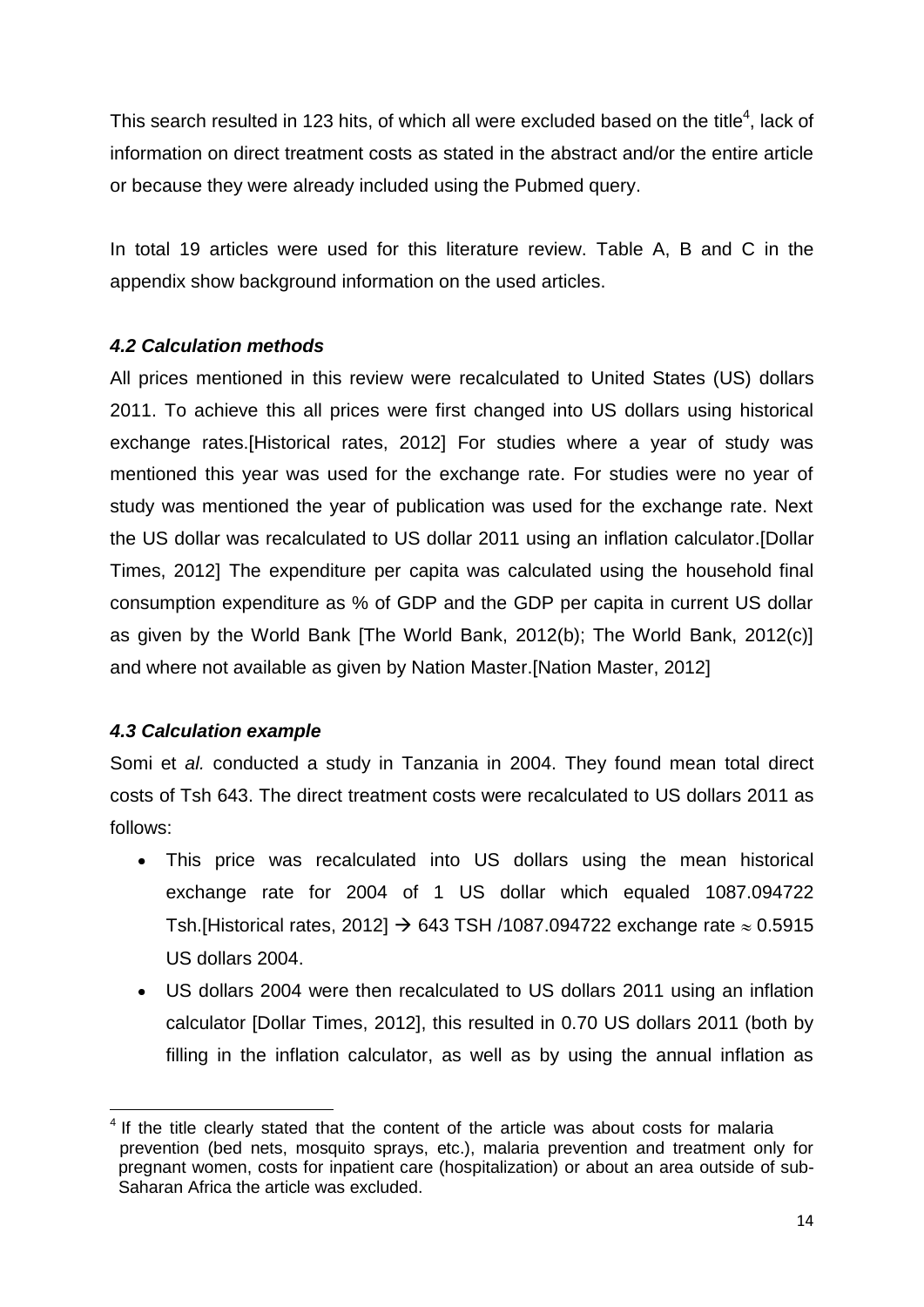given by the inflation calculator of 2.51%  $\rightarrow$  1.0251<sup>7(years)</sup>  $\approx$  1.19  $\rightarrow$ 1.19  $*$  0.5915 US dollars 2004  $\approx$  0.70 US dollars 2011) (see table E in the appendix)

The costs as percentage of total per capita expenditure in Tanzania in 2004 was calculated as follows:

- Household final consumption expenditure as percentage of GDP in Tanzania in 2004 was looked up at the World Bank.[The World Bank, 2012(b)] This was 67%.
- GDP per capita in Tanzania in 2004 (expressed in current US dollars) was looked up at the World Bank.[The World Bank, 2012(c)] This was 349 current (approximately 2011) US dollars.
- The monthly per capita final consumption expenditure was then calculated by multiplying GDP per capita with percentage of household final consumption expenditure and dividing this by twelve (for the months)  $\rightarrow$  349 US dollars 2011 \* 0.67% = 233.83 US dollars 2011  $\rightarrow$  233.83 / 12  $\approx$ 19.49 US dollars 2011.
- Finally the total direct costs were calculated as percentage of monthly expenditure. For this the direct costs were divided by monthly household final consumption expenditure  $\rightarrow$  0.70 US dollars 2011/ 19.49 US dollars 2011  $\approx$  $0.036 \rightarrow 3.6\%$  (see table I in the appendix)

## *4.4 Exclusion criteria*

Costs for malaria prevention, like bed nets and mosquito sprays, as well as costs for malaria prevention/treatment for pregnant women and costs for inpatient care (hospitalization) were not reviewed. Also the household burden in terms of suffering and grief due to malaria were not considered. Finally, this review does not compare the treatment costs for different income quantiles or for people living in urban versus rural areas.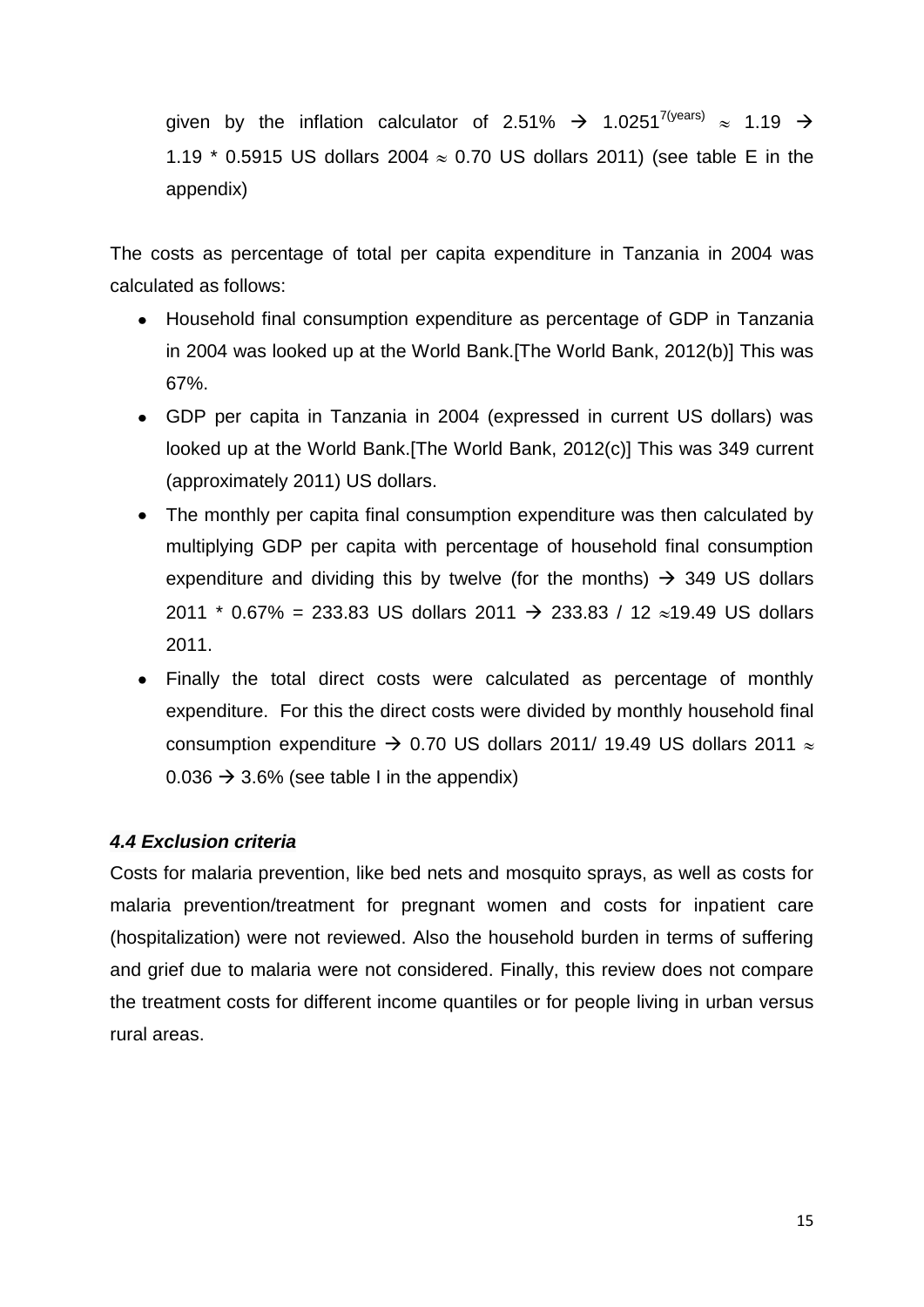## **5. Treatment seeking behavior and anti-malarial drug distribution**

This chapter describes in which sector people seek treatment, why they decide to use that sector and what the consequences are for the type of treatment they receive. These questions are relevant for answering the main question of *what the household burden of uncomplicated malaria treatment to sub-Saharan African households is*, because financial issues may be responsible for decisions on healthcare facilities visited. Also the type of treatment received may be connected to the type of facility used.

#### *5.1 Where is treatment sought?*

Table D in the appendix shows the different sectors where people seek treatment. The sectors mentioned are the public sector (consisting of government facilities and nonprofit organizations, including government clinics, government dispensaries and community health workers (CHW's)), the private sector (consisting of all for profit private facilities and including private clinics), the retail sector (consisting of drug shops, pharmacies, ADDO's and general stores) and the home/other sector (consisting of people who seek treatment outside one of the first three sectors, including herbal medicine treatments and church visits).

Type of facility used differs greatly between study areas and countries. When looking at table D it can be observed that in most countries the public- and the retail sector are the most visited sectors, however there are some exceptions. The percentage of visits therefore ranges from 2% in Tanzania [Somi et *al.*, 2007] to 98.5% of visits in South-Africa (Mpumalanga) [Castillo-Riguelme et *al.*, 2008] for the public sector and 0% in South-Africa (KZN and Mpumalanga) [Castillo-Riguelme et *al.*, 2008] to 73.61% of visits in Kenya (Kwale) [Chuma et *al.*, 2010] for the retail sector. The home/other sector is also used a lot in some countries and rarely in others, ranging from 0% in Kenya [Chuma et *al.*, 2010] to 73.2% of the visits in Nigeria [Uzochukwu et *al.,* 2008]. When looking at these data it needs to be considered that in many studies use of the retail sector is considered as treatment at home and vice versa. Also in studies where the home/other sector is separated from the retail sector people often use old medicines that are left over in the home from previous illnesses. These medicines are generally previously bought in the retail sector. Therefore the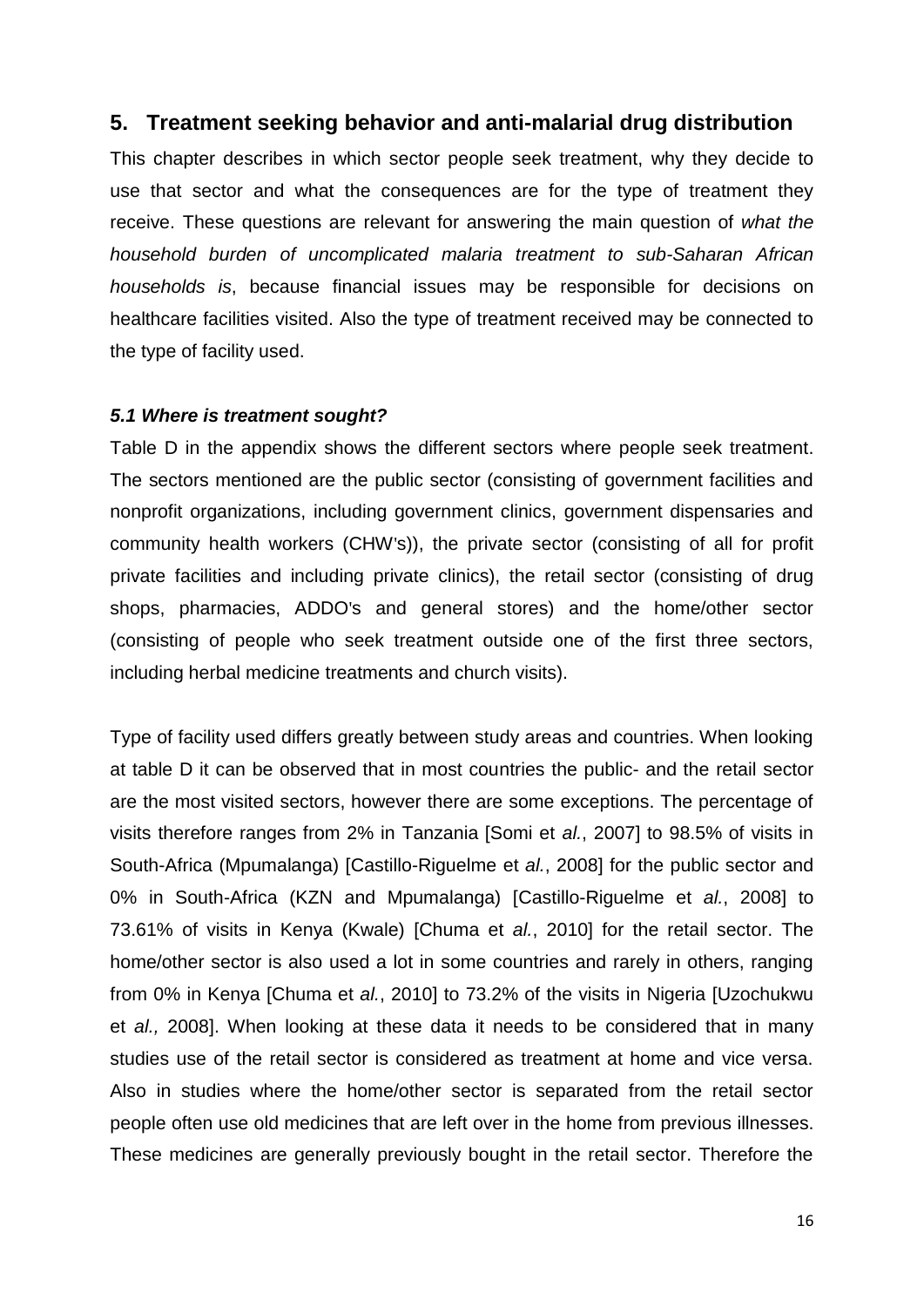percentage of people buying medicines in the retail sector is most likely higher than what the data in table D show. These findings are in compliance with literature. In a review on care seeking behavior during childhood illness in sub-Saharan Africa Goodman *et al.* found that between 15 and 83% of care seekers used the retail sector, but it often ranged between 50 and 70%.[Goodman et *al.*, 2007] The same results were shown in studies from Burkina Faso [Mueller et *al.*, 2004], Kenya [Guyatt and Snow, 2004] and Sub-Saharan Africa as a whole [Thera et *al.*, 2000; Fawole and Onadeko, 2001; Nyamongo, 2002] where 69%, 50% and 80-90% respectively first sought care either via home treatment (including treatment with left over drugs previously bought in the retail sector) or the retail sector in general.

#### *5.2 Why do people seek treatment in a certain sector?*

There are several factors that influence provider choice. According to Asenso-Okyere *et al.* [Asenso-Okyere et *al.*, 1997]*,* Dzator *et al.* [Dzator and Asafu-Adjaye, 2004] and Morey *et al.* [Morey et *al.*, 2003] both direct and indirect costs are important factors influencing the decision of whether to seek treatment and where it should be sought. A second important factor for deciding to seek treatment and provider choice is the ability to pay.[Asenso-Okyere et *al.*, 1997; Kamat and Brown, 2002; Kofoed et *al.*, 2004; Worrall et *al.*, 2005] Many studies show preference for care seeking in the retail sector as compared to the public sector. Reasons for this preference are; retailers are more accessible, have longer and more flexible opening hours, provide quicker service, are willing to negotiate charges and offer credit, are perceived as being cheaper, have more reliable drug stocks (stock-outs have been reported frequently in publicly run facilities [Kangwana et *al.*, 2011]), and are perceived as relatively courteous and approachable.[Williams and Jones, 2004; Alba et al., 2010]

#### *5.3 What percentage of people is treated with an anti-malarial drug?*

Literature shows a big difference in anti-malarial medication given out in different sectors. Most AMs are distributed in the public sector and the least amount of distribution takes place in the home/other sector.[Amin et *al.*, 2003; Wiseman et *al.,* 2008; World Health Organization, 2009; ] This subchapter discusses the amount of AM medication distributed in the different study areas and countries reviewed and whether these findings correspond with literature.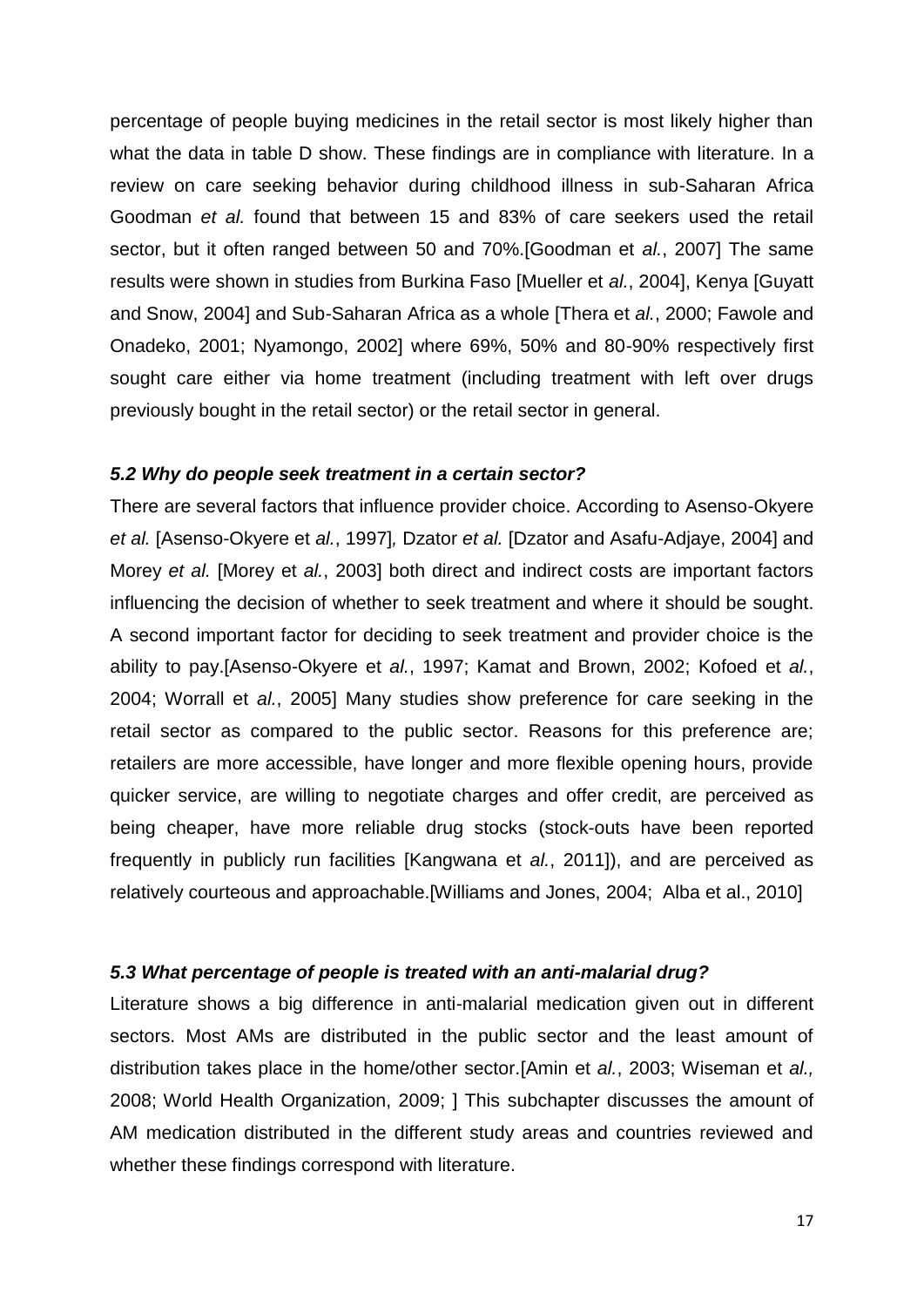The sector with the highest percentage of AM treatment given is the public sector, ranging from 48% in Tanzania [Njau et *al.*, 2006] to 91% in Malawi [Mota et *al.,* 2009] of people receiving an AM whilst visiting this sector. In the private sector percentage of AM treatment given ranges from 14% to 71% of visits in Tanzania [Simba et *al.*, 2010; Njau et *al.*, 2006 respectively] and in the retail sector from 10% to 58% of visits in Tanzania [Njau et *al.*, 2006 respectively]. These results are in compliance with results from surveys conducted between 2007 and 2008 in 11 sub-Saharan African countries. These surveys found that even though there was a large increase in the number of AMs distributed through the public sector, children visiting the retail sector were treated with an AM a lot less often.[World Health Organization, 2009] Furthermore, it needs to be regarded that in the retail sector often a wrong dosage of AM treatment is given, either caused by lack of knowledge and/or lack of money to pay for a full treatment. This further diminishes the percentage of correct treatment distributed in this sector.[SciDev Net, 2005]

A second explanation for the lower percentage of people receiving an AM whilst visiting the retail sector is threefold. Firstly, in many countries the retail sector is not allowed to sell (new first line) AMs.[Kachur et *al.*, 2006; Alba et *al.,* 2010; Ewing et *al.,* 2011] Secondly many AMs, especially the newest first line ACTs, are very expensive and due to capital constraints shopkeepers may not be able to stock them. Finally, some of the newest AMs are provided with subsidy to government facilities but not to the retail sector. Also shops that can buy the newest AMs for a subsidized price often do not pass the subsidy to the consumer because they prefer to keep the profit for themselves. This means that AMs in the retail sector often are still very expensive.[D' Alessandro et *al.* 2005; Kangwana et al., 2011]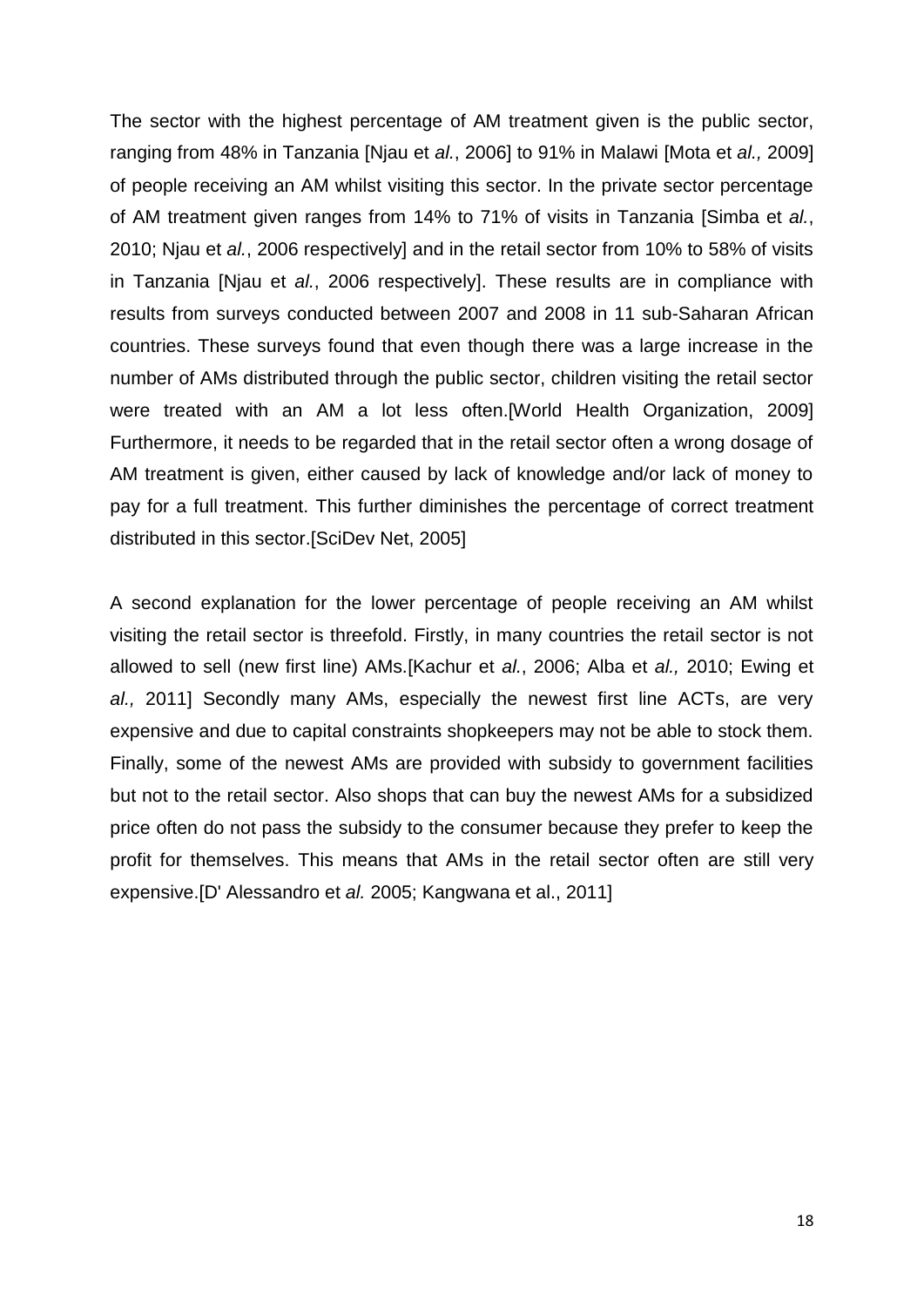## **6. Subsidies**

Existence of subsidies decreases the cost of treatment for malaria patients and therefore reduces the household burden of malaria. Thus, in order to give a complete overview of the household burden of uncomplicated malaria treatment to sub-Saharan African households it is important to discuss the healthcare insurance schemes and subsidies in place in the countries reviewed.

Only few of the articles reviewed in this thesis mention healthcare insurance schemes or government subsidies for malaria treatment. The studies that do mention it tend to do this in the introduction of the article only. Overall, according to the articles reviewed in Tanzania, Kenya, Gambia, Nigeria and Malawi the following subsidy schemes existed at the time of study:

| <b>Country</b>              | <b>Institution</b>       | <b>Eligible</b>              | Provided services and drugs             |
|-----------------------------|--------------------------|------------------------------|-----------------------------------------|
| Tanzania 2006               | Government facilities    | Under 5's and pregnant women | ALu* provision (medication)**           |
| (Njau et al.)               |                          |                              |                                         |
| <b>Kenya 2011</b>           | Government facilities    | All                          | ALu <sup>*</sup> provision (medication) |
| (Kangwana et al.)           |                          |                              |                                         |
| Gambia 2003                 | Government facilities    | Under 5's                    | Consultation, tests and medication      |
| (Clarke et al.)             |                          |                              |                                         |
| Nigeria 2010(a+b)           | N.A.                     | N.A.                         | None                                    |
| (Onwujekwe et al.)          |                          |                              |                                         |
| Malawi 2009+2011            | Public health facilities | All                          | Consultation, tests and medication      |
| (Mota et al.; Ewing et al.) |                          |                              |                                         |
|                             |                          |                              |                                         |

**Table 3; Existing subsidies in several countries**

\* First line ACT for this country; \*\* Subsidized ALu also available to ADDO's.

When looking at the data in this thesis it needs to be considered that, as shown in table 3, subsidy schemes exist for the public/government facilities in some countries. However it is also important to keep in mind that in these countries often unofficial fees are paid to health workers in government facilities, undoing (to some extend) the subsidies in place.[Alba et *al.,* 2010; Onwujekwe et *al.,* 2010(a); Kangwana et *al.*, 2011]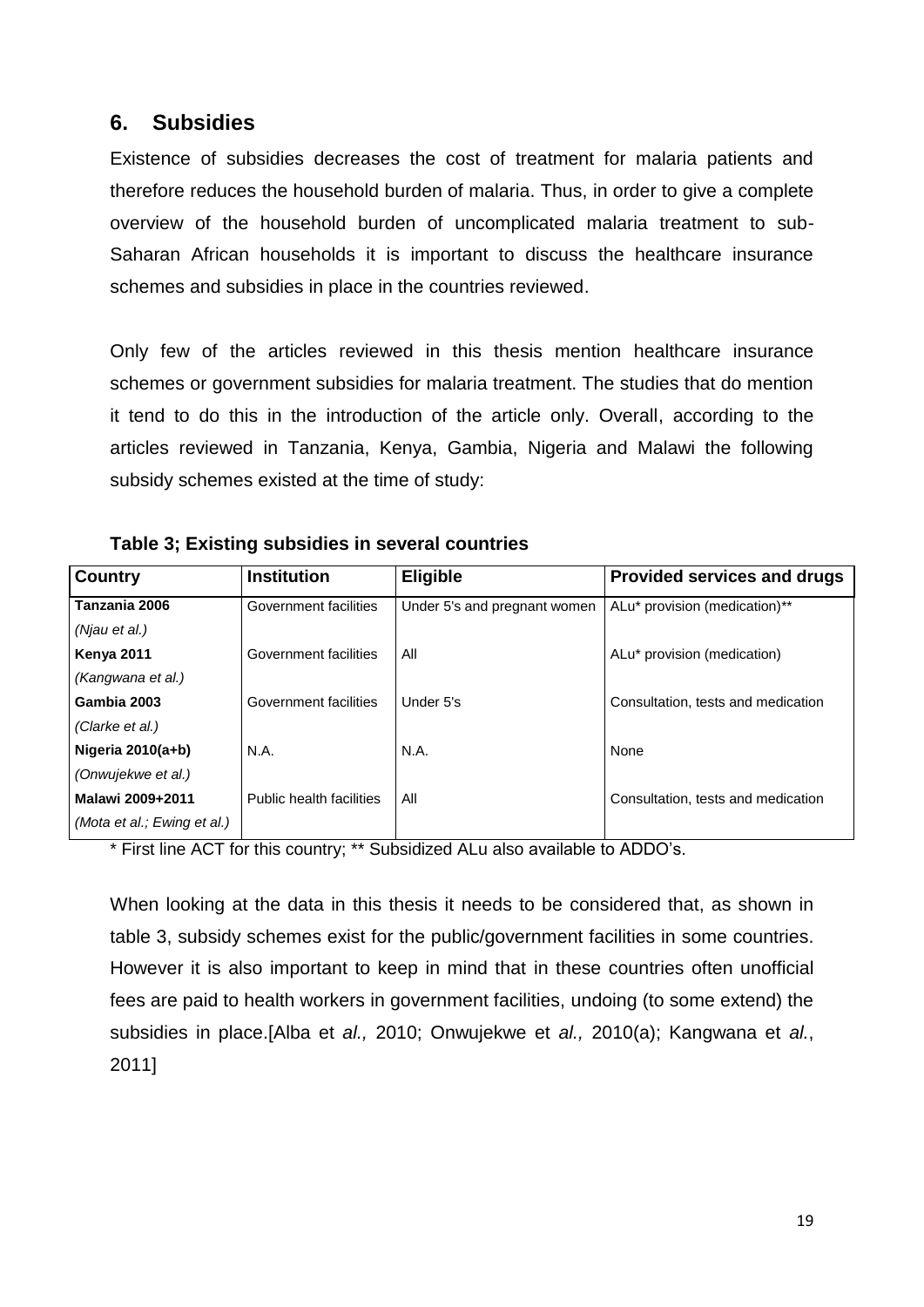## **7. Treatment costs**

In this chapter an overview of the direct, indirect and total costs of uncomplicated malaria treatment is given. The direct and indirect costs are also given as percentage of total treatment costs. At the end of this chapter seasonality of treatment costs is reviewed.

#### *7.1 Direct costs*

Direct costs for malaria treatment consist of medicine costs, fees charged by healthcare professionals, travel costs and any costs incurred during a patient's stay at a distant healthcare facility (food etc.). Table E and F in the appendix show the direct costs for uncomplicated malaria treatment per illness and as percentage of total treatment costs respectively (unless otherwise stated). The costs shown in the tables are costs made from the user perspective, thus they include all sources of care accessible to households and consist of only out-of-pocket expenditures. Most of the studies used are based on household expenditures on malaria treatment in either the wet or dry season. Therefore most of the data in table E do not reflect the actual economic burden of malaria throughout the year. Chapter 7.4 (Treatment costs and seasonality) shortly discusses two of the studies that do consider the difference between the wet and dry season and any implications that arise due to seasonality.

The direct expenditure per uncomplicated malaria case ranges from \$0.21 (5.8% of total costs) in Malawi [Ewing et *al.,* 2011] to \$8.18 (49.5% of total costs) in Nigeria (Udi) [Onwujekwe et *al.,* 2008] (table E and F).

Table G in the appendix shows the division of direct costs into medicine costs, fees charged by healthcare professionals, travel costs, and for some countries costs incurred during a patient's stay at a distant healthcare facility. As shown in table G, in most countries the direct costs consist mainly of medicine costs, with the exception of one study in Malawi [Ewing et *al.,* 2011], one study in the Gambia [Wiseman et *al*., 2008] and one study in South-Africa (both KZN and Mpumalanga) and Mozambique [Castillo-Riguelme et *al.*, 2008;]. In these countries the direct costs consist mainly of travel costs, which range from \$0.18-0.91 (70.0-93.7% of direct costs) in Malawi,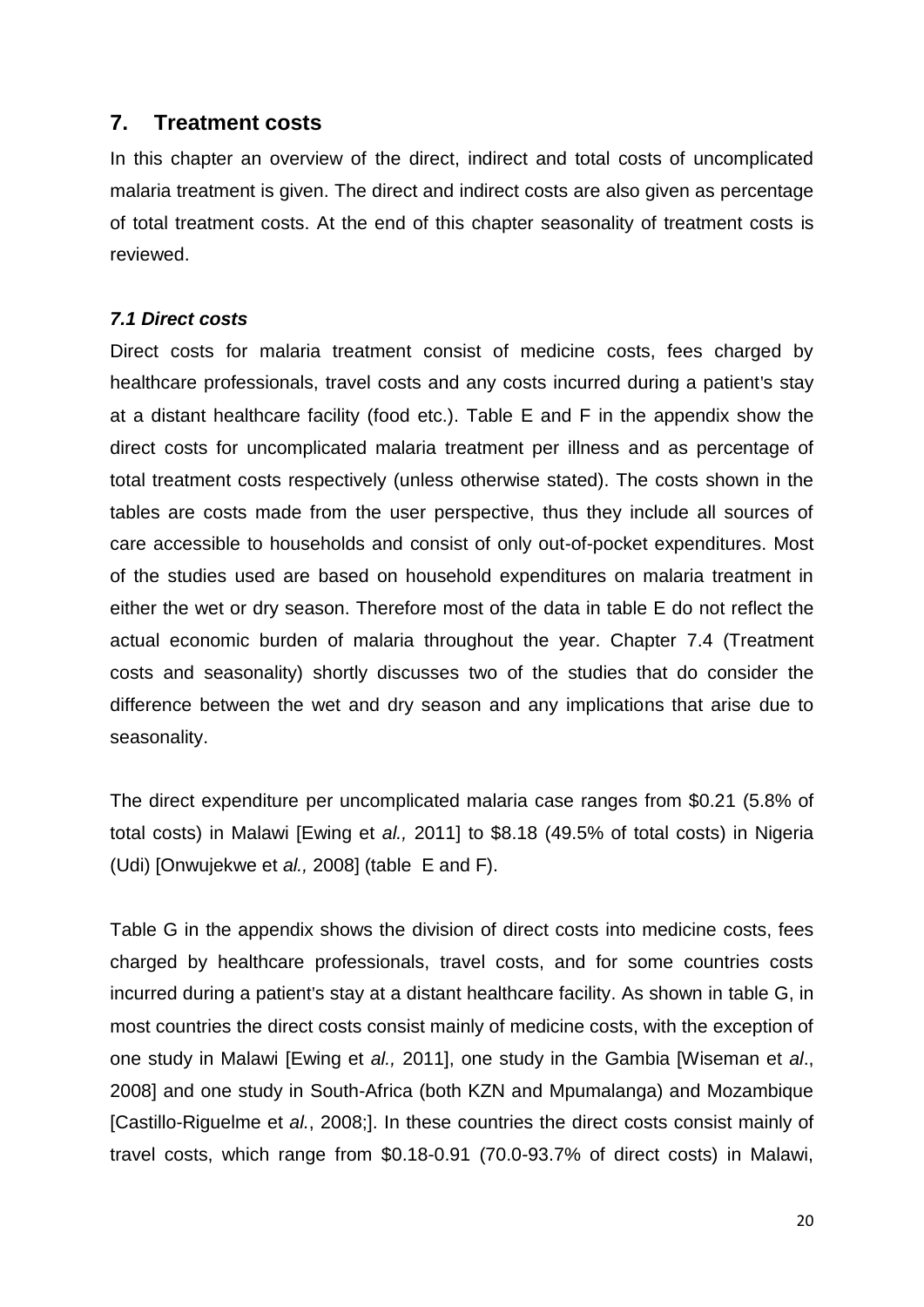\$0.10 (36.4% of direct costs) in the Gambia, \$2.28 (80.0% of direct costs) in KZN (South-Africa), \$2.05 (79.0% of direct costs) in Mpumalanga (South-Africa) and \$4.52 (55.0% of direct costs) in Mozambique. In general the medicine costs range from \$0.02 (10.0% of direct costs) in Malawi [Ewing et *al.,* 2011] and \$0.08 (3.0% of direct costs) in South-Africa (KZN) [Castillo-Riguelme et *al.*, 2008] to \$5.41 (93.6% of direct costs) in Nigeria (Nachi) [Onwujekwe et *al.,* 2008].

In general travel costs range from \$0.00 in Kenya [Larson et *al.,* 2006] to \$4.52 (55.0% of direct costs) in Mozambique [Castillo-Riguelme et *al.*, 2008] and may depend on proximity to a health facility as shown for Malawi [Ewing et *al.,* 2011]. Fees charged by healthcare professionals, including costs for tests, range from \$0.00 in several countries [*i.a.:* Mota et *al.,* 2009; Ewing et *al.,* 2011] to \$1.67 (24.0% of indirect costs) in Nigeria [Onwujekwe et *al.,* 2010(a)]. Only in 2 studies (3 countries) costs incurred during a patient's stay at a distant healthcare facility are mentioned. In these countries the unspecified extra costs range from \$0.07 (1.2% of direct costs) in Nigeria [Onwujekwe et *al.,* 2010(a)] to \$0.50 (18.0% of the direct costs) in South-Africa (KZN) [Castillo-Riguelme et *al.*, 2008]. In table G these costs are included in travel costs.

Overall the medicine costs are responsible for 0.7-61.1% of total costs, travel costs for 0.2-11.4% of total costs and fees for 0-18.0% of total costs (table F). It is interesting to see that different costs as percentage of total costs vary widely across study areas and countries.

#### *7.2 Indirect costs*

Indirect costs for malaria treatment consist of productive labor time lost due to either being ill with malaria or taking care of someone with malaria (including travel time to the facility and waiting time at the facility). Table E and F also show the indirect costs for uncomplicated malaria treatment per illness and as percentage of total treatment costs respectively (unless otherwise stated). As with the direct costs, indirect costs include all sources of care accessible to households and in general they show the household burden due to malaria treatment over the period of one season.

The indirect costs per uncomplicated malaria case range from \$3.33 in Malawi [Ewing et *al.,* 2011] to \$18.18 in Nigeria (Inyi) [Onwujekwe et *al.,* 2008] and range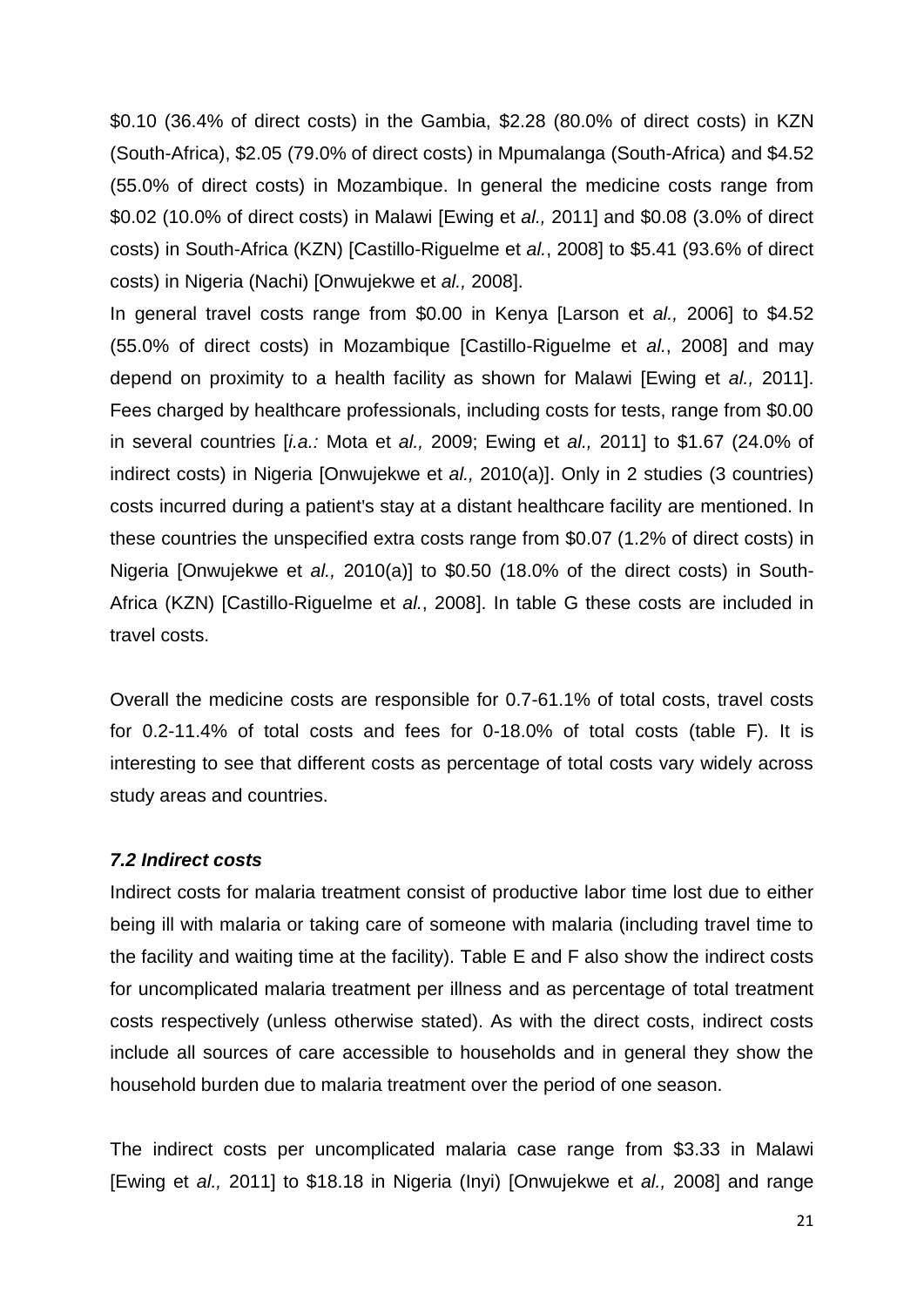from 50.5% of total costs in Nigeria (Udi) (\$3.76) [Onwujekwe et *al.,* 2008] to 92.7% of total costs in Malawi (\$4.98) [Ewing et *al.,* 2011]. It is striking to see that indirect costs in all countries and areas reviewed make up more than half of the total costs.

Table H in the appendix shows the division of indirect costs into travel time, waiting time at a facility, caring time for a sick person and time spend being ill and incapable of working. In most studies the economic costs of not being able to work is based on "the wage rate method, which uses estimates of the time lost, multiplied by some value of a day's work."[Chima et *al*., 2003] With this method it needs to be considered that some people within a community are unemployed and therefore do not miss out on their daily wage when ill. An example of such an overestimation of indirect costs of uncomplicated malaria treatment is the study by [Castillo-Riquelme et](http://www-ncbi-nlm-nih-gov.proxy.library.uu.nl/pubmed?term=Castillo-Riquelme%20M%5BAuthor%5D&cauthor=true&cauthor_uid=18291009) *[al](http://www-ncbi-nlm-nih-gov.proxy.library.uu.nl/pubmed?term=Castillo-Riquelme%20M%5BAuthor%5D&cauthor=true&cauthor_uid=18291009)*.[Castillo-Riguelme et *al.*, 2008] In this study 34.0-35.0% of the inhabitants of the study area (KZN and Mpumalanga in South-Africa) are unemployed. This overestimation is mentioned by the authors, however they do not take it into account when calculating the economic cost of days lost due to illness. Also in some countries labor substitution occurs.[Deressa et *al.,* 2007; Castillo-Riguelme et *al.*, 2008] This means that if one individual falls ill and becomes incapable of working, somebody else takes over his/her activities for a certain period of time. This will also reduce the actual economic indirect burden of being ill with malaria (where known values for substitution are added to 'Sick time' in table H). Overestimation of the indirect household burden due to malaria is also true for people who (especially in the poorer socioeconomic groups of communities) decide to keep working whilst ill. These people are generally less productive than when they are not ill. Unfortunately this is very hard to measure and most of the articles reviewed here do not take this into account in their calculations.

In most countries the indirect costs consist mainly of time spend being ill, which ranges from 2.46 days in the Gambia [Clarke et *al.,* 2003] to 9.19 days in Nigeria (Udi) [Onwujekwe et *al.,* 2008]. However it needs to be considered that for most articles reviewed this is total time being ill and not only time lost from work due to illness. Time spend caring for an ill person is the second biggest part of indirect costs, it ranges from 1.1 days in South-Africa (Mpumalanga) [Castillo-Riguelme et *al.*, 2008] to 5.9 days in Kenya (Gucha) [Chuma et *al.*, 2010]. Travel time and waiting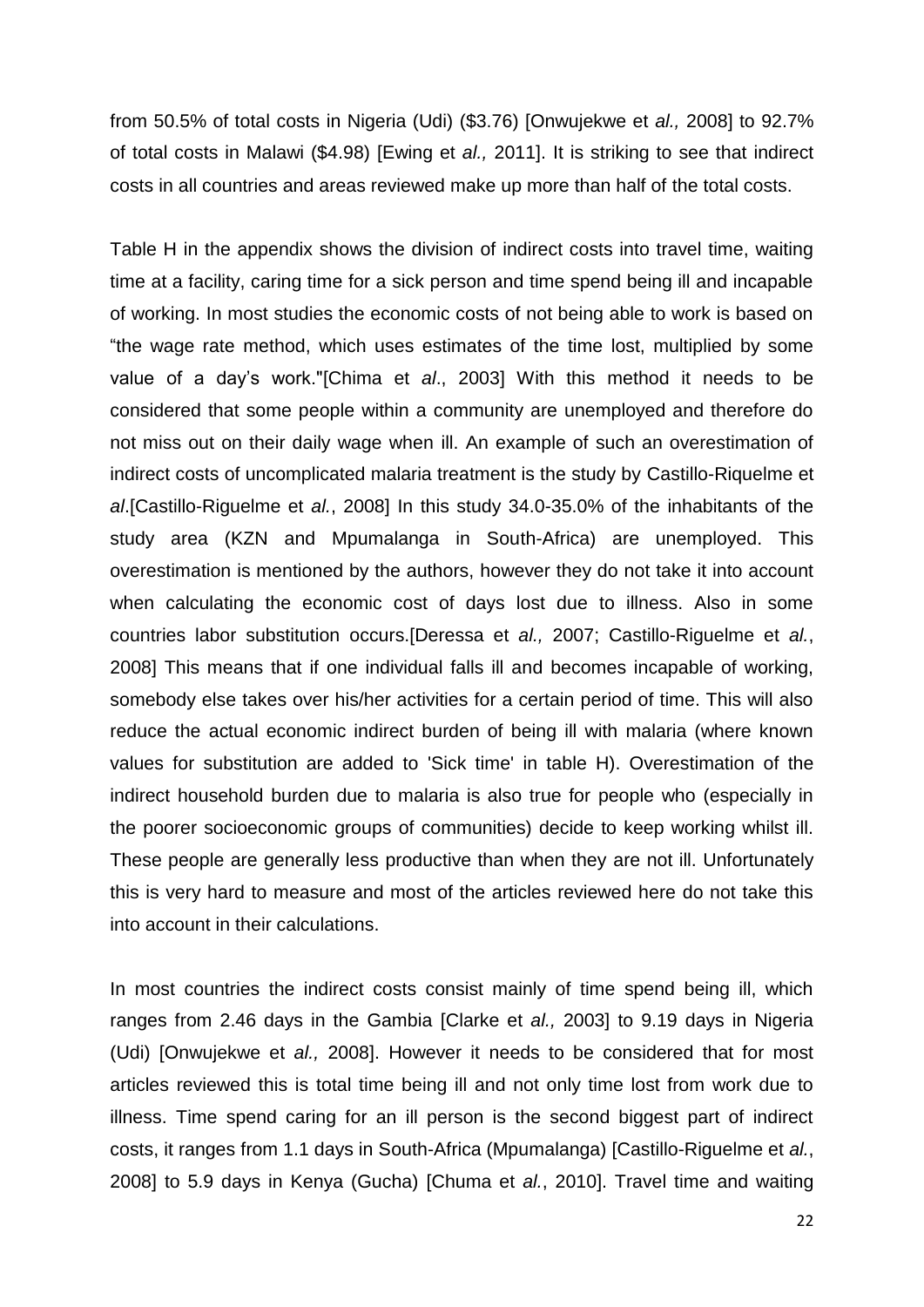time at a healthcare facility range from 0-12 hours in Kenya [Larson et *al.,* 2006] and 1 minute in Malawi [Ewing et *al.,* 2011] to 86 minutes in South-Africa (KZN) [Castillo-Riguelme et *al.*, 2008] respectively.

### *7.3 Total costs*

Table E shows besides the direct and indirect also the total costs for uncomplicated malaria treatment per illness (unless otherwise stated). As with the direct and indirect costs, total costs include all sources of care accessible to household. In general it shows the household burden due to malaria treatment over the period of one season. Total costs consist mainly of indirect costs, which range from \$3.76 (50.5% of total costs) in Nigeria (Udi) [Onwujekwe et *al.,* 2008] to \$3.33 (94.2% of total costs) in Malawi [Ewing et *al.,* 2011]. Direct costs of malaria treatment range from \$0.41 (5.8% of total costs) in Malawi [Ewing et *al.,* 2011] to \$3.69 (49.5% of total costs) in Nigeria (Udi) [Onwujekwe et *al.,* 2008].

Costs, both in absolute terms as in percentage of household income/expenditure differ widely for low income households as compared to households with a higher income. For example, in Tanzania the direct costs, indirect costs and total costs of uncomplicated malaria treatment in the wet season are \$0.62, \$8.03 and \$8.65 (0.6%, 7.3% and 7.9% of household expenditure) for the most poor respectively, as compared to \$1.13, 4.95, \$6.08 (0.2%, 0.8% and 1.0% of household expenditure) for the least poor respectively.[Somi et *al.*, 2007] However further analysis of differences in household costs per socioeconomic group are outside the scope of this thesis.

## *7.4 Treatment costs and seasonality*

Somi *et al.* discuss the difference in economic burden between the dry and the wet season in Tanzania. They show that the direct, indirect and total costs in the dry season are almost 1.5 times as high as in the wet season.[Somi et *al.*, 2007] An explanation for this finding is twofold. Firstly, liquidity of households is higher in the dry season as compared to the wet season, due to rice planting and harvesting cycles.[Somi et *al.*, 2007] Liquidity causes higher household spending on both malaria [Chuma et *al.*, 2006] and health in general [Sauerborn et *al.*, 1996]. Secondly, in the wet season the opportunity costs of not working are higher than in the dry season. Therefore more households seek treatment in the dry season (91 %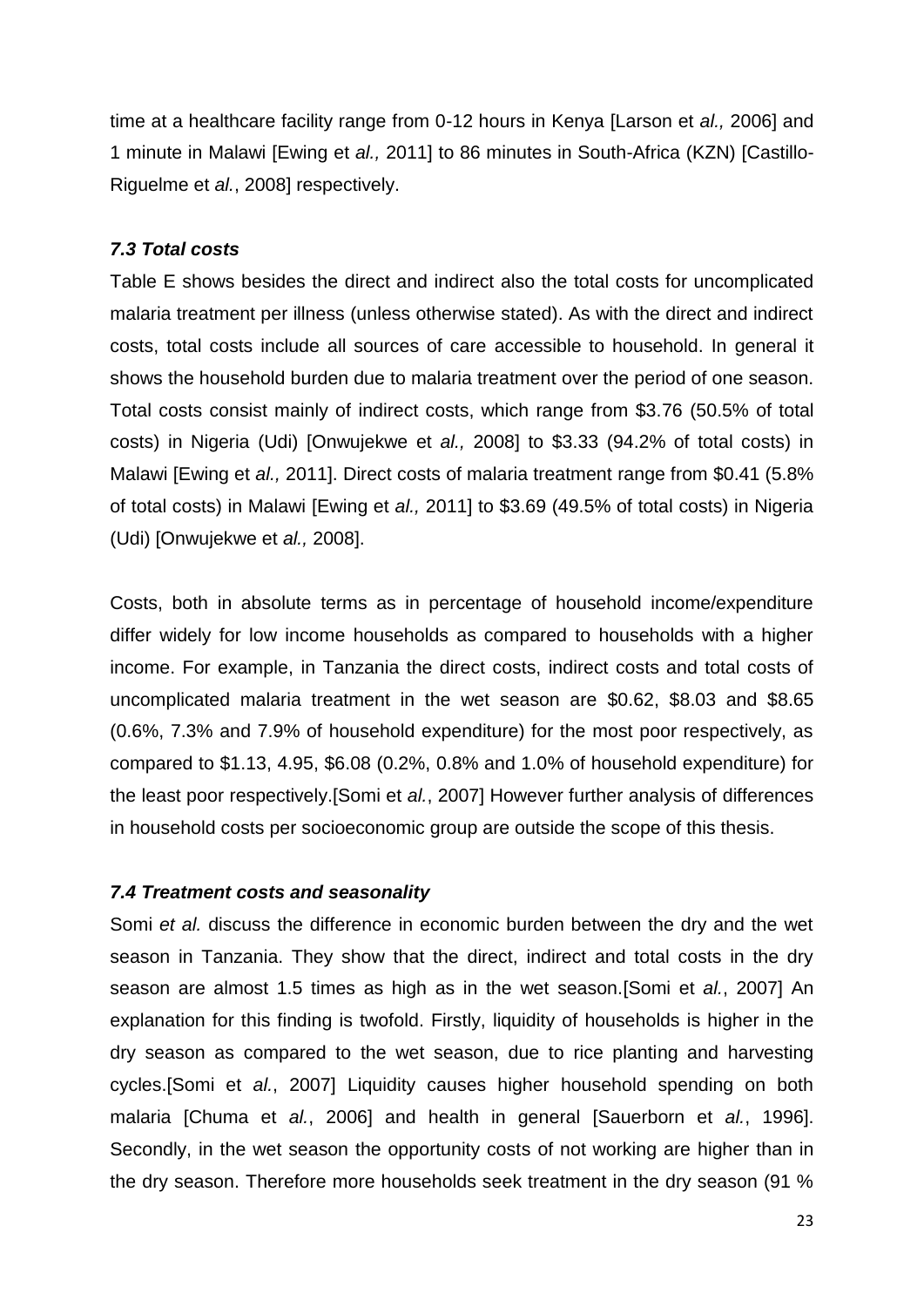in Tanzania) than in the wet season (70% in Tanzania) as shown by Somi et *al.* It is expected that this difference in direct costs between the dry and the wet season can be extrapolated to other countries. However Ewing *et al.* found that the direct treatment costs of uncomplicated malaria in Malawi are higher in the wet season than in the dry season.[Ewing et *al.,* 2011] These contradicting results may be explained by the fact that Ewing et *al.* only look at treatment costs in the formal sector and do not consider households that incur direct costs at a different provider. Somi et *al.* do consider this change in provider. They look at the change of treatment seeking in the population. The amount of people that seek treatment does not only reduce in the wet season it also changes from seeking treatment predominantly in the public sector to treatment seeking in the retail sector. Treatment in the retail sector is generally less expensive than in the public sector, both in terms of direct costs (due to lower travel costs) and indirect costs (less travel time needed).[Njau et *al.*, 2006; Somi et *al.*, 2007]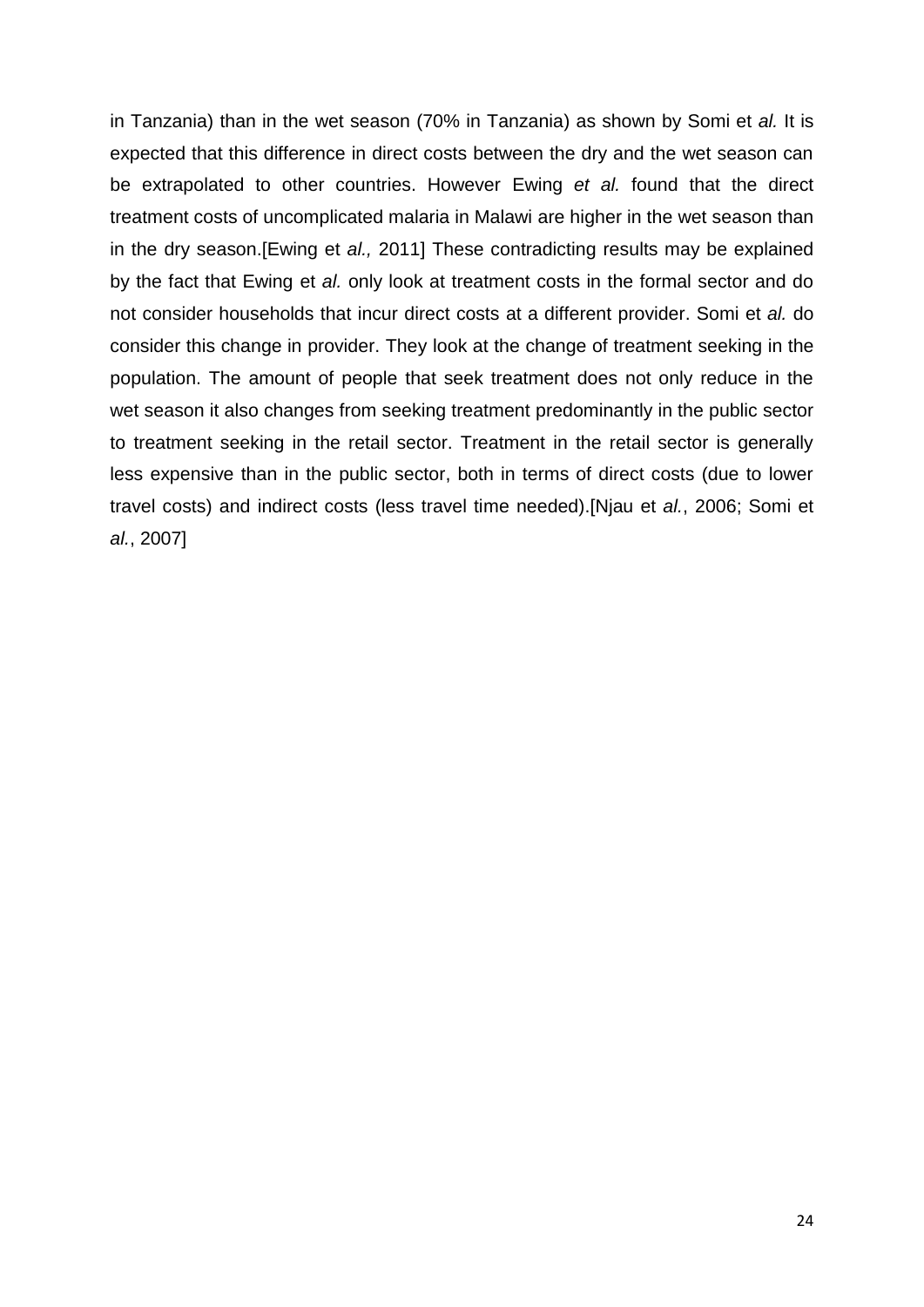## **8. Catastrophic costs and Coping mechanisms**

This chapter discusses to what extend payments for malaria treatment are catastrophic to sub-Saharan African households. It then discusses the way in which households cope with these payments.

#### *8.1 Catastrophic costs*

Catastrophic costs have been defined as the level of expenditure that threatens households' livelihoods.[Castillo-Riguelme et *al.*, 2008] However generally it is defined as expenditure of 10 to 20% of income [Prescott et *al.*, 1999; Ranson, 2002; Feder et al., 1987] or 40% of non-food expenditure [Xu et *al.*, 2003]. Some studies have suggested that for people living below the poverty line any expenditure on healthcare is catastrophic and the threshold may be less than 2% of income.[Ichoku, 2005] This subchapter discusses catastrophic costs in the articles reviewed.

Table I in the appendix shows the amount spent on treatment for uncomplicated malaria as a percentage of final monthly household expenditure (where information was available). The total treatment costs range from 6.9% of monthly household expenditure in Mozambique to 86.4% of monthly household expenditure in Ethiopia. The direct treatment costs range from 0.1% of monthly household expenditure in the Gambia to 53.5% of monthly household expenditure in Mozambique. And the indirect treatment costs range from 7.4% of monthly household expenditure in Kenya to 62.0% of monthly household expenditure in Ethiopia.

However the data in table I need to be considered with care because the data on monthly household expenditure are taken from a different source [The World Bank, 2012(b); The World Bank, 2012(c); Nation Master, 2012] than the data on household costs for malaria treatment (articles reviewed). Also the household expenditure per month is an average for the countries in a certain year. Most of the studies reviewed were conducted in rural areas (table A). Data from the World Bank show that in the countries reviewed in this thesis (except in South-Africa) the percentage of people living below the national poverty line ranges between 35 and 60% of the population. However data from the World Bank also show that the percentage of people living below the national poverty line is 10 to 35% higher for rural areas than for urban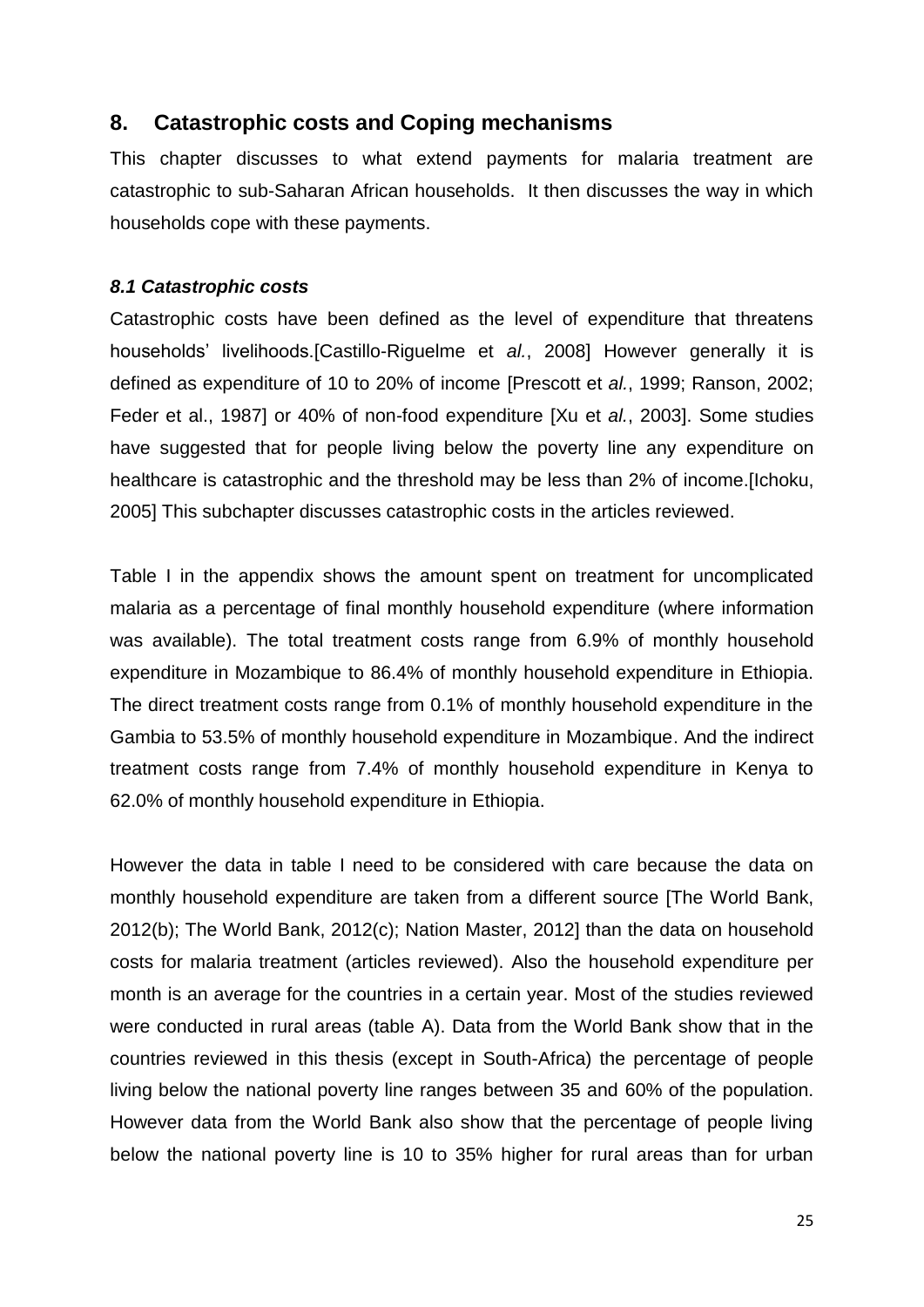areas.[The World Bank, 2012(a)] Therefore the amount spent on treatment for uncomplicated malaria as a percentage of final monthly household expenditure may in fact be higher than portrayed in table I. Finally, the definitions used for percentage of payment causing catastrophe are based on income and non-food expenditure rather than total expenditure and may therefore be too low and too high respectively.

When looking at the 10-20% boundary of expenditure as percentage of income (in this case of total expenditure)[Prescott et *al.*, 1999; Ranson, 2002; Feder et al., 1987] it can be concluded that for most countries expenditures for treatment of uncomplicated malaria are catastrophic. The exceptions are one study in Mozambique [Hume et *al.*, 2008], where the total malaria treatment expenditure is 6.9% of total monthly expenditure and two studies in Kenya [Chuma et *al.*, 2006; Larson et *al.*, 2006], which are just below the threshold at 9.3 and 9.6% of total monthly expenditure respectively.

Using the 40% of non-food expenditure threshold for catastrophic payments [Xu et *al.*, 2003], it may be concluded that only for Ethiopia (86.4% total treatment costs as percentage of monthly expenditure) [Deressa et *al.*, 2007], one study in Nigeria (52.4% total treatment costs as percentage of monthly expenditure)[Onwujekwe et *al.*, 2010a] and for several studies in one specific socioeconomic group or season [Somi et *al.*, 2007; Onwujekwe et *al.*, 2008; [Castillo-Riquelme et](http://www-ncbi-nlm-nih-gov.proxy.library.uu.nl/pubmed?term=Castillo-Riquelme%20M%5BAuthor%5D&cauthor=true&cauthor_uid=18291009) *al.*, 2008] payments for malaria treatment are catastrophic.

Using Ichoku's definition of [catastrophic](http://onlinelibrary.wiley.com.proxy.library.uu.nl/doi/10.1111/j.1365-3156.2009.02418.x/full#b11) expenditure for the very poor it can be concluded that for all countries reviewed here (except [South-Africa](http://onlinelibrary.wiley.com.proxy.library.uu.nl/doi/10.1111/j.1365-3156.2009.02418.x/full#b11) since it does not fall into the category of the very poor) expenditures on [uncomplicated](http://onlinelibrary.wiley.com.proxy.library.uu.nl/doi/10.1111/j.1365-3156.2009.02418.x/full#b11) malaria [treatment](http://onlinelibrary.wiley.com.proxy.library.uu.nl/doi/10.1111/j.1365-3156.2009.02418.x/full#b11) are catastrophic (more than 2% expenditure of income, in this case of total expenditure).[Ichoku, 2005] However, one might suggest that 2% of income spend on malaria treatment is a very low threshold and may in fact not be catastrophic.

Finally, for people living below the poverty line every day lost from work may be catastrophic.[Russell, 2005 and Waelkens, 2005] For most countries reviewed in this thesis more than one day is lost due to illness (table H).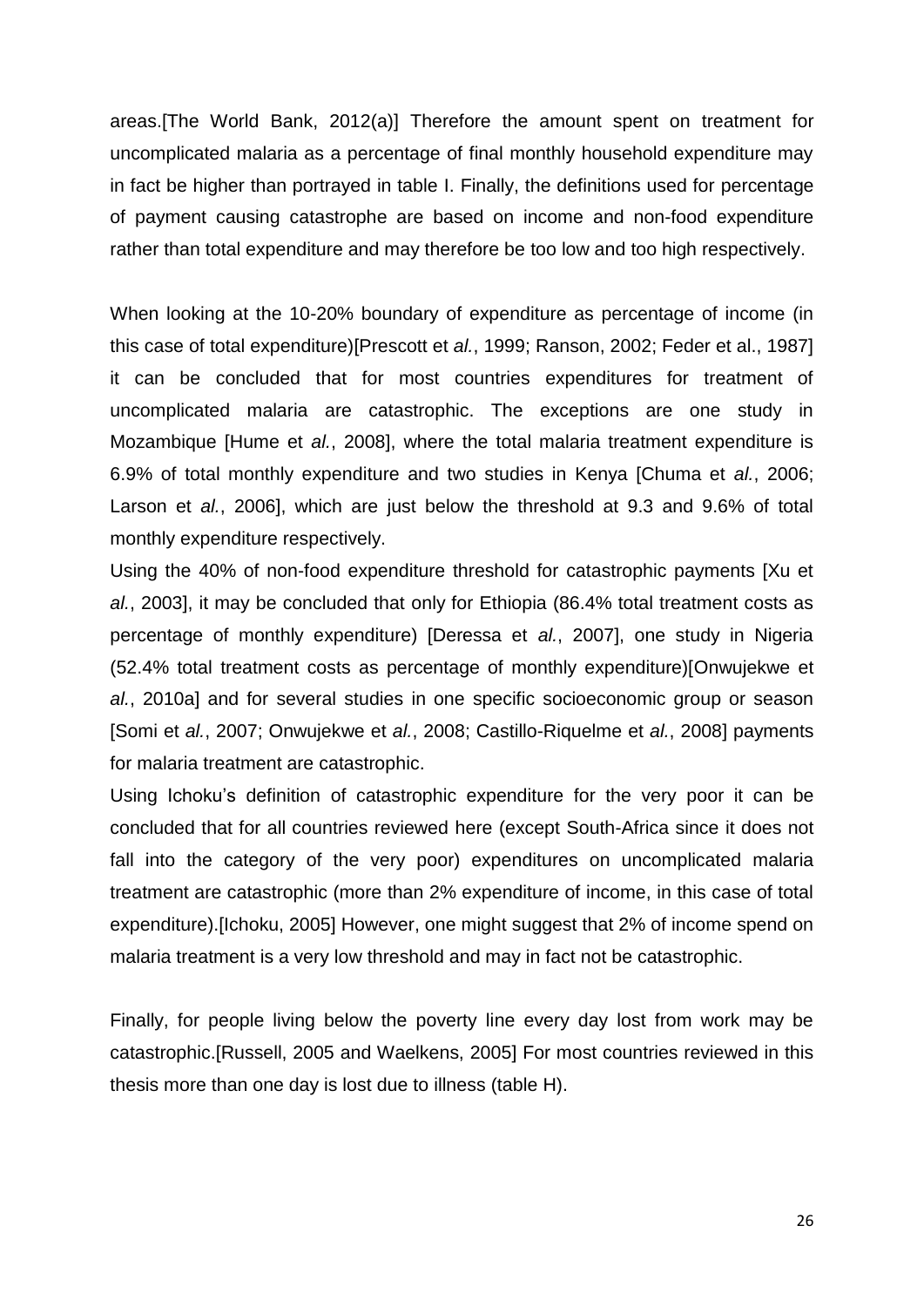#### *8.2 Coping mechanisms*

Coping mechanisms are defined as strategies adopted by family members, friends and colleagues to minimize the effects of an illness on the welfare of all concerned. There is a difference in coping mechanisms for direct and indirect costs. For direct costs it is relevant to know how people manage to pay for their treatment. For indirect costs it is relevant to know whether the loss in welfare is due to not being able to work, or due to not being able to participate in other activities. Only three of the articles reviewed in this review mention strategies for coping with direct costs of malaria treatment.[Deressa et *al.*, 2007; Mota et *al.*, 2009; Onwujekwe et *al.*, 2010(b)] Two studies mention labor substitution as a means for coping with indirect costs.[Deressa et *al.,* 2007; Castillo-Riguelme et *al.*, 2008]

Deressa et *al.* show that in rural Ethiopia 36.1% of patients use interest-free loans to cover direct expenditures on treatment versus 26.8% of patients spending available cash or savings, and 17.1 and 13.3% of patients selling crops and livestock respectively.[Deressa et *al.,* 2007] In Malawi 5% (6.1% for treatment of a child) of patients seeking treatment in the informal sector and 18% (3.8% for treatment of a child) of patients seeking treatment in the formal sector need to borrow money in order to pay for treatment. In the informal and formal health sector 5% and 0% respectively sell assets in order to pay for treatment.[Mota et *al.,* 2009] In Nigeria between 84.6 and 87.0% of people pay for treatment with out of pocket money, between 7.2 and 11.5% of people pay for treatment with installments and the remainder of people are either reimbursed, pay in kind or have some form of health insurance. In most instances, between 90.8 and 92.5%, people pay for malaria treatment with their own money (whether this money consists of savings or whether it is obtained by selling assets is unknown). In the remainder of the cases people either borrow money, a relative pays, the community picks up the bill or some other payment method is used.[Onwujekwe et *al.,* 2010(b)]

In conclusion, people often pay for treatment with their own money (either savings or obtained by selling livestock/crops) or borrow money. Still, these coping mechanisms do not show whether some people decide not to seek or buy treatment due to the high costs.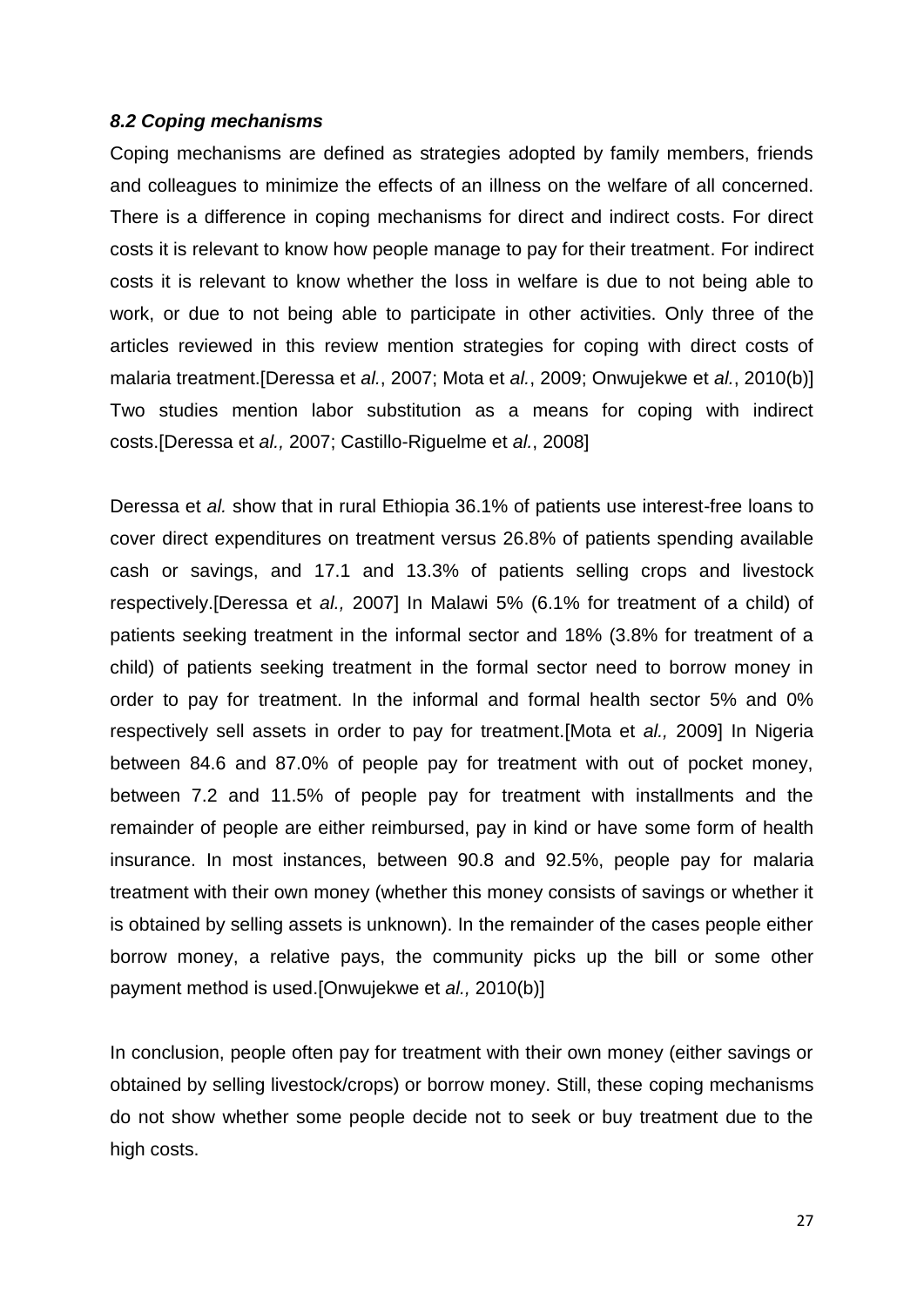## **9. Limitations**

There are several limitations to this review and any study conducted on the household burden of malaria treatment. The first limitations discussed are limitations that are relevant to this review in specific:

#### *9.1 Limitations of this review in specific*

First there are some issues regarding calculation and presentation methods that need to be discussed. For articles where no year of study was given the year of publication was used for calculation of costs made. An inaccuracy in these costs can cause a change in outcome because many of the costs made are relatively small and an addition of \$0.01 to \$0.10 can have a major effect on total treatment costs.

Furthermore, the way in which costs of the different studies are portrayed is not uniform. Some studies show mean costs, other median or a range of costs. Some studies show costs per malaria case per individual, others per household and yet others show costs per month. Some studies show total treatment costs whereas others only show direct treatment costs, both direct and indirect treatment costs but in different units (like monetary value and time) or only part of the direct or indirect treatment costs. Some studies show treatment costs for children under a certain age, others show treatment costs only for adults or for both groups. Also some of the studies show treatment costs in all sectors found in that study area, whereas other studies only show treatment costs in certain sectors. Finally only average (where possible) costs for treatment per area are given even though these costs can vary greatly between different socioeconomic groups within a community.

All these factors influence the comparability of the articles that are reviewed in this thesis. Therefore some of the conclusions made in the next chapter are more tentative than one might expect.

## *9.2 Limitations of articles on the household burden of malaria treatment in xxxgeneral*

The most important limitation to any article written on household burden of malaria treatment is the way in which indirect costs are measured. Indirect costs are generally measured in a time unit. It proves to be very hard to measure what amount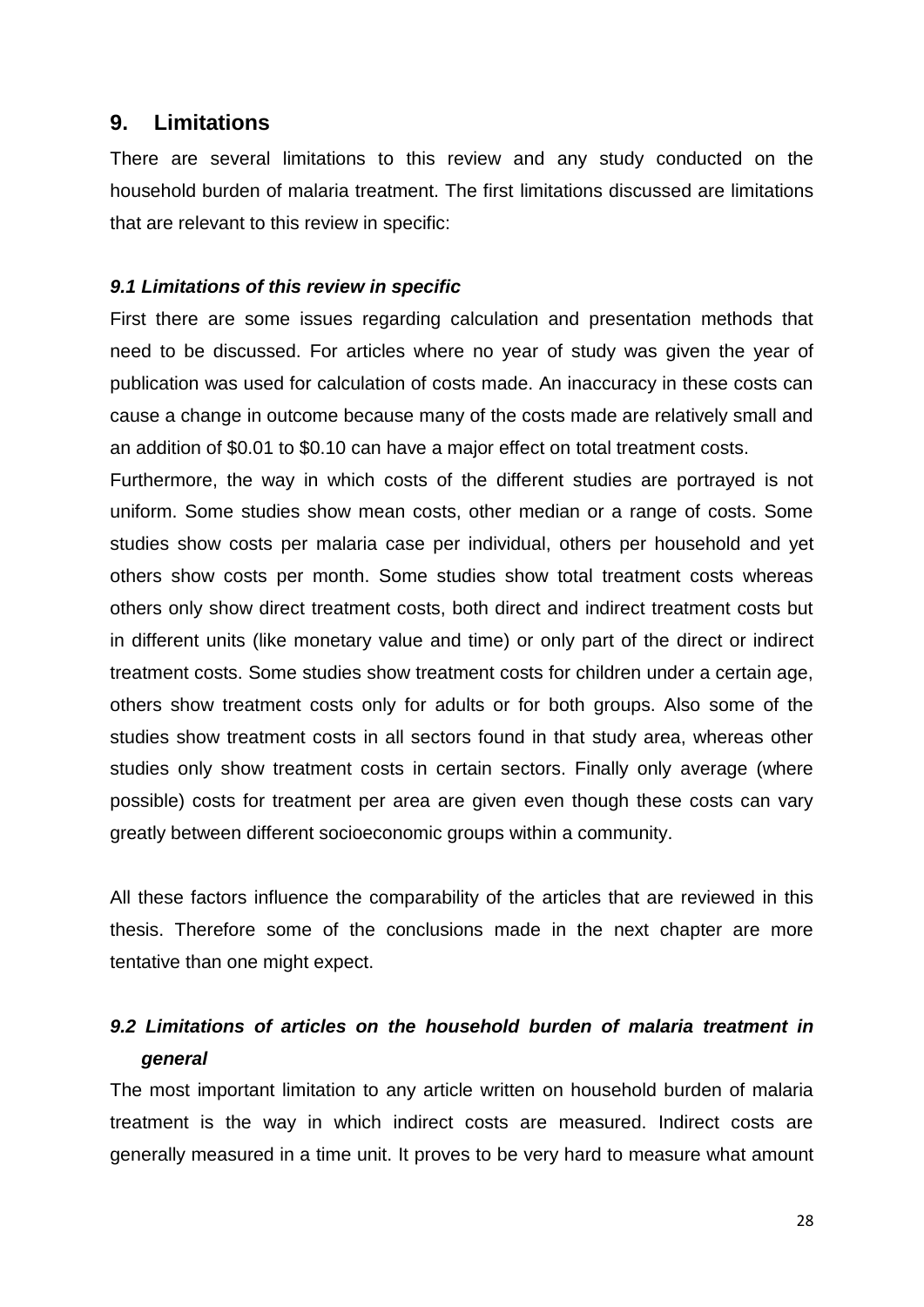of time exactly somebody is incapable of working (4.4 days versus 4.6 days for example). A next problem is the fact that in many (lower socioeconomic) communities, family and friends take over part of the workload when a person falls ill (substitution).[Chima et *al.*, 2003; Deressa et *al.,* 2007; Castillo-Riguelme et *al.*, 2008] This causes the economic burden due to malaria illness to decrease. However it also needs to be considered that when people take over workload this might cause them to become overworked or to do less of a good job at their own work and it may thereby increase the economic burden again. Furthermore, it is difficult to put a monetary value on time lost due to illness or taking care of an ill person. The studies reviewed have different ways of defining opportunity costs of time lost. This difference may have a significant impact on estimations of the indirect costs. Also in most studies where illness of children or elderly was reviewed time lost due to illness was not taken into account, even though many children (and elderly) have important tasks within the household or on the farm.[Chima et *al.*, 2003]

Finally, in all studies reviewed no distinction between regular fever and malaria was made. This is caused by the fact that in most countries tests for malaria are too expensive and are not available to the entire population.[Goodman et *al.*, 2000; Bloland et *al.*, 2003] As a result people often decide to seek treatment for their illness without knowing whether they have malaria or a regular fever.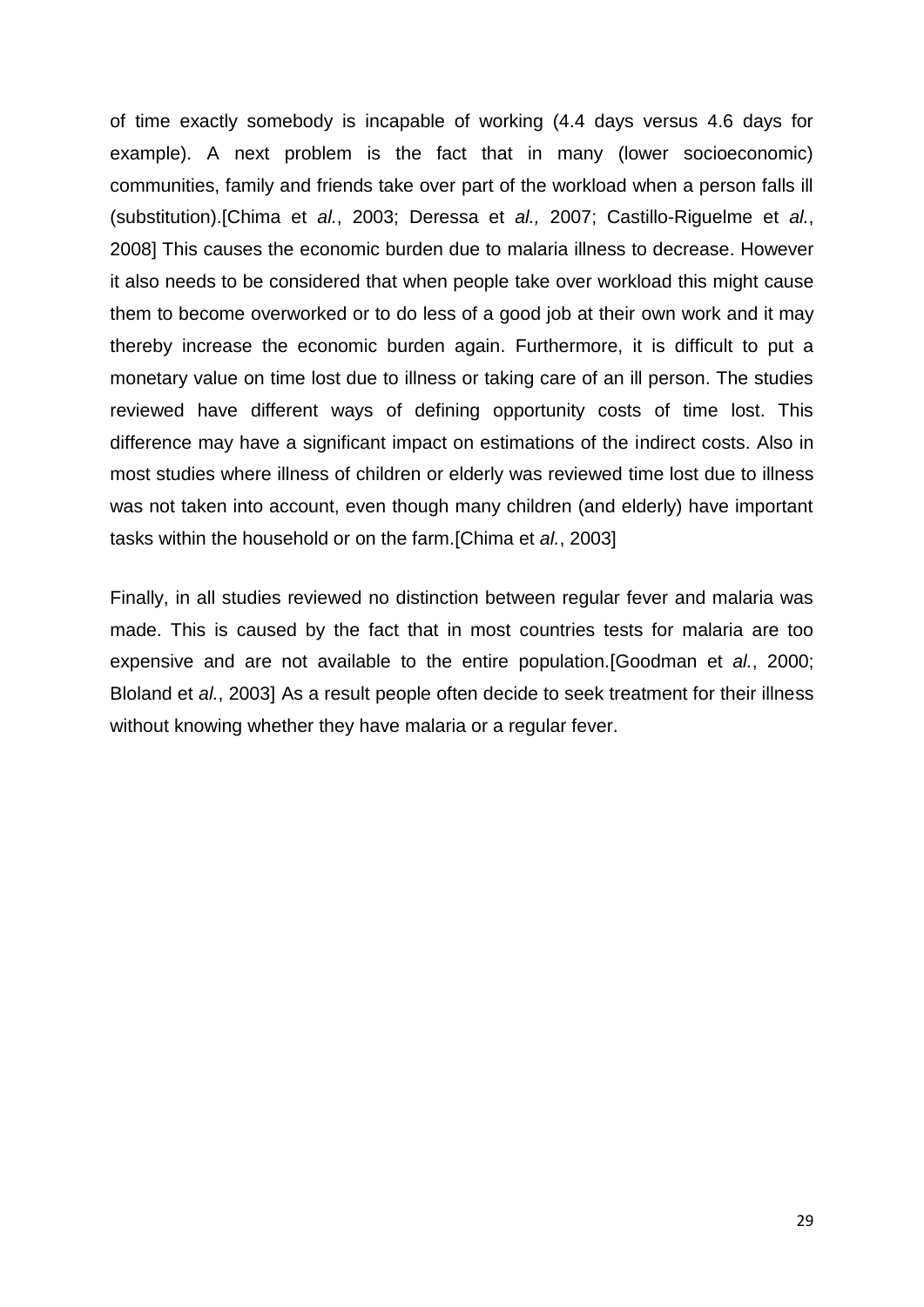## **10. Discussion and Conclusion**

Although many differences exist between areas and countries in conclusion it can be stated that the economic household burden of malaria treatment to sub-Saharan African countries is (still) extensive. This conclusion was also drawn by Chima et *al.* in 2003.[Chima et *al.*, 2003] It is substantiated by the facts that; for many people in SSA the costs for the treatment of one case of malaria are such a high percentage of monthly income/expenditure that they lead to (household) catastrophe; on top of this, few countries in SSA have healthcare insurance or subsidies for malaria treatment available [Vogel, 1990; Onwujekwe et *al*., 2010(a)]; Onwujekwe et *al*., 2010(b)], leading to extra catastrophe; and lastly, not in every healthcare facility appropriate treatment for malaria is available, resulting in many ill people receiving incorrect or less effective treatment.[SciDev Net, 2005]

The remainder of this chapter briefly summarizes the sub questions asked at the beginning of this thesis. Also a more extensive conclusion to the main question is given, followed by policy- and research implications.

#### *10.1 Treatment seeking behavior and anti-malarial drug distribution*

Treatment seeking behavior varies widely across different study areas and countries. Nevertheless this review shows that in many countries treatment is mostly sought in public facilities and the retail sector. Reasons for people to choose the retail sector over other sectors include accessibility, longer and more flexible opening hours, quicker service, willingness to negotiate charges, credit offering, perception of being cheaper, more courteous and approachable [Williams and Jones, 2004; Alba et *al.,* 2010], and more reliable drug stocks (as opposed to public/government facilities where stock-outs have been reported frequently [Kangwana et *al.*, 2011]).

Anti-malarial medication is generally distributed more often in the public sector than any of the other sectors. The sector with the least AM distribution is the home/other sector. Reasons for higher AM distribution in the public sector than any other sector are; the fact that often the public sector is the only sector allowed to sell AMs [Kachur et *al.*, 2006; Alba et *al.,* 2010; Ewing et *al.,* 2011] and; AMs are sold for a relatively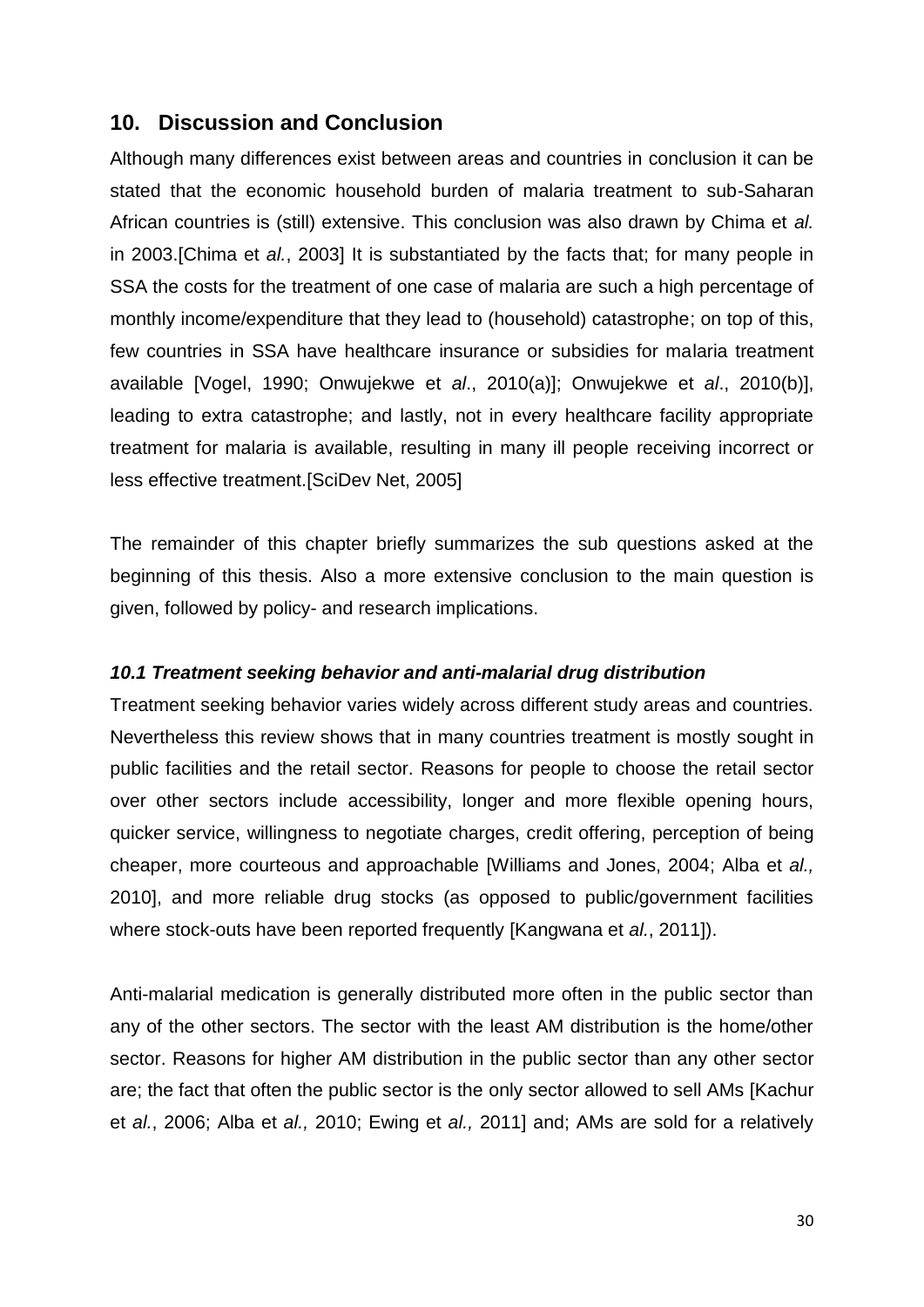low price or given out for free in this sector, as a result of government subsidies. [D' Alessandro et *al.* 2005; Kangwana et al., 2011]

#### *10.2 Subsidies*

In some sub-Saharan African countries healthcare subsidies exist. Only in a few of the articles reviewed in this thesis subsidy schemes for the treatment of malaria are described. These schemes range from no subsidies whatsoever, to free first line AM treatment in public/government facilities and in some countries even subsidized first line AM treatment in part of the retail sector. Considering subsidies is important for calculating the household burden of malaria, however it also needs to be taken into account that in many public/government facilities unofficial fees have to be paid to health workers, undoing (to some extent) the subsidies in place.[Alba et *al.,* 2010; Onwujekwe et *al.,* 2010(a); Kangwana et *al.*, 2011]

#### *10.3 Treatment costs*

Treatment costs for uncomplicated malaria, both direct and indirect costs, vary widely across countries. For most countries total treatment costs consist mainly of indirect costs (like travel, waiting, caring and sick time). This finding is in compliance with results from Chima et *al.*, although they do not consider travel time in their valuation of indirect costs.[Chima et *al.*, 2003] The direct costs consist mainly of medicine costs for all countries, followed by travel costs and fees charged at the facility respectively. Treatment costs differ between the wet and dry season. In the dry season treatment costs are higher due to lower incidence of malaria and lower opportunity costs of treatment seeking as compared to the wet season. However these findings have not been found in all articles reviewed here. Also these findings cannot be compared to the review of Chima et *al.* since they do not discern between the different direct costs.

#### *10.4 Catastrophe due to malaria*

For many of the areas in this review expenditure on uncomplicated malaria treatment can be defined as catastrophic. But the exact number of areas where treatment costs can be defined as such is dependent on the definition used for catastrophic payments. It ranges from all but one area when Ichoku's definition of catastrophe (costs that are more than 2% of income) is used [Ichoku, 2005], to all but 3 areas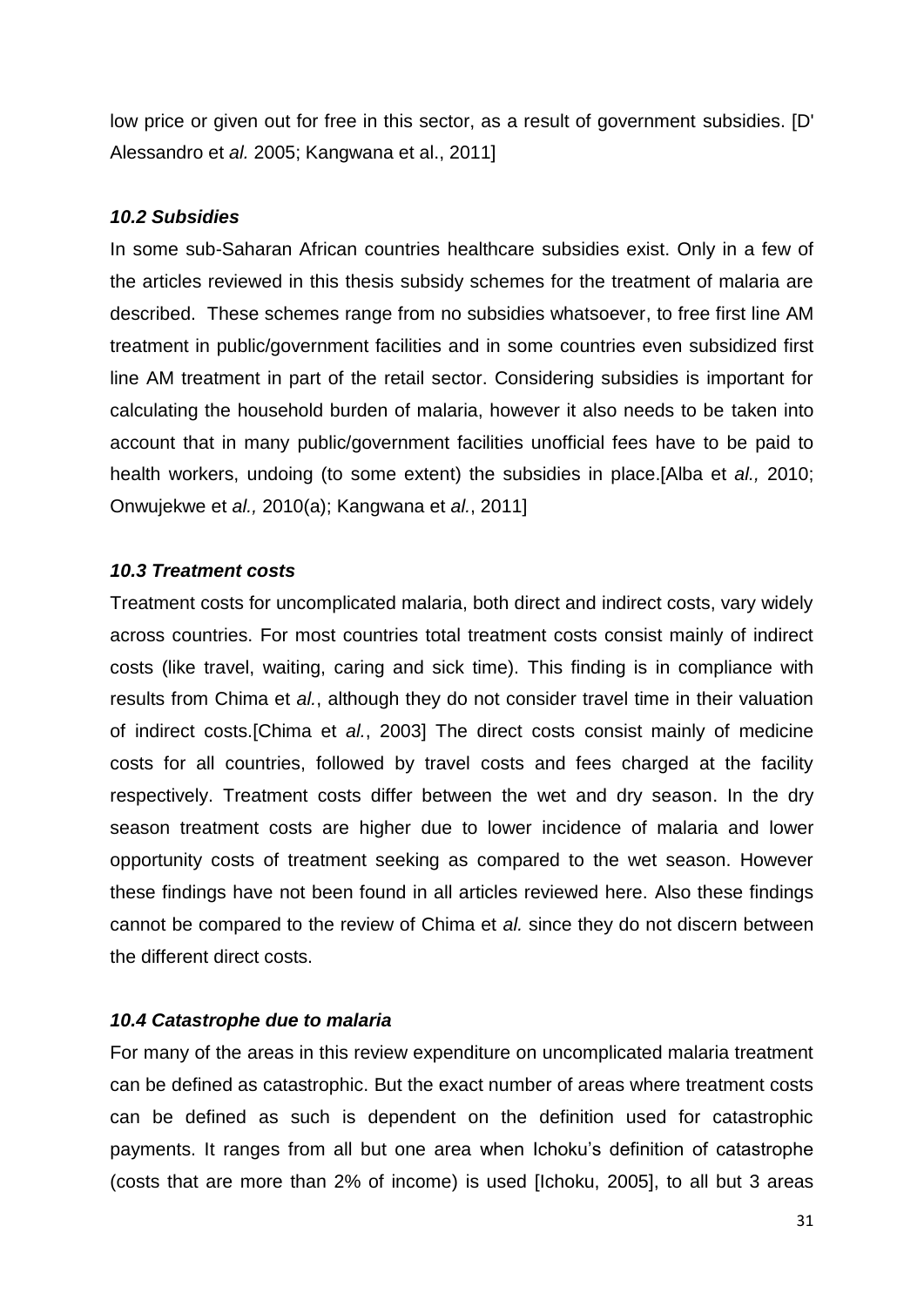using a cut of point of 10-20% of expenditure as percentage of income (in this case of total expenditure) )[Prescott et *al.*, 1999; Ranson, 2002; Feder et al., 1987] and only 2 areas having catastrophic costs using a cut of point of 40% of costs as percentage of non-food expenditure [Xu et *al.*, 2003].

Additionally, for most of the people every day lost from work (due to illness) may lead to extra catastrophic payments/income lost (extra catastrophe).[Russell, 2005 and Waelkens, 2005] Most people pay for treatment with their own money (either savings or obtained by selling livestock/crops) or borrowed money

Unfortunately catastrophe as a result of malaria cannot be calculated accurately. After considering the catastrophic impact of both direct and indirect costs it needs to be considered that many (very poor) people decide not to seek or buy any treatment owing to inability to pay.[Asenso-Okyere et *al.*, 1997; Kamat and Brown, 2002; Kofoed et *al.*, 2004; Worrall et *al.*, 2005] These people will thus not receive proper care.

## *10.5 What is the household burden of uncomplicated malaria treatment to subssssSaharan African households and how does this reflect on current fffffffinitiatives to fight malaria?*

Although there are many factors surrounding the economic impact of malaria treatment that are hard to measure and therefore remain uncertain, it can safely be concluded that; the household burden of uncomplicated malaria treatment in sub-Saharan Africa is (still) substantial for many areas and countries. This conclusion was also drawn by Chima et *al.* in 2003. The costs for uncomplicated malaria treatment in the present review (in as much as they can be compared) do not differ much from treatment costs as shown by Chima et *al.* in 2003. One might therefore wonder if the initiatives that have been started since their review was published are (or have been) successful.

Firstly, many of the initiatives that have been started aim at increasing the number of people using preventive measures and receiving (appropriate) treatment (and consequently decreasing the incidence and mortality of malaria). These initiatives thus aim at decreasing the number of times a person seeks treatment for malaria, yet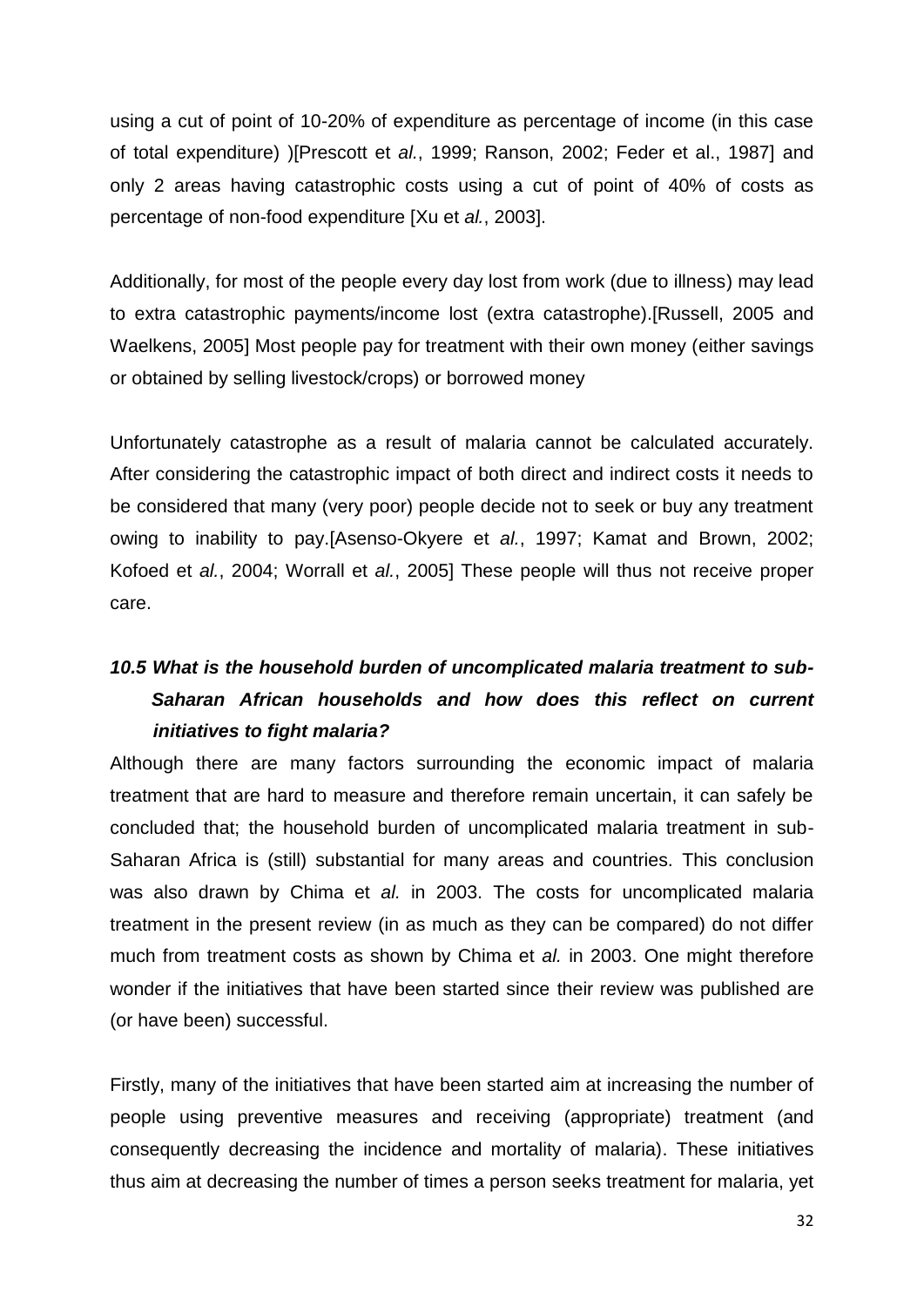not necessarily at decreasing the costs for the treatment of one single case of malaria. One of the exceptions to this rule is the AMFm initiative, which not only aims at increasing the amount of appropriate treatment distributed, but also at decreasing the costs of every single case of malaria treated.[The Global Fund, 2012] Unfortunately at this moment it is hard to measure what effect this initiative, as well as many of the other initiatives, has on the costs of malaria treatment since it was started only three years ago. On top of this most of the articles reviewed in this thesis describe studies conducted between 2001 and 2005 and are therefore too old to reflect on most of the (more recent) initiatives.

With regard to achieving the Millennium Development Goals [World Health Organization, 2012(a)] it would be more relevant to look at incidence and death rates of malaria over the past decade than to look at costs and household burden of malaria treatment as done in this review.

Nonetheless, if we do briefly look at both incidence and malaria specific death rates a decline has been recorded between 2000 and 2010.[World Health Organization, 2011] Thus it is very likely that the birth of initiatives to fight malaria is (and has been) helpful in attaining the Millennium Development Goal of having "halted by 2015 and begun to reverse the incidence of malaria…"[World Health Organization, 2012(a)]

The following two sub chapters describe implications for future policy making as well as for future research in order to tackle the growing problem of household burden of malaria treatment to sub-Saharan African households.

#### *10.6 Policy implications*

Implications for future policy making may be taken from the data shown in this review. Most importantly it has been shown that many people seek treatment in the retail sector. This finding is import for the measurement of the household burden of uncomplicated malaria treatment because the use of different facilities may lead to different types of treatment that are prescribed. If incorrect treatment is given it may lead to prolonged and/or returning illness. This in turn leads to more economic hardship because more medication needs to be obtained and thereby increases the household burden due to treatment of uncomplicated malaria.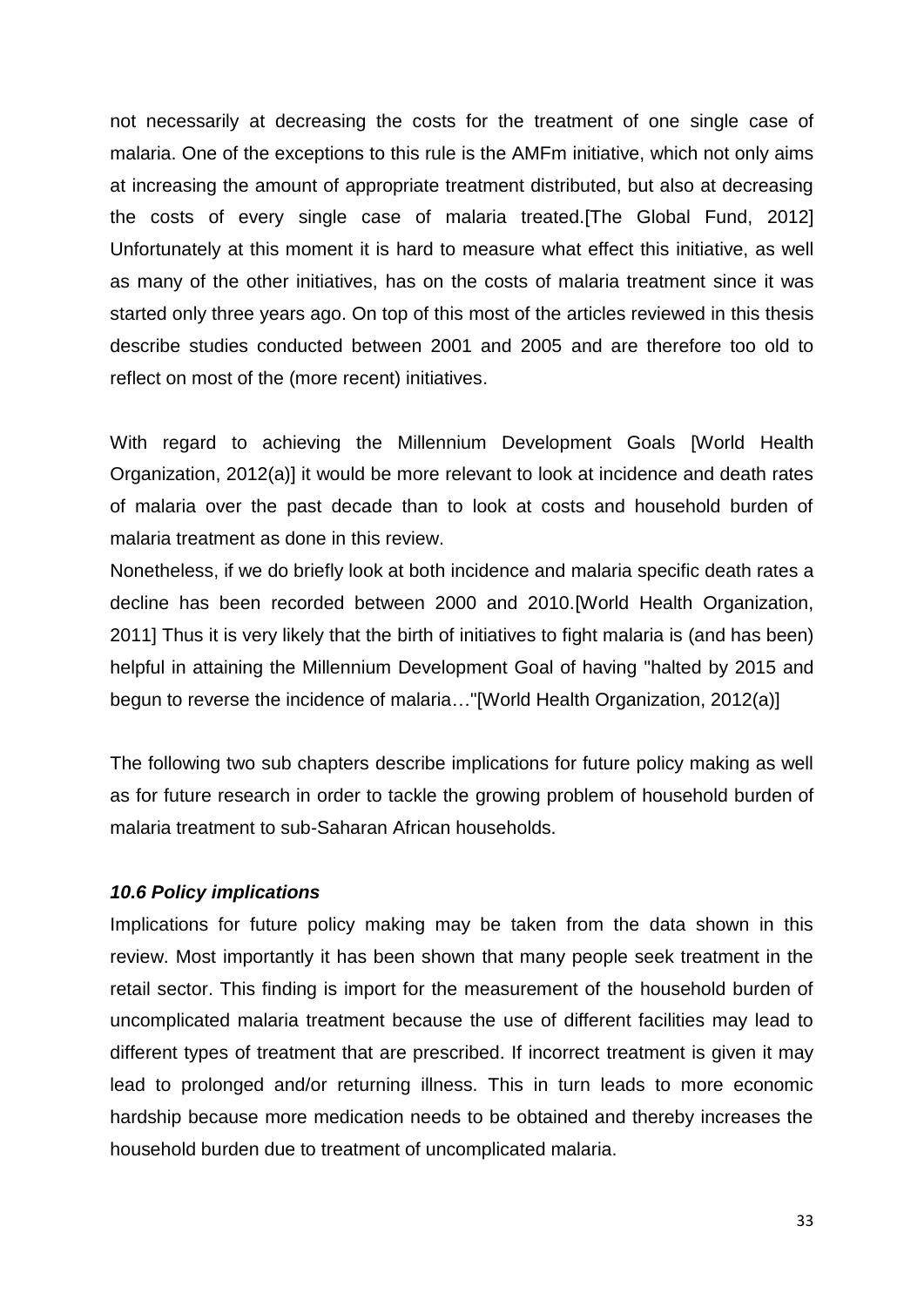In terms of the retail sector, it often does not prescribe the correct medication (relatively low percentage of anti-malarial drug prescribing). Moreover when the correct medication is prescribed often a wrong dosage is given, either caused by lack of knowledge and/or lack of money to pay for a full treatment.[SciDev Net, 2005] A last factor influencing the correct treatment being distributed in the retail sector is the fact that often this sector is not allowed to sell the newest first line anti-malarial drug and is thus often not stocked with the best treatment or if they are, it is not subsidized by the government.[Kachur et *al.*, 2006; Alba et *al.,* 2010; Ewing et *al.,* 2011]

These issues may be resolved by implementing several different policies; One may be making more public healthcare facilities available to the public. This implies that healthcare facilities should be located closer to all rural areas, reducing indirect and direct costs. Also waiting time at facilities should be reduced to a minimum, further reducing the indirect costs.

Another, more feasible solution, may be allowing at least part of the retail sector to sell AMs and in particular the newest first line ACTs. In order to ensure proper treatment (selling proper dosages to the proper people) education of shopkeepers in the retail sector is necessary.[Williams and Jones, 2004] Secondly anti-malarial medication in the retail sector should then be subsidized, as in the public sector, since many people otherwise will not be able to afford medication.

Subsidizing the retail sector and allowing certain shops to sell AMs and in particular ACTs is not as strange as it may sound. In many countries drug shops have the possibility to become ADDO's and thereby gain permission to sell ACTs and sometimes buy them at a subsidized price.[Alba et *al.,* 2010] In countries where the AMFm is active these ADDO's and some other shops in the retail sectors are eligible to buy subsidized ACTs via their program.[The Global Fund, 2012]

Also education on malaria prevention and treatment is very important. Education on treatment should be directed at teaching people where they can buy proper treatment, what this treatment consists of, what it should cost and why it is important to finish an entire treatment in order to avoid resistance. [Williams and Jones, 2004]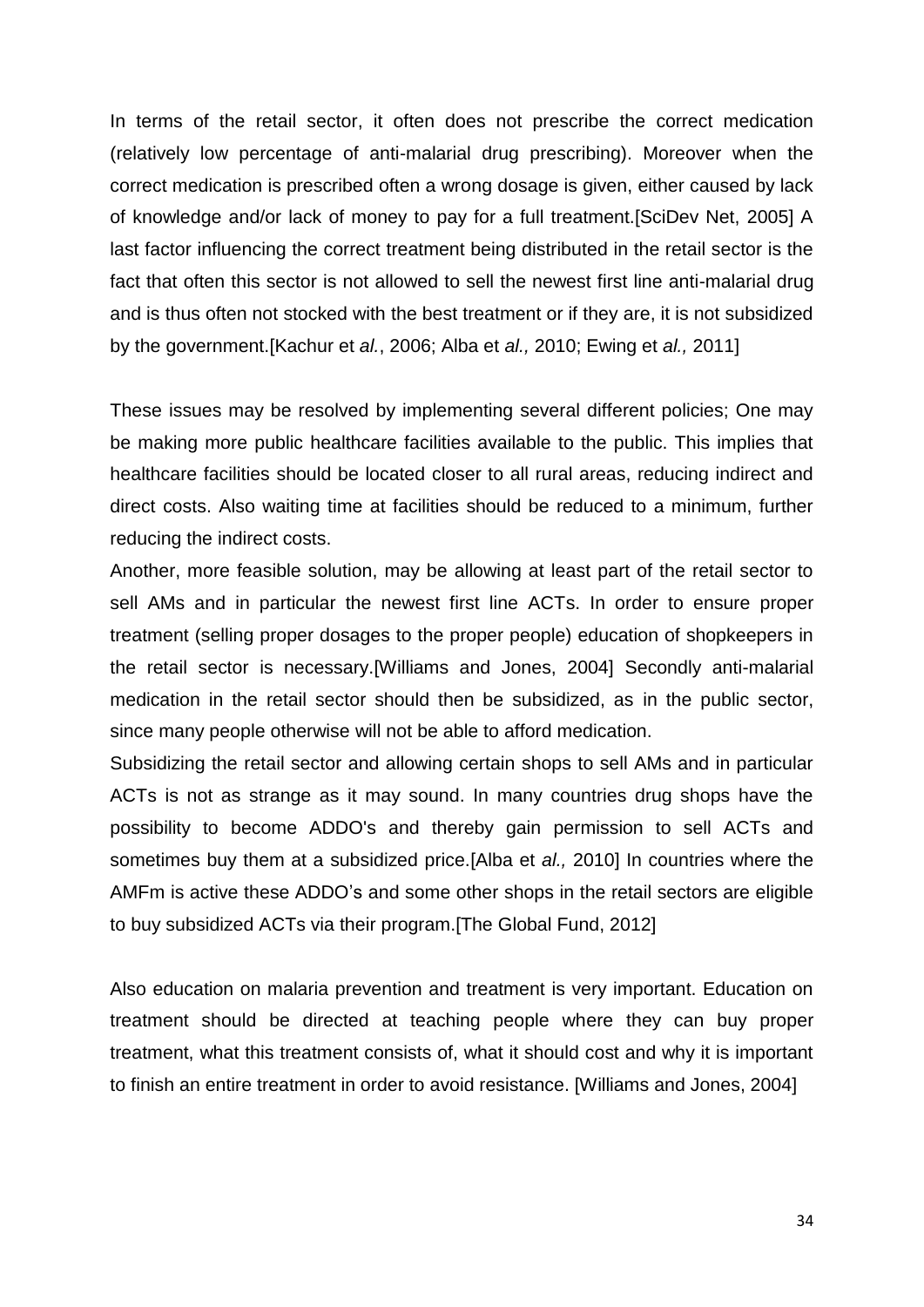#### *10.7 Research implications*

Despite an extensive literature study this review does not show a comprehensive overview of the total household burden of uncomplicated malaria treatment in sub-Saharan Africa. This is due to the fact that there are many factors that influence expenditure on malaria treatment, as well as many factors that influence the average income or total expenditure of a household. Thus there are still many areas on which future research might focus.

This study mainly reviews studies conducted in rural areas (table A), because from 2003 onwards very few studies on the household burden of malaria treatment have been conducted (and published) in urban areas. Hence it is important for studies to be conducted on the difference in household burden of malaria treatment between rural, urban (and peri-urban) areas.

When it comes to different socio-economic populations and the household burden of malaria, many studies have been conducted but are not discussed here, because of the limitations to the scope of this thesis. It would be interesting to conduct a review towards the difference in socio-economic status, what it does to both the treatment seeking behavior for malaria as well as the household burden of malaria treatment. Other studies/reviews that could give more of an insight into the actual burden of malaria should be directed at researching the amount of people that seek treatment in different seasons (wet versus rainy season); and the number of people that buy and actually use the appropriate dosing of anti-malarial medication.

Finally, in order to sustain long term subsidies and/or discounts to sub-Saharan African countries for malaria treatment research needs to be conducted in sustainability of subsidies. As well as research into the possibilities to make AMs and in particular ACTs available and affordable to the entire population of sub-Saharan Africa.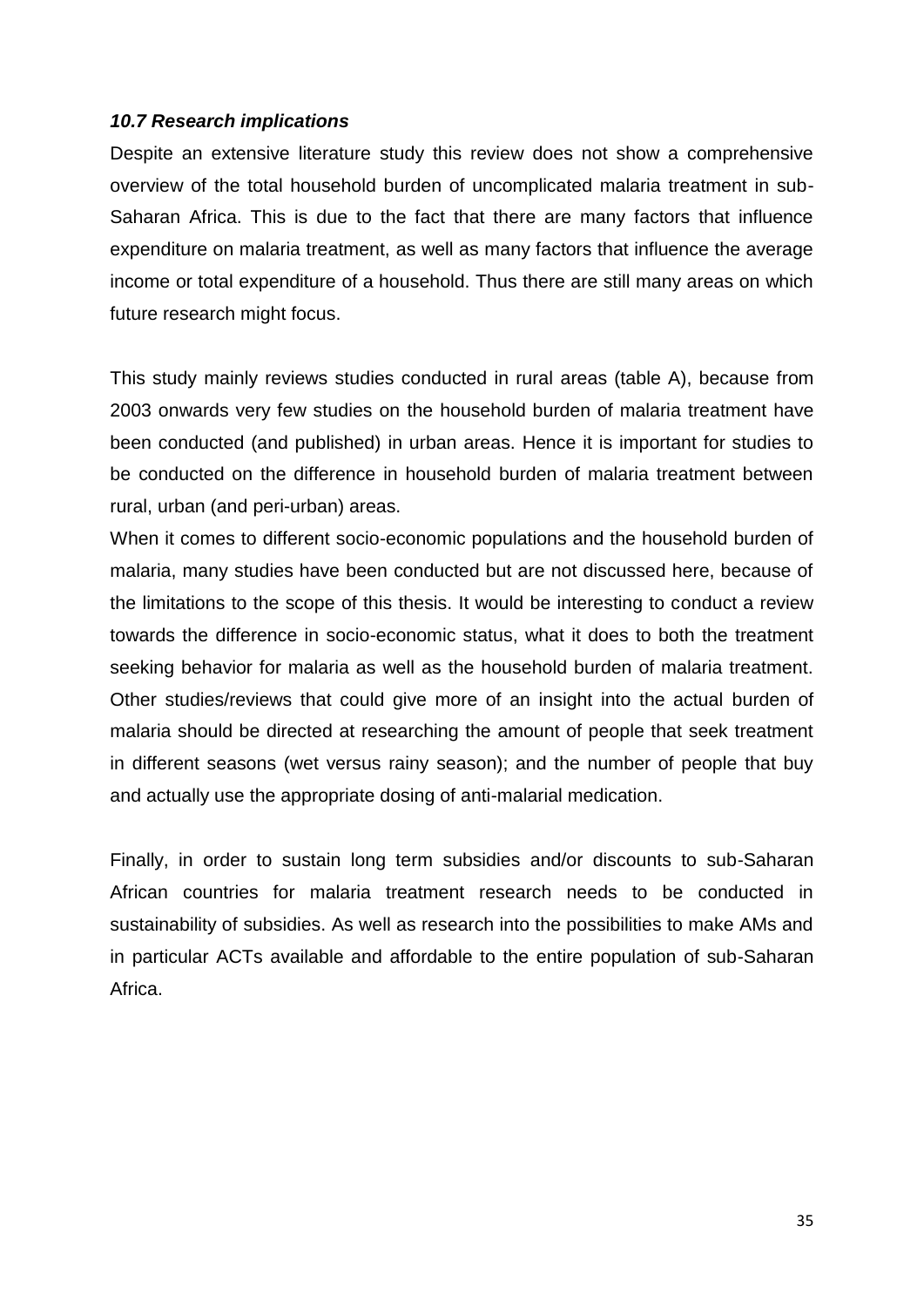## **11. References**

- **[Alba et** *al.,* **2010]** Alba S., Hetzel M.W., Goodman C., *et al.* (2010) Improvements in access to malaria treatment in Tanzania after switch to artemisinin combination therapy and the introduction of accredited drug dispensing outlets - a provider perspective. *Malar. J.* **9:**164
- **[Amin et al., 2003]** Amin A.A., Marsch V., Noor A.M. et al. (2003) The use of formal and informal curative services in the management of paediatric fevers in four districts in Kenya. *Tropical Medicine & International Health* **8(12):**1143-1152
- **[Asenso-Okyere et** *al.***, 1997]** Asenso-Okyere W.K., Osei-Akoto I., Anum A. et *al.* (1997) Willingness to pay for health Insurance in a developing economy. A pilot study of the informal sector of Ghana using contingent valuation. *Health Policy* **42(3):**223-237
- **[\[Bartoloni](http://www.ncbi.nlm.nih.gov/sites/entrez?cmd=search&db=PubMed&term=%20Bartoloni%20A%5Bauth%5D) A. and [Zammarchi](http://www.ncbi.nlm.nih.gov/sites/entrez?cmd=search&db=PubMed&term=%20Zammarchi%20L%5Bauth%5D) L., 2012]** [Bartoloni](http://www.ncbi.nlm.nih.gov/sites/entrez?cmd=search&db=PubMed&term=%20Bartoloni%20A%5Bauth%5D) A. and [Zammarchi](http://www.ncbi.nlm.nih.gov/sites/entrez?cmd=search&db=PubMed&term=%20Zammarchi%20L%5Bauth%5D) L. (2012) Clinical Aspects of Uncomplicated and Severe Malaria. *Mediterr. J. Hematol. Infect. Dis.* **4(1)**
- **[Bloland et al., 2003]** Bloland P.B., Kachur S.P. and Williams H.A. (2003) Trends in antimalarial drug deployment in sub-Saharan Africa. *J. Exp. Biol.* **206**:3761- 3769
- **[Brookings, 2012]** Brookings. Global views [Cited November 12<sup>th</sup> 2012: Available from: http://www.brookings.edu/about/programs/global/global-views]
- **[Castillo-Riguelme et** *al.***, 2008]** Castillo-Riguelme M., McIntyre D and Barnes K. (2008) Household burden of malaria in South Africa [and Mozambique: is there a](http://www-ncbi-nlm-nih-gov.proxy.library.uu.nl/pubmed/18291009)  [catastrophic impact?](http://www-ncbi-nlm-nih-gov.proxy.library.uu.nl/pubmed/18291009) *Trop. Med. Int. Health.* **13(1):**108-122
- **[Chima et al., 2003]** Chima R.I., Goodman C.A. and Mills A. (2003). The economic impact of malaria in Africa: a critical review of the evidence. Health Policy **63**: 17-/36
- **[Chuma et** *al.***, 2006]** Chuma J.M., Thiede M. and Molyneux C.S. (2006) [Malar](http://www-ncbi-nlm-nih-gov.proxy.library.uu.nl/pubmed/16939658)  J. [2006 Aug 30;5:76. Rethinking the economic costs of](http://www-ncbi-nlm-nih-gov.proxy.library.uu.nl/pubmed/16939658) malaria at the household [level: evidence from applying a new analytical framework in rural](http://www-ncbi-nlm-nih-gov.proxy.library.uu.nl/pubmed/16939658) Kenya. *Malar. J.*  **5:**76
- **[Chuma et** *al.***, 2010]** Chuma J., Okungu V. and Molyneux C. (2010) The economic costs of malaria [in four Kenyan districts: do](http://www-ncbi-nlm-nih-gov.proxy.library.uu.nl/pubmed/20515508) household costs differ [by disease endemicity?](http://www-ncbi-nlm-nih-gov.proxy.library.uu.nl/pubmed/20515508) *Malar. J.* **9:**149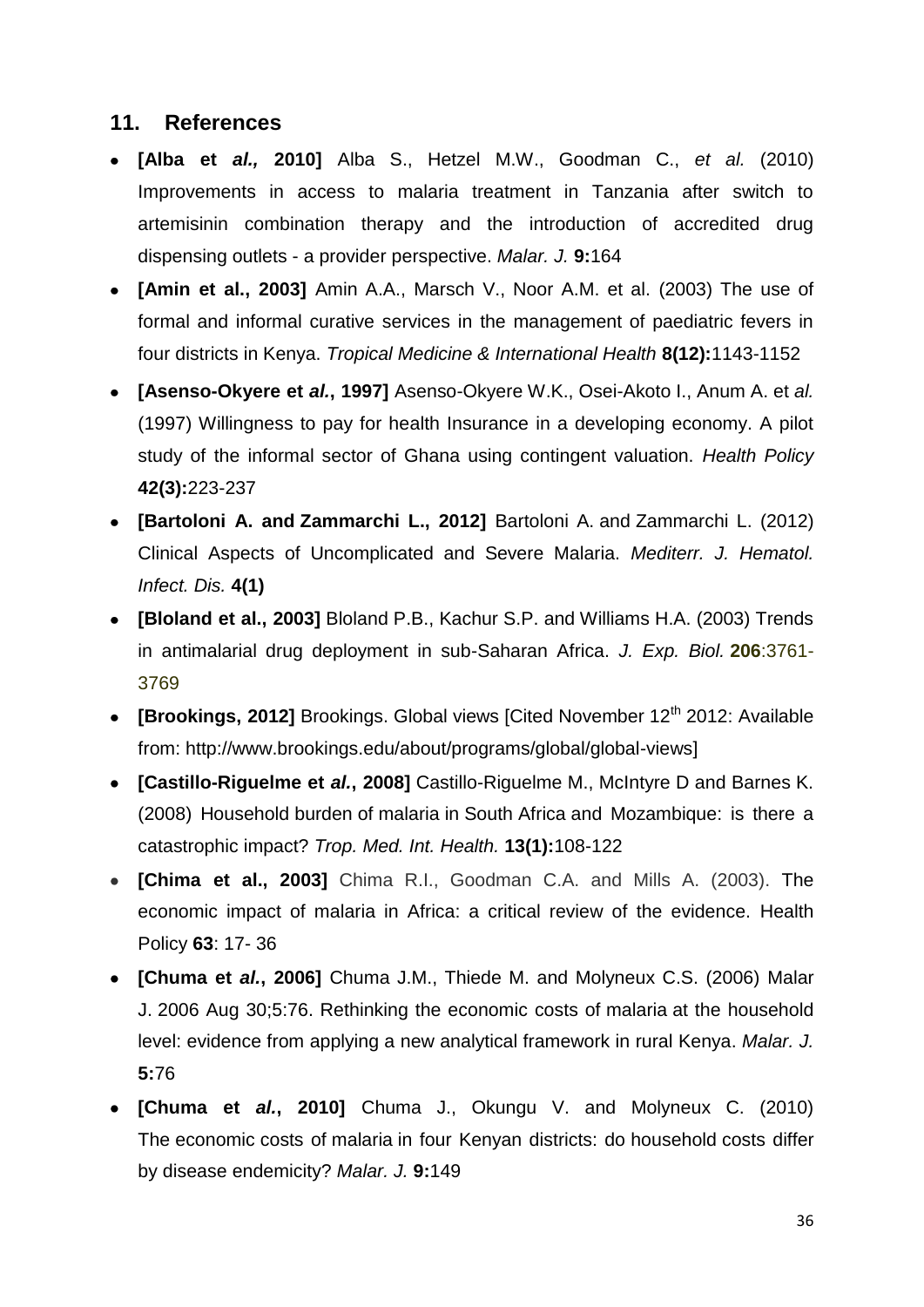- **[Clarke et** *al.,* **2003]** Clarke S.E., Rowley J., Bøgh C. et *al. (2003)* [Home](http://www-ncbi-nlm-nih-gov.proxy.library.uu.nl/pubmed/14516299)  [treatment of 'malaria' in children in rural Gambia is uncommon.](http://www-ncbi-nlm-nih-gov.proxy.library.uu.nl/pubmed/14516299) *Trop. Med. Int. Health.* **8(10):**884-94
- **[D' Alessandro et** *al.* **2005]** D'Alessandro U., Talisuna M. and Boelaert M. (2005) Should artemisinin-based combination treatment be used in the home-based manaalaria. *Trop. Med. Int. Health* **10:**1-2
- **[Deressa et** *al.,* **2007]** Deressa W., Hailemariam D. and Ali A. (2007) Economic costs of epidemic malaria [to households in rural Ethiopia.](http://www-ncbi-nlm-nih-gov.proxy.library.uu.nl/pubmed/17956496) *Trop. Med. Int. Health.* **12(10):**1148-1156
- [Dollar Times, 2012] Dollar Times. Inflation Calculator. [Cited November 5<sup>th</sup> 2012: Available from: [http://www.dollartimes.com/calculators/inflation.htm\]](http://www.dollartimes.com/calculators/inflation.htm)
- **[Dzator and Asafu-Adjaye, 2004]** Dzator J.A. and Asafu Adjaye J. (2004) A study of malaria care providers in Ghana. *Health Policy* **69:**389-401
- **[Ewing et** *al.,* **2011]** Ewing V.L., Lalloo D.G., Phiri K.S. et *al.* (2011) Seasonal and geographic differences in treatment-seeking and household cost of febrile illness among children in Malawi. *Malar. J.* **10:**32
- **[Export-Import Bank of the United States, 2012]** Export-Import Bank of the United States. 2011 Annual report sub-Saharan Africa [Cited November 12<sup>th</sup> 2012: Available from: [http://www.exim.gov/about/library/reports/annualreports](http://www.exim.gov/about/library/reports/annualreports%20/2011/map)  [/2011/map\\_](http://www.exim.gov/about/library/reports/annualreports%20/2011/map)subsaharan.html]
- **IFawole and Onadeko, 20011** Fawole O.I. and Onadeko M.O. (2001) Knowledge and home management of malaria fever by mothers and care givers of under five children. *West Afr. J. of Med.* **20:**152–157
- **[Feder et al., 1987]** Feder J., Moon M. and Scanlon W. (1987) Medicare reform: nibbling at catastrophic costs. *Health Aff. (Millwood)* 6(4):5-19
- **[Goodman et** *al.***, 2000]** Goodman C., Coleman P. and Mills A. (2000) Economic Analysis of Malaria Control in Sub-Saharan Africa. *Forum for Health Research, May 2000: ISBN 2-940286-00-0*
- **[Goodman et** *al.***, 2007]** Goodman C., Brieger W., Unwin A. et *al.* (2007) Medicine sellers and malaria treatment in sub-Saharan Africa: what do they do and how can their practice be improved? *Am. J. of Trop. Med. and Hy.* **77(6 Suppl):** 203–218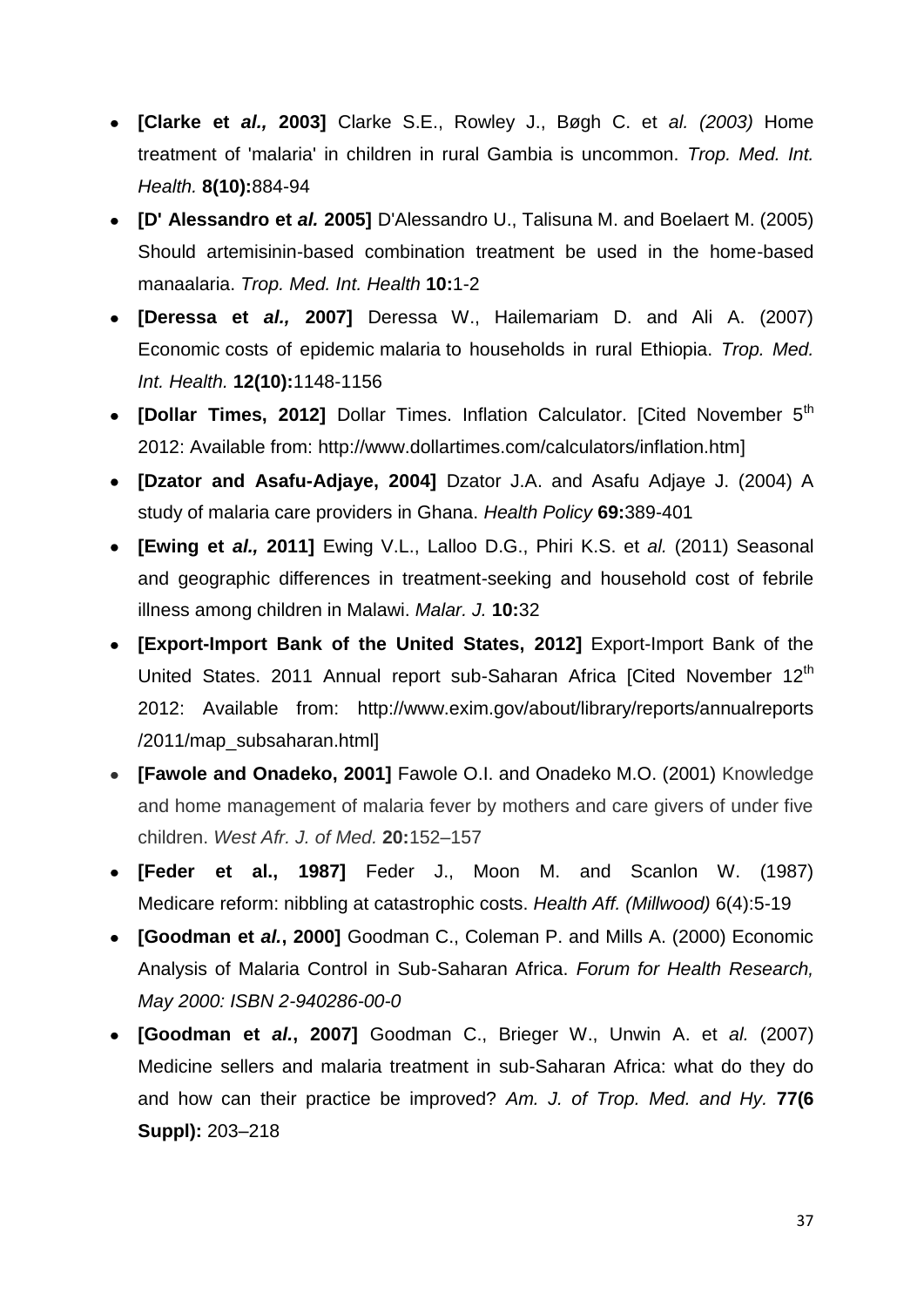- **[Guyatt and Snow, 2004]** Guyatt H.L. and Snow R.W. (2004) The management of fevers in Kenyan children and adults in an area of seasonal malariatransmission. *Trans. of the Royal Soc. Of Trop. Med. And Hyg.* **98(2):**111- 115
- **[Historical rates, 2012]** Historical rates. [Cited November 5<sup>th</sup> 2012: Available from: [http://fxtop.com/en/historates.php?A=1&C1=USD&C2=TZS&YA=1&DD1=](http://fxtop.com/en/historates.php?A=1&C1=USD&C2=TZS&YA=1&DD1)01 &MM1=01&YYYY1=2004&B=1&P=&I=1&DD2=31&MM2=12&YYYY2=2004&btnO K=Go%21).
- **[Hume et** *al.,* **2008]** Hume J.C., Barnish G., Mangal T. et *al.* (2008) Household cost of malaria [overdiagnosis in rural Mozambique.](http://www-ncbi-nlm-nih-gov.proxy.library.uu.nl/pubmed/18282270) *Malar. J.* **7:**33
- **[Ichoku, 2005]** Ichoku H.E. (2005) Income Redistributive Effects of the Healthcare Financing System in Nigeria. (Paper presented at the fourth PEP Research Network General Meeting, June 13-17. Colombo, Sri Lanka)
- **[Kachur et** *al.***, 2006]** Kachur S.P., Black C., Putting S.A. et *al.* (2006) Putting the genie back in the bottle? Availability and presentation of oral artemisinin compounds at retail pharmacies in urban Dar-es-Salaam. *Malar. J.* **5:**25
- **[Kamat and Brown, 2002]** Kamat V.R. and Brown P.J. (2002) "I thought it was only ordinary fever": Cultural knowledge and the microeconomics of treatment seeking for malaria in children under 5 in per-urban Tanzania. (In book of abstracts at the third MIM Pan-African Malaria Conference, Arusa, Tanzania)
- **[Kangwana et al., 2011]** Kangwana B.P., Kedenge S.V. and Noor A.M. (2011) The Impact of Retail-Sector Delivery of Artemether–Lumefantrine on Malaria Treatment of Children under Five in Kenya: A Cluster Randomized Controlled Trial. *PloS Med*. **8(5):** e1000437
- **[Kofoed et** *al.***, 2004]** Kofoed P.E., Rodrigues A., Co F. et *al.* (2004) Which children come to the health centre for treatment of malaria? *Acta Tropica*  **90(1):**17-22
- **[Larson et** *al.,* **2006]** Larson B.A., Amin A.A., Noor A.M. et *al.* (2006) The [cost of](http://www-ncbi-nlm-nih-gov.proxy.library.uu.nl/pubmed/17196105)  [uncomplicated childhood fevers to Kenyan households: implications for reaching](http://www-ncbi-nlm-nih-gov.proxy.library.uu.nl/pubmed/17196105)  [international access targets.](http://www-ncbi-nlm-nih-gov.proxy.library.uu.nl/pubmed/17196105) *BMC. Public. Health.* **6:**314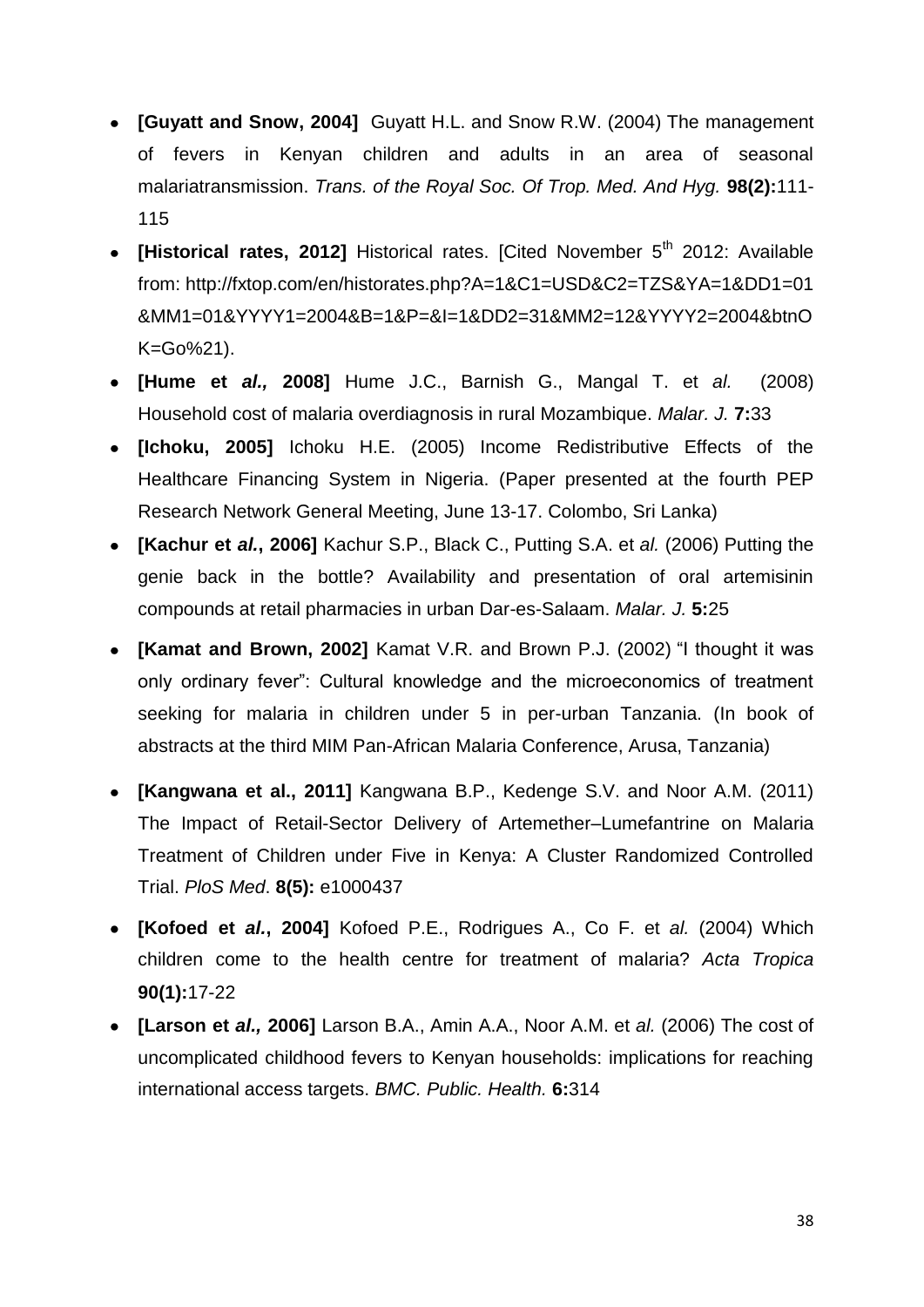- **[Leive and Xu, 2008]** Leive A. and Xu K. (2008) Coping with out-of-pocket health payments: empirical evidence from 15 African countries. *Buletin of the World Health Organization* **86:**849-856
- **[Malaria consortium, 2012]** Malaria consortium. Artemisinin-based Combination Therapy (ACT). [Cited November 7th 2012: Available from: [http://www.malariacon](http://www.malariacon/) sortium.org/page.php?id=112]
- **[MedTV, 2012]** MedTV, Coartem. [Cited November 7<sup>th</sup> 2012: Available from: [http://malaria.emedtv.com/coartem/coartem.html\]](http://malaria.emedtv.com/coartem/coartem.html)
- **[Morel et al., 2005]** Morel C.M., Lauer J.A. and Evans D.B. (2005) Achieving the millennium development goals for health: Cost effectiveness analysis of strategies to combat malaria in developing countries. BMJ. 331:1299
- **[Morey et** *al.***, 2003]** Morey E.R., Shama V.R. and Mills A. (2003) Willingness to pay and determinants of choice for improved malaria treatment in Nepal. *Social Science & Medicine* **57(1):**155-165
- **[Mota et** *al.,* **2009]** Mota R.E., Lara A.M., Kunkwenzu E.D. et *al.* (2009) Health [seeking behavior after fever onset in a](http://www-ncbi-nlm-nih-gov.proxy.library.uu.nl/pubmed/19996420) malaria-endemic area of Malawi. *Am. J. Trop. Med. Hyg.* **81(6):**935-943
- **[Mueller et** *al.***, 2004]** Mueller O., Razum O., Traore C. et *al.* (2004) Community effectiveness of chloroquine and traditional remedies in the treatment of young children with falciparum malaria in rural Burkina Faso. *Mal. J.* **20(3):**36
- **[Mustafa and Babiker, 2007]** Mustafa M.H. and Babiker M.A. (2007) Economic cost of malaria on households during a transmission season in Khartoum State, Sudan. *East Mediterr.Health J.***13(6):**1298-1307
- **[Mutabingwa, 2005]** Mutabingwa T.K. (2005) Artemisinin-based combination therapies (ACTs): best hope for malaria treatment but inaccessible to the needy! *Acta Trop.* **95(3):**305-315
- **[Nation Master, 2012]** Nation Master. [Economy Statistics](http://www.nationmaster.com/cat/eco-economy) > Household final consumption expenditure > current US\$ (per capita) (1972) by country [Cited November 8<sup>th</sup> 2012: Available from: [http://www.nationmaster.com/graph/eco\\_](http://www.nationmaster.com/graph/eco_%20hou_fin_con_exp_cur_us_percap-expenditure-current-us-per-capita&date=1972) [hou\\_fin\\_con\\_exp\\_cur\\_us\\_percap-expenditure-current-us-per-capita&date=1972\]](http://www.nationmaster.com/graph/eco_%20hou_fin_con_exp_cur_us_percap-expenditure-current-us-per-capita&date=1972)
- **[Njau et** *al.***, 2006]** Njau J.D., Goodman C., Kachur S.P. et *al.* (2006) [Fever](http://www-ncbi-nlm-nih-gov.proxy.library.uu.nl/pubmed/16553910)  treatment and household [wealth: the challenge posed for rolling out combination](http://www-ncbi-nlm-nih-gov.proxy.library.uu.nl/pubmed/16553910)  [therapy for malaria.](http://www-ncbi-nlm-nih-gov.proxy.library.uu.nl/pubmed/16553910) *Trop. Med. Int. Health.* 11(3): 299-313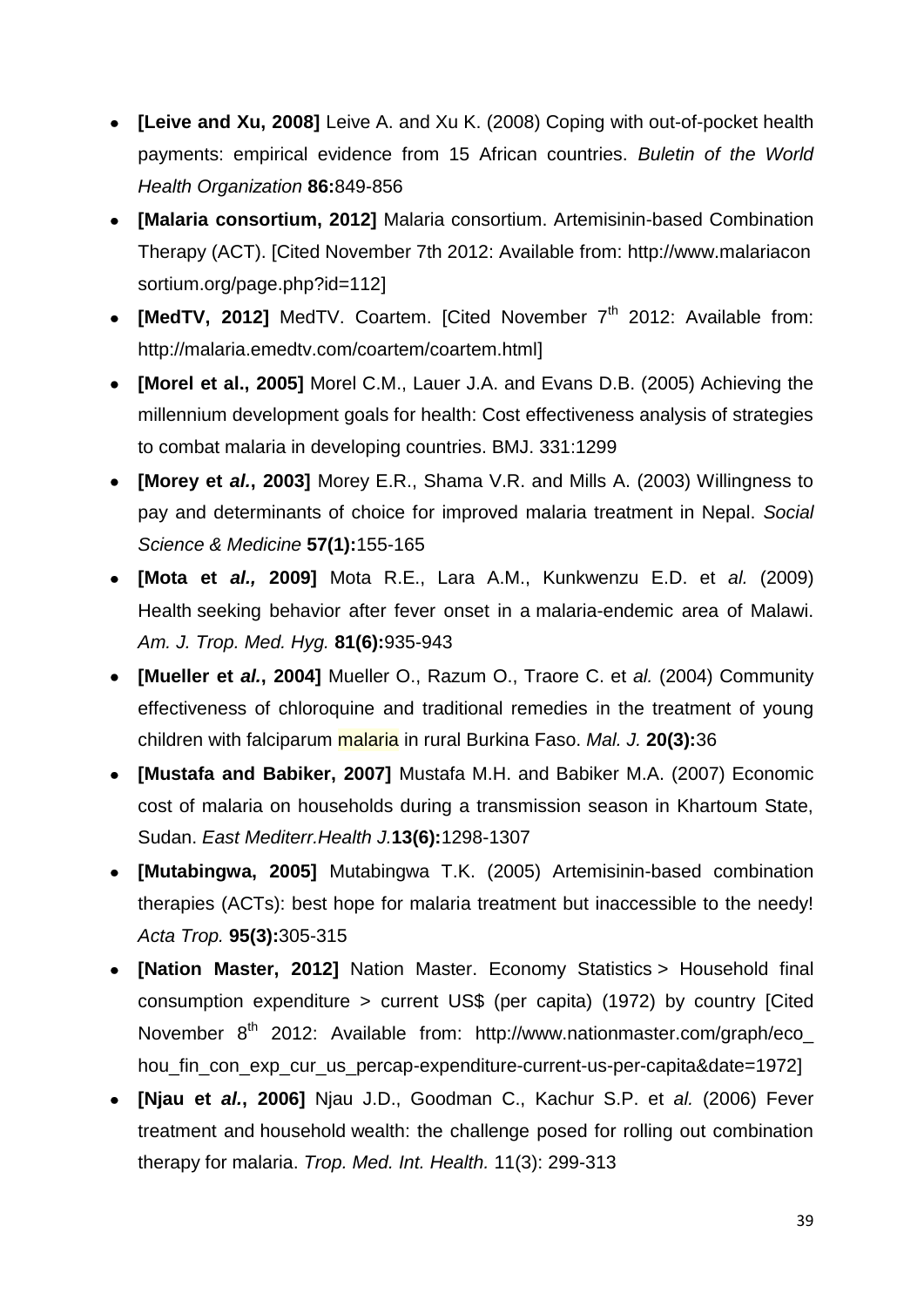- **[Nkuo-Akenji et** *al.***, 2006]** Nkuo-Akenji T., Ntonifor N.N., Ndukum M.B. et *al.* (2006) Environmental factors affecting malaria parasite prevalence in rural Bolifamba, South- West Cameroon. *Afr. J. Health. Sci.* 13:40-46
- **[Nyamongo, 2002]** Nyamongo I.K. (2002) Health care switching behaviour of malaria patients in a Kenyan rural community. *Soci. Sci. and Med.* **54:** 377–386
- **[Onwujekwe et** *al.,* **2004]** Onwujekwe O., Uzochukwu B., Shu E. et *al.* (2004) [Is](http://www-ncbi-nlm-nih-gov.proxy.library.uu.nl/pubmed/15234659) combination therapy for malaria based on [user-fees worthwhile and equitable to](http://www-ncbi-nlm-nih-gov.proxy.library.uu.nl/pubmed/15234659)  [consumers? Assessment of costs and willingness to pay in Southeast Nigeria.](http://www-ncbi-nlm-nih-gov.proxy.library.uu.nl/pubmed/15234659) *Acta. Trop.* **91(2):**101-115
- **[Onwujekwe et** *al.,* **2008]** Onwujekwe O., Uzochukwu B., Eze S. et *al.* (2008) Improving equity in malaria [treatment: relationship of socio-economic status with](http://www-ncbi-nlm-nih-gov.proxy.library.uu.nl/pubmed/18182095)  [health seeking as well as with perceptions of ease of using the services of](http://www-ncbi-nlm-nih-gov.proxy.library.uu.nl/pubmed/18182095)  [different providers for the treatment ofmalaria](http://www-ncbi-nlm-nih-gov.proxy.library.uu.nl/pubmed/18182095) in Nigeria. *Malar J.* **7:**5
- **[Onwujekwe et** *al.,* **2010(a)]** Onwujekwe O., Dike N., Uzochukwu B. et *al.* (2010) [Informal payments for healthcare: differences in](http://www-ncbi-nlm-nih-gov.proxy.library.uu.nl/pubmed/20116125) expenditures from consumers [and providers perspectives for treatment of](http://www-ncbi-nlm-nih-gov.proxy.library.uu.nl/pubmed/20116125) malaria in Nigeria. *Health Policy*  **96(1):**72-79
- **[Onwujekwe et** *al.,* **2010(b)]** Onwujekwe O., Hanson K., Uzochukwu B. et *al.*  (2010) Are malaria treatment expenditures [catastrophic to different socio](http://www-ncbi-nlm-nih-gov.proxy.library.uu.nl/pubmed/19891758)economic [and geographic groups and how do they cope with payment? A study in](http://www-ncbi-nlm-nih-gov.proxy.library.uu.nl/pubmed/19891758)  [southeast Nigeria.](http://www-ncbi-nlm-nih-gov.proxy.library.uu.nl/pubmed/19891758) *Trop. Med. Int. Health.* **15(1):**18-25
- **[Opiyo et** *al.***, 2007]** Opiyo P., Mukabana W.R., Kiche I. et *al.* (2007) [An](http://www-ncbi-nlm-nih-gov.proxy.library.uu.nl/pubmed/17456231) [exploratory study of community factors relevant for participatory](http://www-ncbi-nlm-nih-gov.proxy.library.uu.nl/pubmed/17456231) malaria control [on Rusinga Island, western Kenya.](http://www-ncbi-nlm-nih-gov.proxy.library.uu.nl/pubmed/17456231) *Malar. J.* **6:**48
- **[Panosaids, 2012]** Antiretroviral drugs for all? Obstacles to access to HIV/AIDS treatment Lessons from Ethiopia, Haiti, India, Nepal and Zambia. [Cited November 18<sup>th</sup> 2012: Available from: http://www.panosaids.org/files/arvsforall.pdf]
- **[Prescott et** *al.***, 1999]** Prescott N. and Pradhan M. (1999) Coping with Catastrophic Health Shocks. (Paper presented at Inter-American Development Bank conference on social protection and poverty, February 4-5. Washington, D.C.)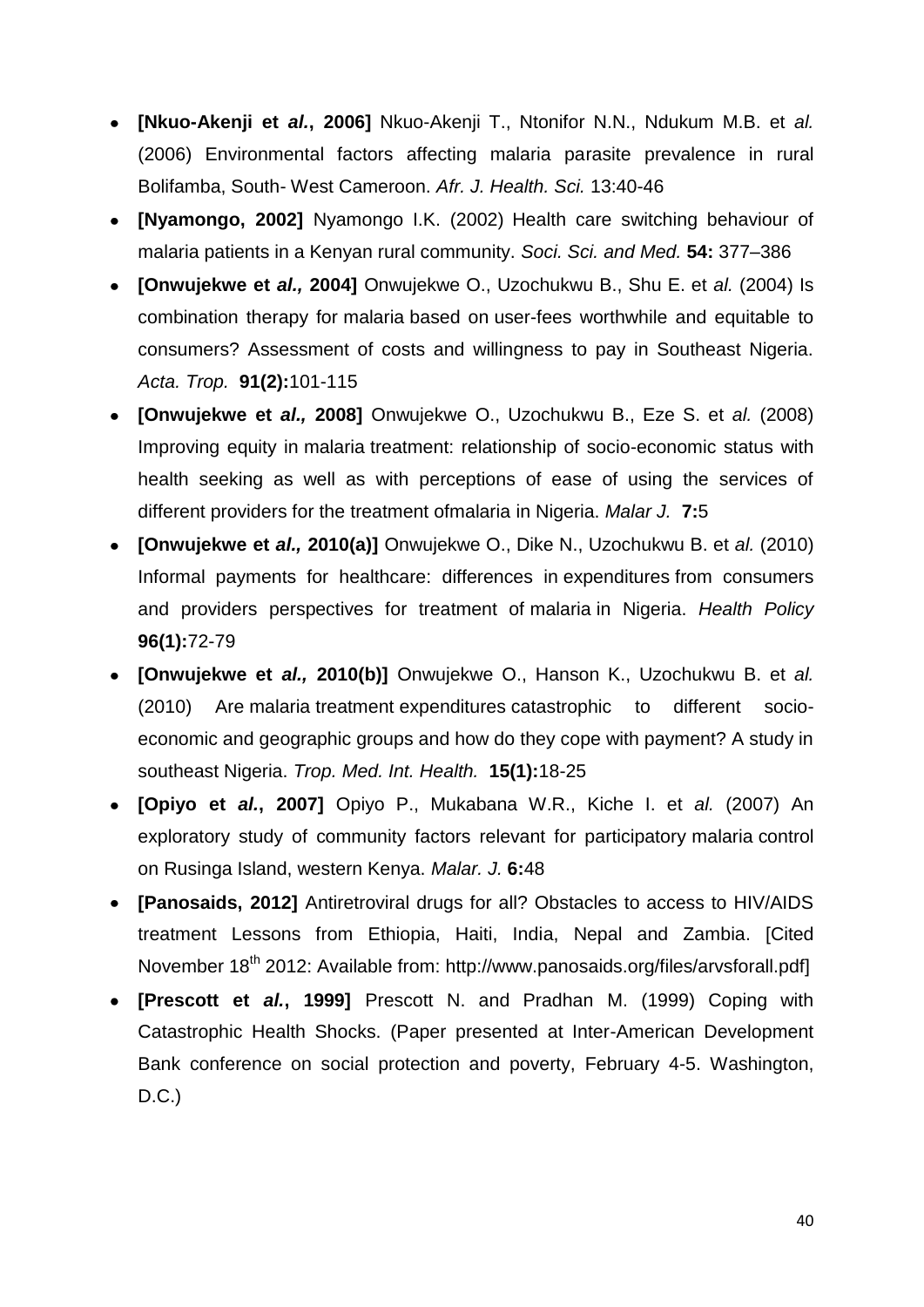- **[Press Release WHO 1998, 2012]** Press release WHO 1998. FOUR INTERNATIONAL ORGANIZATIONS UNITE TO ROLL BACK MALARIA. [Cited November 6<sup>th</sup> 2012: Available from: [http://www.who.int/inf-pr-1998/en/pr98-](http://www.who.int/inf-pr-1998/en/pr98-77.html) [77.html\]](http://www.who.int/inf-pr-1998/en/pr98-77.html)
- **[Ranson, 2002]** Ranson M.K. (2002) Reduction of catastrophic health care expenditures by a community-based health insurance scheme in Gujarat, India: current experiences and challenges. *Bull. World Health Organ.* 80(8):613-621
- **[Roll Back Malaria, 2012**] Roll Back Malaria. RBM mandate [Cited November 7th 2012: Available from: [http://www.rbm.who.int/rbmmandate.html\]](http://www.rbm.who.int/rbmmandate.html)
- **[Russell, 2005]** Russel S. (2005) Illuminating cases: understanding the economic burden of illness through case study household research. *Health Policy Plan.* **20 (5):**277-289
- **[Sauerborn et** *al.***, 1996]** Sauerborn R., Nougtara A., Hien M. et *al.* (1996) Seasonal variations of household costs of illness in Burkina Faso*. Social Science and Medicine* **43:**281–290
- **[SciDev Net, 2005]** SciDev Net, Policy briefs. Treating malaria with artemisinin combinations: challenges for policymakers (Barnes K.I. and Abdulla S.). [Cited November 13<sup>th</sup> 2012: Available from: http://www.scidev.net/en/policy-briefs/treatin [g-malaria-with-artemisinin-combinations-cha.html\]](http://www.scidev.net/en/policy-briefs/treatin%20g-malaria-with-artemisinin-combinations-cha.html)
- **[Simba et al., 2010]** Simba D.O., Warsame M., Kakoko D. et *al.* (2010) Who Gets Prompt Access to Artemisinin-Based Combination Therapy? A Prospective Community-Based Study in Children from Rural Kilosa, Tanzania. *PLoS One*
- **[Somi et** *al.***, 2007]** Somi M.F., Butler J.R., Vahid F. et *al.* (2007) Economic burden of malaria in rural Tanzania: variations by socioeconomic status and season. *Trop. Med. Int. Health.* 12(10):1139-47
- **[The Global Fund, 2012]** The Global Fund. About AMFM [Cited November 7th 2012: Available from [http://www.theglobalfund.org/en/amfm/about/\]](http://www.theglobalfund.org/en/amfm/about/)
- **[The World Bank, 2012(a)]** The World Bank. Poverty. [Cited November 8<sup>th</sup> 2012: Available from: [http://data.worldbank.org/topic/poverty\]](http://data.worldbank.org/topic/poverty)
- **[The World Bank, 2012(b)]** The World Bank. Household final consumption expenditure, etc. (% of GDP). [Cited November  $8<sup>th</sup>$  2012: Available from: http:// data.worldbank.org/indicator/NE.CON.PETC.ZS]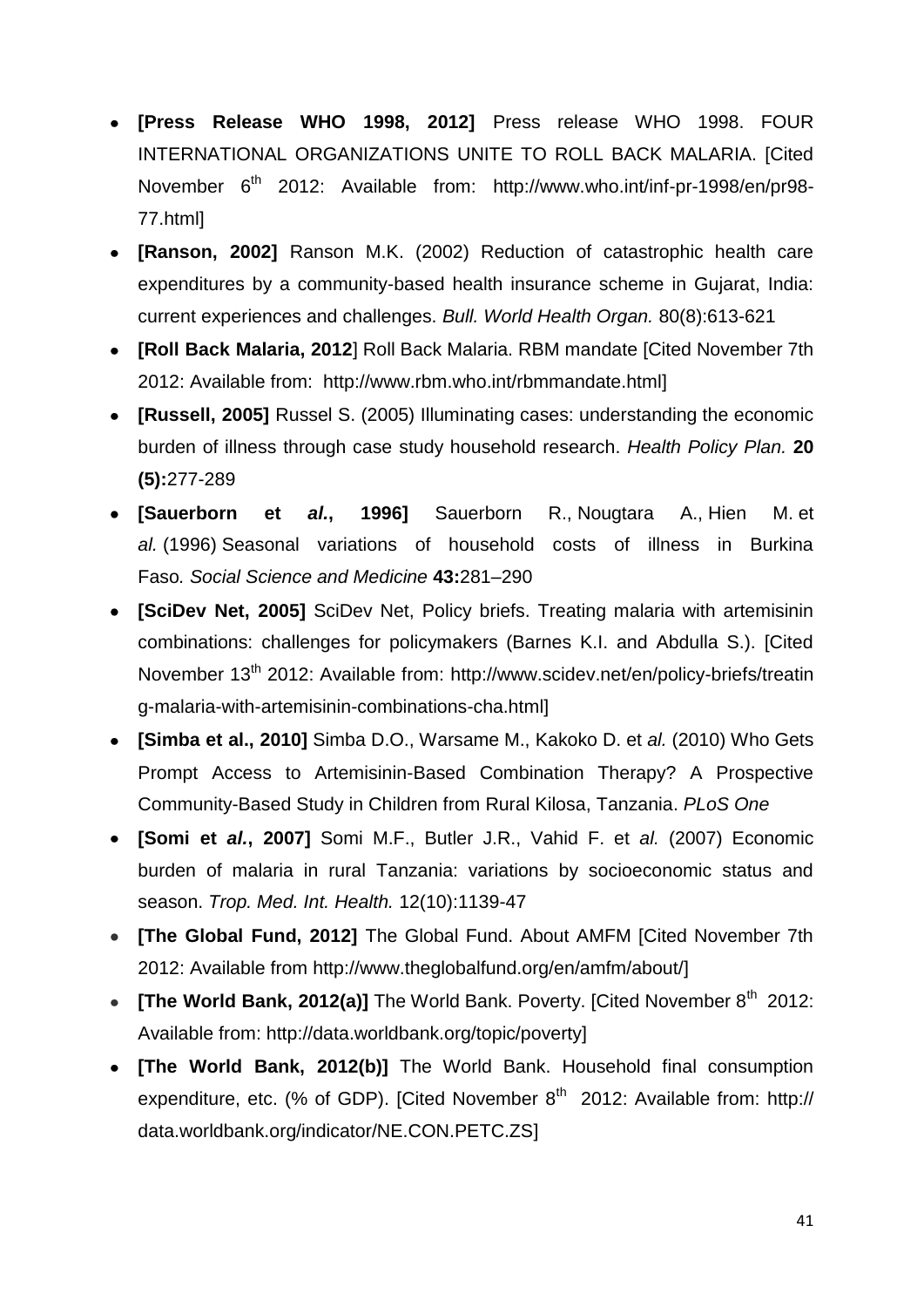- **[The World Bank, 2012(c)]** The World Bank. GDP per capita (current US\$). [Cited November 8<sup>th</sup> 2012: Available from: http://data.worldbank.org/indicator/NY. [GDP.PCAP.CD\]](http://data.worldbank.org/indicator/NY.%20GDP.PCAP.CD)
- **[Thera et** *al.***, 2000]** Thera M.A., D'Alessandro U. and Thiero M. (2000) Child malaria treatment practices among mothers in the district of Yanfolila, Sikasso region, Mali. *Trop. Med. and Int. Health* **5:**876-881
- **ITypes of Malaria, 20121** Types of Malaria. ICited November 7<sup>th</sup> 2012: Available from: [http://www.anytestkits.com/malaria.htm\]](http://www.anytestkits.com/malaria.htm)
- **[Uzochukwu et** *al.,* **2008]** Uzochukwu B.S., Onwujekwe E.O., Onoka C.A. et *al.* (2008) [Rural-urban differences in maternal responses to childhood fever](http://www-ncbi-nlm-nih-gov.proxy.library.uu.nl/pubmed/18335058)  in South [East Nigeria.](http://www-ncbi-nlm-nih-gov.proxy.library.uu.nl/pubmed/18335058) *PLoS One.* **3(3):**e1788
- **[Vogel, 1990]** Vogel R.J. (1990) Health insurance in Sub-Saharan Africa: a survey and analysis. *Africa Technical Department, The World Bank.* **WPS 476**
- **[Waelkens, 2005]** Waelkens M.P., Criel B. and Soors W*.* (2005) The Role of Social Health Protection in Reducing Poverty: The Case of Africa. ESS Working Paper No. 22.  $[Cited$  December  $5<sup>th</sup>$  2012: Available from: http://dx.doi.org/10.2139/ssrn.703561]
- **[WHO Global Health Observatory Map Gallery, 2012(a)]** WHO Global Health Observatory Map Gallery [Cited November 12<sup>th</sup> 2012: Available from: http://gamapserver.who.int/mapLibrary/Files/Maps/malaria\_003.jpg]
- **[WHO Global Health Observatory Map Gallery, 2012(b)]** WHO Global Health Observatory Map Gallery [Cited November 12<sup>th</sup> 2012: Available from: [http://gamapserver.who.int/mapLibrary/Files/Maps/Global\\_Malaria\\_ReportedCase](http://gamapserver.who.int/mapLibrary/Files/Maps/Global_Malaria_ReportedCases_2010.png) [s\\_2010.png\]](http://gamapserver.who.int/mapLibrary/Files/Maps/Global_Malaria_ReportedCases_2010.png)
- **[Williams and Jones, 2004]** Williams H.A. and Jones C.O. (2004) A critical review of behavioral issues related to malaria control in sub-Saharan Africa: what contributions have social scientists made? *Social Science & Medicine* **59(3):**501– 523
- **[Winstanley et** *al.***, 2004]** [Winstanley](http://www.ncbi.nlm.nih.gov/sites/entrez?cmd=search&db=PubMed&term=%20Winstanley%20P%5Bauth%5D) P., [Ward](http://www.ncbi.nlm.nih.gov/sites/entrez?cmd=search&db=PubMed&term=%20Ward%20S%5Bauth%5D) S., [Snow](http://www.ncbi.nlm.nih.gov/sites/entrez?cmd=search&db=PubMed&term=%20Snow%20R%5Bauth%5D) R., et *al.* (2004) Therapy of Falciparum Malaria in Sub-Saharan Africa: from Molecule to Policy. *Clin. Microbiol. Rev.* 17(3): 612–637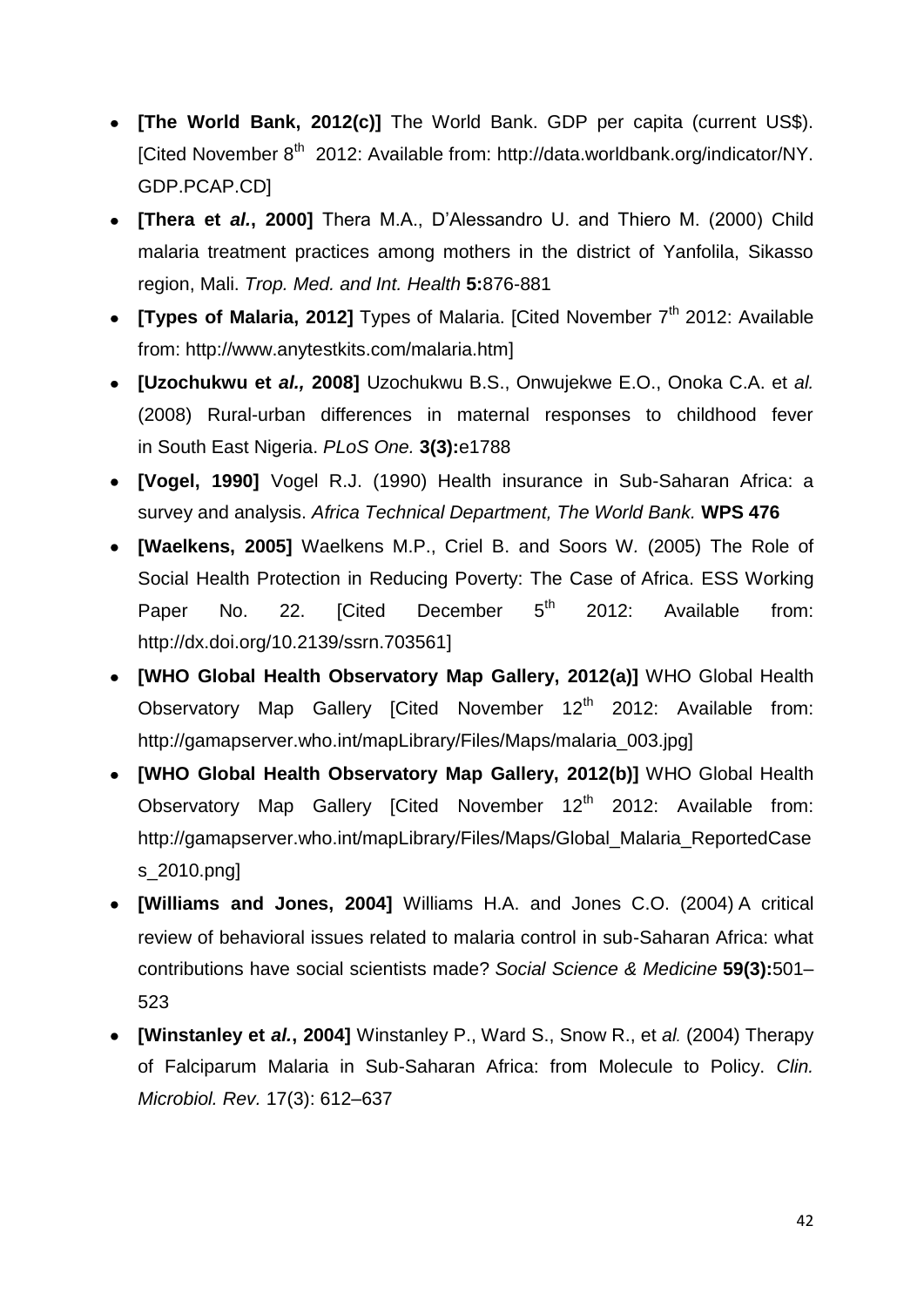- **[Wiseman et** *al.,* **2008]** Wiseman V., Scott A., Conteh L. et *al.* (2008) [Determinants of provider choice for](http://www-ncbi-nlm-nih-gov.proxy.library.uu.nl/pubmed/18538458) malaria treatment: experiences from The [Gambia.](http://www-ncbi-nlm-nih-gov.proxy.library.uu.nl/pubmed/18538458) *Soc. Sci. Med.* **67(4):**487-496
- **[Worrall et** *al.***, 2005]** Worrall E., Basu S. and Hanson K. (2005) Is malaria a disease of poverty? A review of the literature. *Tropical Medicine and International Health* **10:**1047-1059
- **[World Health Organization, 2006]** World Health Organization (2006). WHO guidelines for the treatment of malaria. World Health Organization.
- **[World Health Organization, 2009]** World Health Organization (2009). World Malaria Report 2009. WHO Press
- **[World Health Organization, 2011]** World Health Organization (2011). World Malaria Report 2011. WHO Press
- **[World Health Organization, 2012(a)]** World Health Organization. MDG 6: combat HIV/AIDS, malaria and other diseases [Cited November 7th 2012: Available from: [http://www.who.int/topics/millenniumdevelopmentgoals/diseases/](http://www.who.int/topics/millenniumdevelopmentgoals/diseases/%20en/index.html)  [en/index.html\]](http://www.who.int/topics/millenniumdevelopmentgoals/diseases/%20en/index.html)
- **[World Health Organization, 2012(b)]** World Health Organization. Media centre, Malaria [Cited November 7th 2012: Available from: [http://www.who.int//factsheets/](http://www.who.int/factsheets/) fs094/en/]
- **[World Health Organization, 2012(c)]** World Health Organization, regional office for Africa. WHO Country Offices in the WHO African Region. [Cited November 14<sup>th</sup> 2012: Available from: http://www.afro.who.int/en/countries. [html\]](http://www.afro.who.int/en/countries.%20html)
- **[Xu et** *al.***, 2003]** Xu K., Evans D.B., Kawabata K. et *al.* (2003) Household catastrophic health expenditure: a multicountry analysis. *The Lancet* **362:**111–117
- **[Yeung et** *al.***, 2004]** Yeung S., Pongtavornpinyo W., Hastings I.M. et *al.* (2004) Antimalarial Drug Resistance, Artemisinin-based Combination Therapy, and the Contribution of Modeling to Elucidating Policy Choices. Am. J. Trop. Med. Hyg. **71(2)**